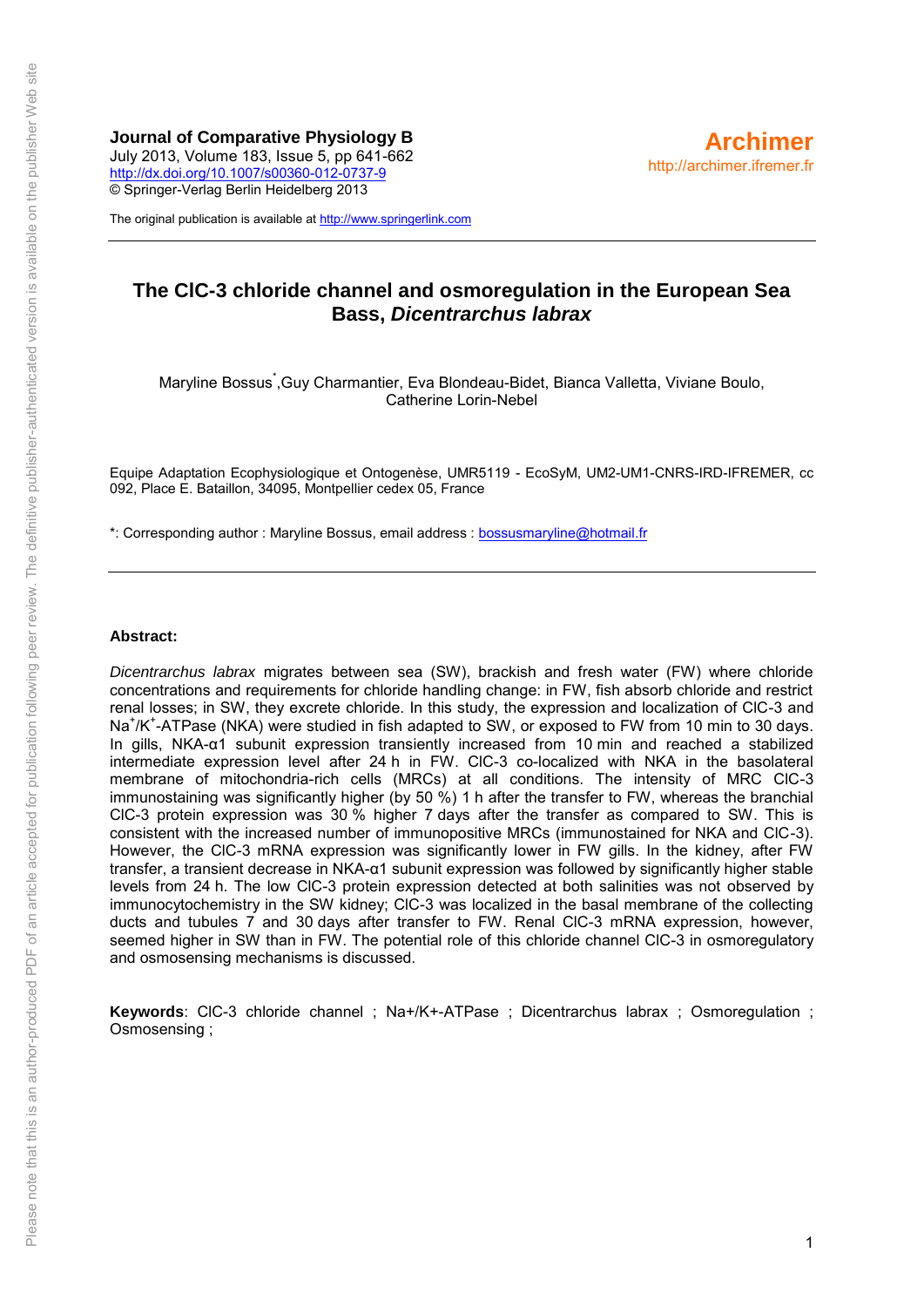#### **1. Introduction**

The European sea bass, *Dicentrarchus labrax* (Linnaeus, 1758), known for its euryhalinity, undergoes seasonal migrations from the sea (seawater, SW: 35–38‰) to lagoons and estuaries and tolerates a direct experimental transfer from SW to fresh water (FW) (0.3‰) (or *vice versa*) (Bodinier et al. 2009b; Lorin-Nebel et al. 2006). When salinity changes, sea bass, as other euryhaline teleosts, are able to regulate their blood osmolality at relatively constant values (Bossus et al. 2011; Evans and Claiborne 2006; Nebel et al. 2005a) due to efficient osmoregulatory mechanisms (Evans 2009). Osmoregulation in fish is mainly performed by sodium and chloride transport that occurs in the gills, the kidney and the intestine through ionocytes, also known in gills as mitochondrion-rich cells (MRC). These cells harbor different ion transporters and channels whose localization and expression have been extensively studied in the sea bass (Bodinier et al. 2009b; Boutet et al. 2006; Giffard-Mena et al. 2008; Lorin-Nebel et al. 2006; Nebel et al. 2005b; Varsamos et al. 2005). The main enzyme involved in osmoregulation in fish is the  $Na<sup>+</sup>/K<sup>+</sup>-ATPase$  (NKA) located in the basolateral membrane of ionocytes, and providing the driving force for ion transport in the osmoregulatory organs in SW and FW (Evans et al. 1999; Rankin and Davenport 1981).

Gills, considered as the major site to maintain the ionic balance, are responsible for salt excretion or uptake in respectively hyper- or hypotonic media. In the sea bass as in other teleosts (Bodinier et al. 2009b; Lorin-Nebel et al. 2006; Marshall et al. 2002), excretion of salt in hypertonic media is mediated by a co-transporter,  $\text{Na}^+/ \text{K}^+/2 \text{Cl}$ -1 (NKCC1), located in the basolateral membrane of MRCs, coupled to an apical Cl channel, the cystic fibrosis transmembrane conductance regulator (CFTR) channel that transports Cl outside the cell. The leaky junctions between MRCs and accessory cells allow a paracellular pathway for the  $Na<sup>+</sup>$ efflux, attracted by the negative charges (from Cl<sup>-</sup> ions) temporarily trapped in the apical crypts. In contrast, the mechanisms of NaCl uptake in teleosts exposed to FW are more debated (see reviews: Hirose et al. 2003; Hwang and Lee 2007; Marshall 2002). The junctions between branchial cells are tight to avoid paracellular  $Na<sup>+</sup>$  efflux. In the sea bass, the electrochemical gradient created by the NKA pump results in the transport of NaCl via an apical NKCC isoform or Na<sup>+</sup>/Cl<sup>-</sup> co-transporter (NCC) (Lorin-Nebel et al. 2006) as suggested in MRCs of *Oreochromis mossambicus* (Hiroi et al. 2008; Inokuchi et al. 2008). The resulting increased chloride concentration within these cells coupled to the electrical gradient created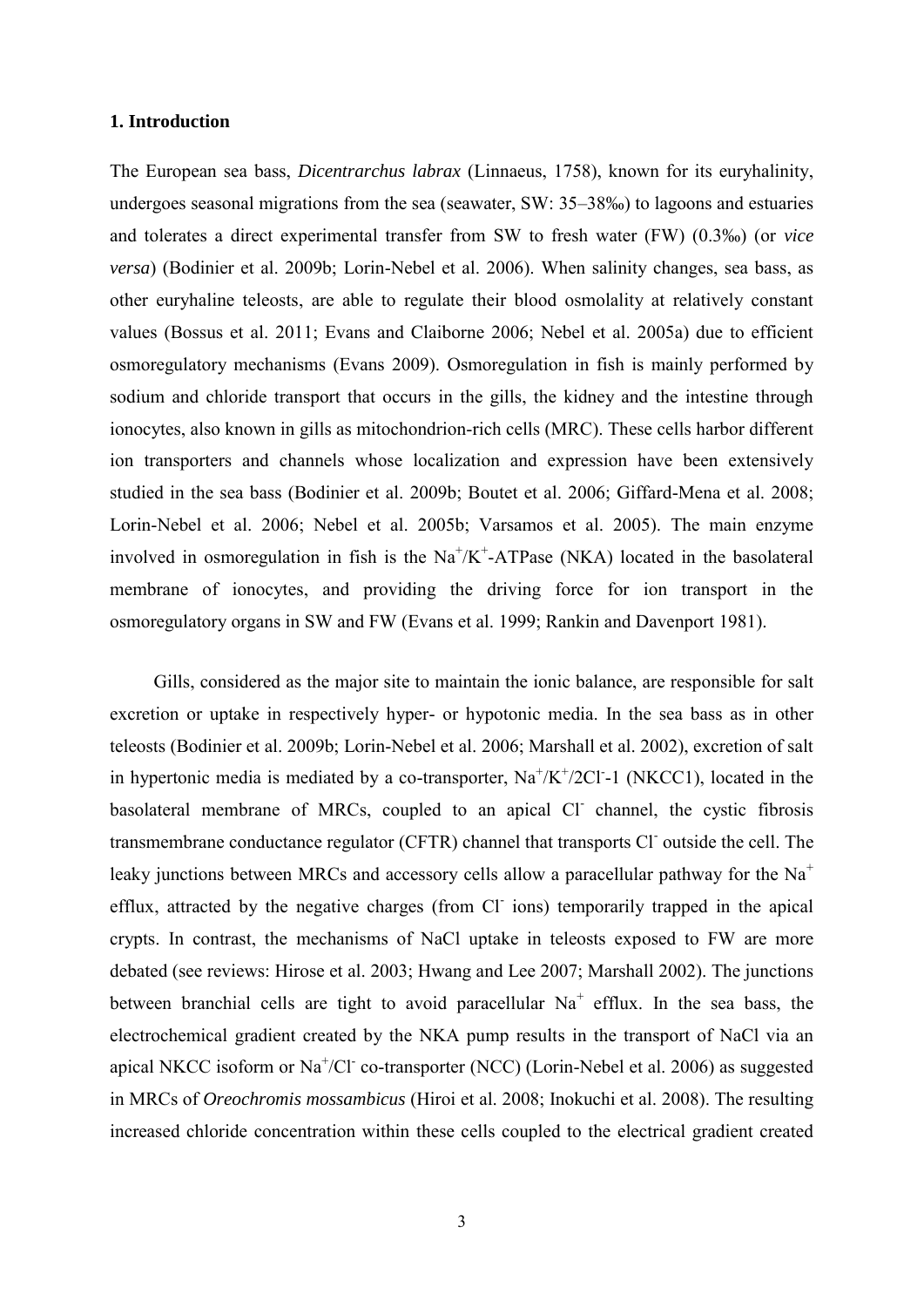by NKA suggests the presence of a functional Cl<sup>-</sup> channel at the basolateral membrane. The Cl<sup>-</sup> channel allowing that basal Cl<sup>-</sup> absorption still remains unknown.

In the sea bass kidney, active ion reabsorption in FW is mediated by a basolateral NKA and an apical NKCC or NCC co-transporter expressed in the collecting tubules and ducts (Lorin-Nebel et al. 2006; Nebel et al. 2005a). In SW, the same localization of these cotransporters is observed; however the highly expressed water channel aquaporin 1 (AQP1) (Giffard-Mena et al. 2008) would allow passive water uptake following the ionic reabsorption to compensate osmotic water loss. As mentioned in the branchial cells, the basal chloride channel is also unknown in the sea bass renal cells.

The intestine is also involved in osmoregulation, notably for water absorption in SW following active ion uptake in order to avoid dehydration. In FW, sea bass have a low drinking rate in order to restrict water invasion (Giffard-Mena et al. 2008; Varsamos et al. 2004); the intestine is rather involved in acid-base regulation. The chloride channel CFTR has been reported in the sea bass intestine at the apical membrane at both salinities. This channel could be involved in osmoregulatory mechanisms in SW and secrete Cl<sup>-</sup> in FW to allow acidbase regulation (Bodinier et al. 2009a).

Three types of Cl<sup>-</sup> channels could be expressed in the sea bass tissues: ligand-gated Cl<sup>-</sup> channels, CFTR channels and ClC chloride channels (Estévez and Jentsch 2002). The sea bass CFTR is expressed in SW MRCs but not in FW MRCs (Bodinier et al. 2009a). Little information is available on the two other types of chloride channels. In mammals, nine ClCs are known, involved in diverse physiological functions, such as ion homeostasis, transepithelial chloride transport, electrical excitability and cell volume regulation (review in Jentsch et al. 2002). Some members of this ClC family have been recently suggested as potential channels for basolateral chloride transport in fish (Hirose et al. 2003). ClCs display a dimeric structure with two individual pores on each monomer contained within one subunit (Jentsch et al. 2005). They have 10 to 12 transmembrane domains among which the 9<sup>th</sup> to 12<sup>th</sup> form an extensive and almost uninterrupted hydrophobic region, and a long C-terminal tail containing two cystathionine-β synthase (CBS) domains (Estévez and Jentsch 2002; Mindell and Maduke 2001). The CBS domain has been found for the first time in the enzyme cystathionine-β synthase, which in human catalyzes the first step of the trans-sulfuration pathway, critical for cysteine synthesis (Meier et al. 2001). However, the roles of CBS domains are not well defined: they might be involved in protein targeting and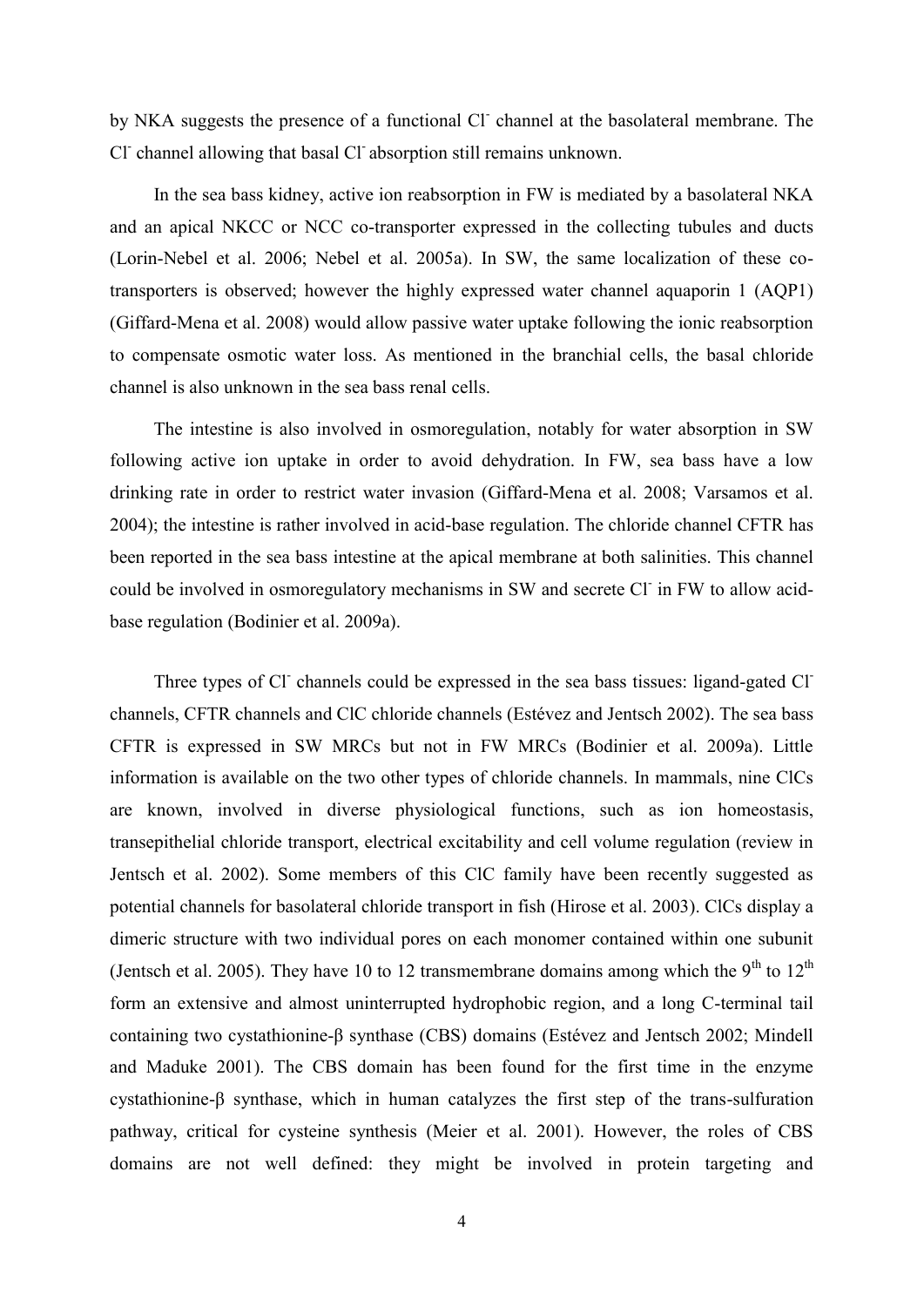oligomerization, or bind to regulatory proteins (Ignoul and Eggermont 2005). It has also been reported that the CBS domain of ClCs interferes with ion gating and selectivity since mutations in this domain have been shown to change the selectivity of each pore, either through increase or loss (Dave et al. 2010; He et al. 2006).

ClC-3, ClC-K (K for kidney) and ClC-5 channels have been studied in fish, mainly for their potential role in osmoregulation (Miyazaki et al. 2002; Miyazaki et al. 1999; Shen et al. 2007; Tang et al. 2011; Tang et al. 2010; Tang and Lee 2007; Tang and Lee 2011). The first study on teleost ClC determined the presence of ClC-3 and 5 in the osmoregulatory organs of the tilapia *Oreochromis mossambicus* (Miyazaki et al. 1999). Thereafter, the OmClC-K was detected in the impermeable distal tubule of the kidney in FW, co-localized with NKA (Miyazaki et al. 2002). The authors suggested an involvement of OmClC-K, coupled with a NKCC or NCC co-transporter, in the reabsorption of NaCl, thus allowing the production of dilute urine in hypotonic environments. In fish MRCs, ClC-3 has been suggested as the basolateral chloride channel involved in chloride uptake (Hirose et al. 2003).

In mammals, ClC-3 is generally present in the membrane of organelles, vesicles (endoplasmic reticulum, Golgi, vesicles of exo- and endo-cytotic pathways, lysosomes and synaptic vesicles) and also in the plasma membrane (Huang et al. 2001; Jentsch 2008; Vessey et al. 2004). The addressing of the ClC-3 protein to the plasma membrane is most probably modulated by the medium osmolality (Vessey et al. 2004): an exposure of mammalian nonpigmented ciliary epithelial cells to hyposmoticity leads to an increased ClC-3 expression in the plasma membrane (Vessey et al. 2004). This channel has been highlighted as potentially involved in cell volume regulation, as it is activated by cell swelling in mammals (Duan et al. 1999; Duan et al. 1997; Duan et al. 2001). Its opening results in regulatory volume decrease (RVD) in various cells (Do et al. 2005; Duan et al. 1997; Duan et al. 2001; Hermoso et al. 2002; Kawasaki et al. 1994; Vessey et al. 2004; Wang et al. 2003; Wang et al. 2000). ClC-3 is also activated by electrochemical voltage and phosphorylation which could be due to cell swelling in a hypotonic environment (Duan et al. 1999; Mindell and Maduke 2001; Rutledge et al. 2002).

In *O. mossambicus* and *Tetraodon nigroviridis*, the ClC-3 mRNA was mainly expressed in the osmoregulatory organs and the brain without any difference in expression between SW and FW conditions (Miyazaki et al. 1999; Tang et al. 2010; Tang and Lee 2011). At the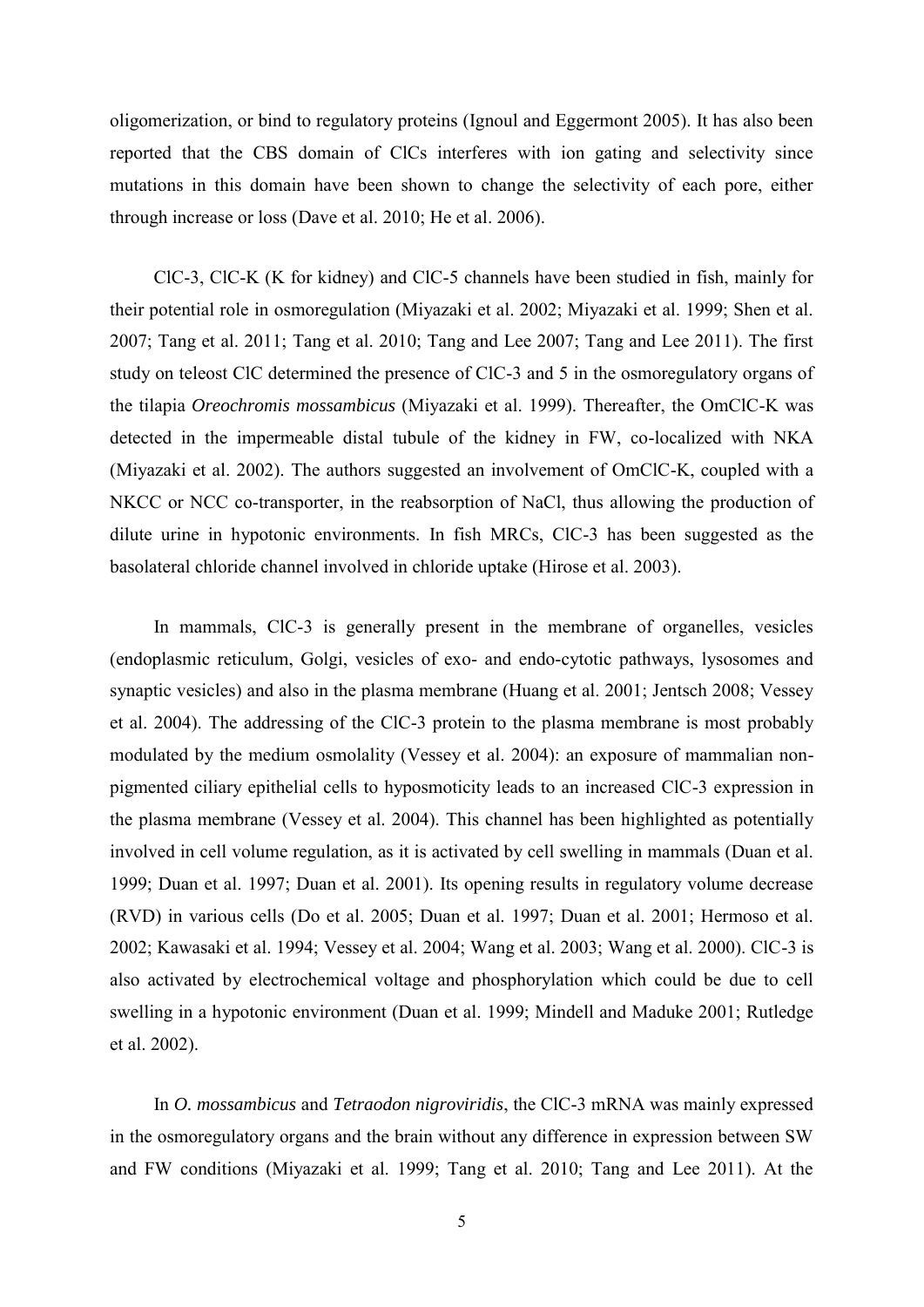protein level, ClC-3 expression was significantly higher in FW than in SW in *T. nigroviridis* (Tang et al. 2010; Tang and Lee 2007) and did not vary according to salinity in *O. mossambicus*. The ClC-3 protein was detected in the basolateral membrane of MRCs, colocalized with the NKA pump, in different teleost species in SW and FW (Shen et al. 2007; Tang et al. 2011; Tang et al. 2010; Tang and Lee 2011), making it a candidate in basal Cluptake. However, there has been no patch clamp study performed in branchial cells of teleosts to confirm the operation of this channel in fish ion balance. A patch clamp study investigating a chloride channel located in the basolateral membrane of urinary bladder cells in the euryhaline goby, *Gillichthys mirabilis*, found a 75 pS outward rectifying channel (Chang and Loretz 1993). This channel has been blocked by an inhibitor, the diphenylamine-2 carboxylate (DPC), which has been shown to inhibit mammalian ClC-3 (Coca-Prados et al. 1996). The co-localization with NKA and expression of ClC-3 in fish osmoregulatory organs coupled with the ClC-3 role in cell osmosensing and regulation in various cells suggest that ClC-3 may have a role in hyper-osmoregulation in FW fish; other functions may include regulation of chloride intracellular concentration and acid-base homeostasis (Shen et al. 2007; Tang et al. 2011; Tang et al. 2010; Tang and Lee 2007; Tang and Lee 2011).

Furthermore, studing NKA, the driving force for osmoregulation, is essential to understand osmoregulatory mechanisms during salinity adaptation. Comparison between NKA and ClC-3 expression over time may lead to a better understanding of the kinetics of the response to an osmotic shock. The functional shift from hypo- to hyper-osmoregulation involves also structural modifications at the gill level, among them the migration of MRCs into the lamellar epithelium (Alvarado et al. 2006; Nebel et al. 2005b). In addition, the response within minutes of NKA mRNA expression levels following an exposure to hyposmotic medium is not well known in sea bass.

The purpose of this study conducted in *D. labrax*, was thus to characterize the ClC-3 and to investigate this channel in different osmoregulatory organs. The mRNA expression of ClC-3 and NKA was determined in the gills, the kidney and the brain of sea bass acclimated to SW and exposed to FW during various times. Their protein expression and localization was studied in the gills and the kidney. A morphometric analysis completes the protein and gene expression data for a better understanding of the plasticity of sea bass gills. The results are discussed regarding the potential role of ClC-3 in fish osmoregulation and cell volume regulation.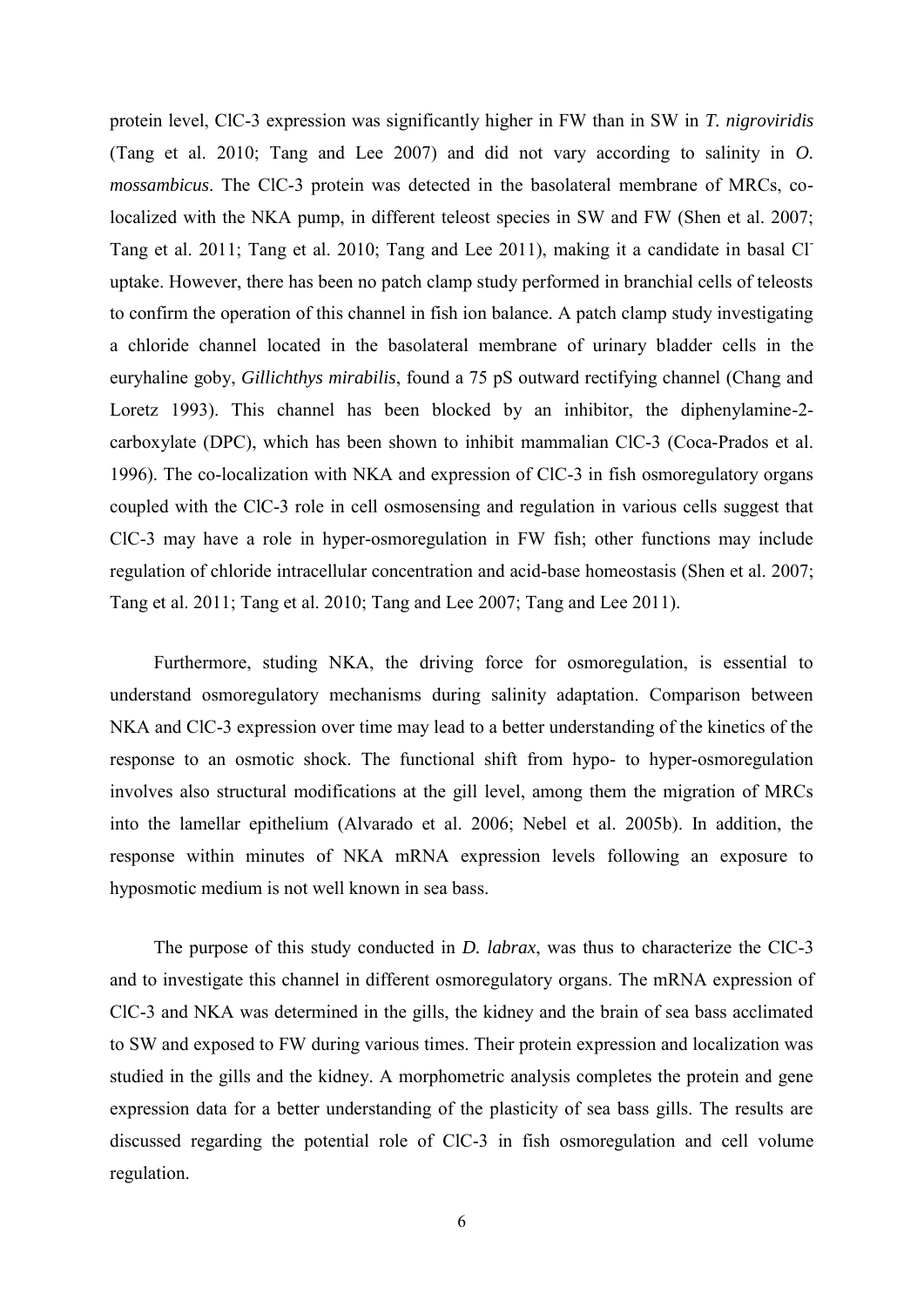#### **2. Materials and methods**

#### 2.1 Animals and experimental protocol

Juveniles of *Dicentrarchus labrax*, 8 months-old (length =  $15.3 \pm 0.9$  cm; weight =  $34.3 \pm 9$ ) g), were obtained from the Sète Marine Station (Hérault, France) where they were raised in seawater. After their transport to the laboratory in Montpellier, the fish were maintained in 3500 L tanks filled with aerated and mechanically/biologically filtered (Eheim system, Europrix Aquariophilie, Lens, Pas-de-Calais, France) natural SW from the Mediterranean Sea at 38 ppt and 19  $\pm$  1 °C, under a 12 hrs L/12 hrs D photoperiod. They were fed daily to satiation with fish granules (Aphymar feed, Mèze, Hérault, France) until two days before sampling. Groups of 10 fish were directly transferred (with a landing net) to a tub filled with fresh water (FW: 0.3 ppt) and sampled at various times: 10 min, 1 hr, 24 hrs, 7 d and 30 d. Ionic composition (in mEq L<sup>-1</sup>) of the FW was: Na<sup>+</sup> (0.12), K<sup>+</sup> (0.04), Ca<sup>2+</sup> (5.70), Mg<sup>2+</sup>  $(0.29)$ , Cl<sup>-</sup>  $(0.98)$ , NO<sub>3</sub><sup>-</sup>  $(0.06)$  and SO<sub>4</sub><sup>2</sup><sup>-</sup>  $(0.61)$  (F. Persin, personal communication). A control group was transferred from SW to SW. No mortalities have been reported during all experiments. At the end of the exposure times, fish were anesthetized by speed freezing and decapitated. These experiments were conducted according to the guidelines of the European Union (directive 86/609) and of the French law (decree 87/848) regulating animal experimentation.

#### 2.2 RNA extraction and reverse transcription (RT)

The gills, kidney and brain were collected from sea bass exposed to SW and FW. RNA extraction, purification, and RT were carried out according to the methods described in Bossus et al. (2011).

#### 2.3 ClC-3 cloning and sequencing

A pool of branchial epithelium samples extracted from 10 fish acclimatized to SW and FW during 30 days was used for sequencing. The cDNA of the gene was first amplified by PCR using the degenerate primers ClC-3-d (Table 1) which were designed based on the nucleotide blast (basic local alignment search tool) alignments of ClC-3 on the NCBI website (the National Center for Biotechnology Information) from several species including *O. mossambicus* (Mozambique tilapia) (AF182215.1), *T. nigroviridis* (spotted green pufferfish) (FJ534534.1), *S. salar* (Atlantic salmon) (NM\_001173586.1) and *H. sapiens* (AF172729.1).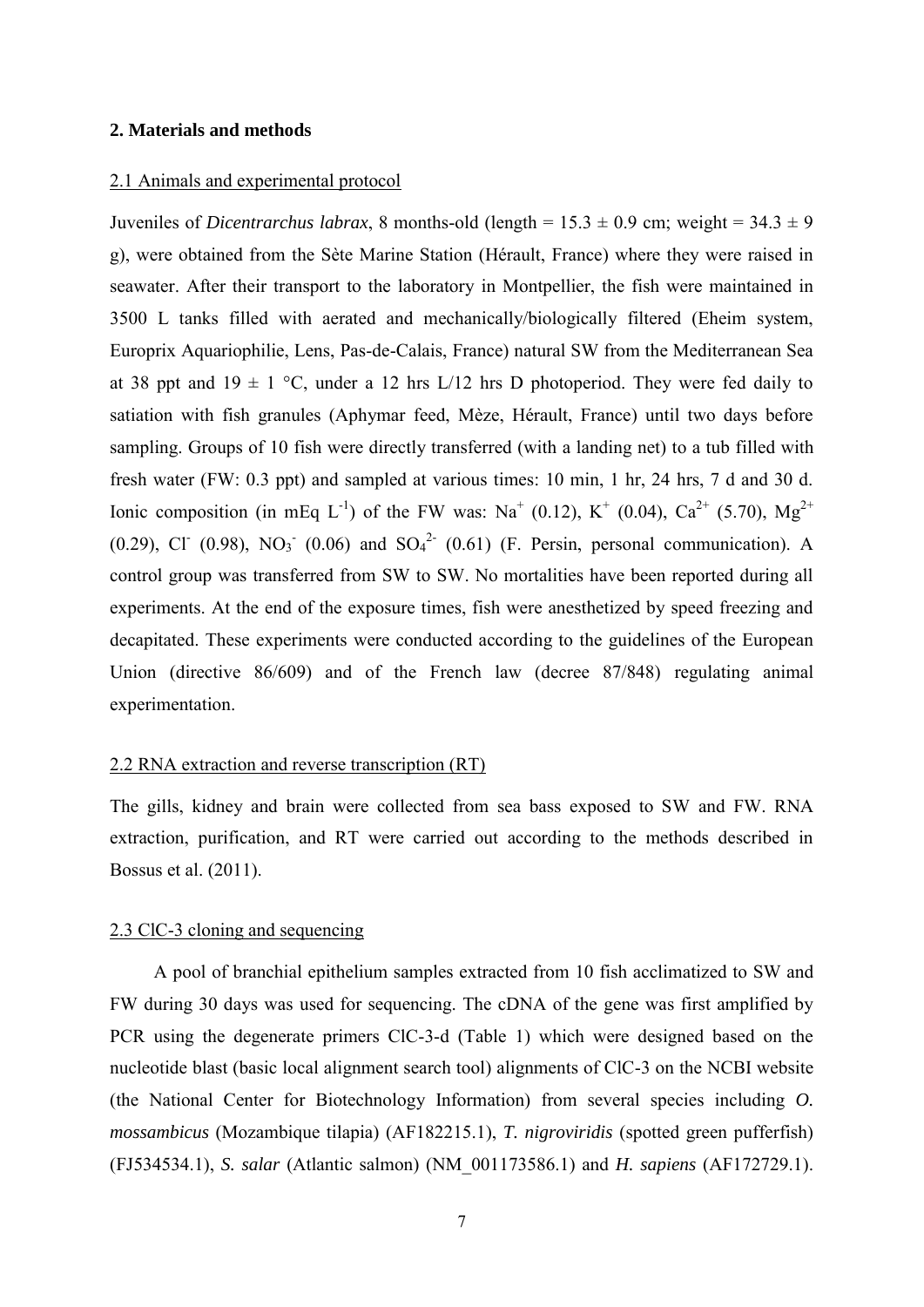After cloning into TOPO TA Cloning vector (Invitrogen, Cergy Pontoise, Val d'Oise, France) and sequencing, several primers were designed. The sequencing was performed with the BigDye<sup>®</sup> Terminator Sequencing kit (Applied Biosystems, Foster City, CA, USA).

ClC-3 5' and 3' RACE (Rapid Amplification of cDNA Ends) were performed according to the Roche 5'/3' RACE protocol (Roche, Mannheim, Germany) with some modifications. For the 5' end, 1 µL of total RNA was submitted to RT using the 5'RACE-ClC-3-SP1 specific primer (Table 1) and the M-MLV reverse transcriptase (Invitrogen). The cDNA was purified with a High Pure PCR Product purification kit (Roche) and a poly A tail was added using the terminal transferase (Promega, Southampton, UK). 5' RACE products were obtained after two nested PCR using the 5'RACE-ClC-3-SP2 specific primer and the oligo d(T)-anchor primer (Roche), and the second one with the 5'RACE-ClC-3-SP3 specific primer and the PCR anchor primer (Roche). For the 3' RACE, 1 µL of total RNA was submitted to RT using the RACE d(T)-anchor primer and M-MLV reverse transcriptase (Invitrogen). The resulting cDNA was submitted to amplification using the RACE anchor primer (Roche) and the specific 3'RACE-ClC-3-F primer. The PCR products of the 5'/3' RACE were then cloned into TOPO TA cloning vector (Invitrogen) and sequenced. All sequencing was performed on the Génotypage-Séquençage platform of IFR 119 (Montpellier, France) with an ABI Prism 3130 XL 16 capillary Genetic Analyzer instrument (Applied Biosystems).

#### 2.4 Protein structure analysis

Sequences for comparative analysis were obtained from GenBank. The cDNA translation to protein, isoelectric point and theoretical calculation of relative molecular mass were achieved using ExPASy tools (Gasteiger et al. 2003) such as amino acid (aa) analysis. The multiple aa sequences alignments were performed with the BioEdit (version 7.0.9.0, Hall, 1999) computer program with Clustal X, such as the prediction of the membrane topology from the deduced aa sequence using the Kyte and Doolittle method (Kyte and Doolittle 1982).

# 2.5 Quantification of CIC-3 and  $Na^+/K^+$ -ATPase by quantitative real-time PCR (qRT-PCR)

The specific ClC-3-F-1 (forward) and ClC-3-R-1 (reverse) primers (Table 1) generated a PCR product of 146 bp and the specificity of these primers was controlled by PCR. Specific NKA-F and NKA-R primers, based on the sequence of NKA-α1 in *D. labrax* (AM419034), generated a PCR product of 152 bp (Table 1). qRT-PCR analyses were performed with a Light-Cycler<sup>TM</sup> system version 3.5 (Roche, Mannheim, Bade-Württemberg, Germany), using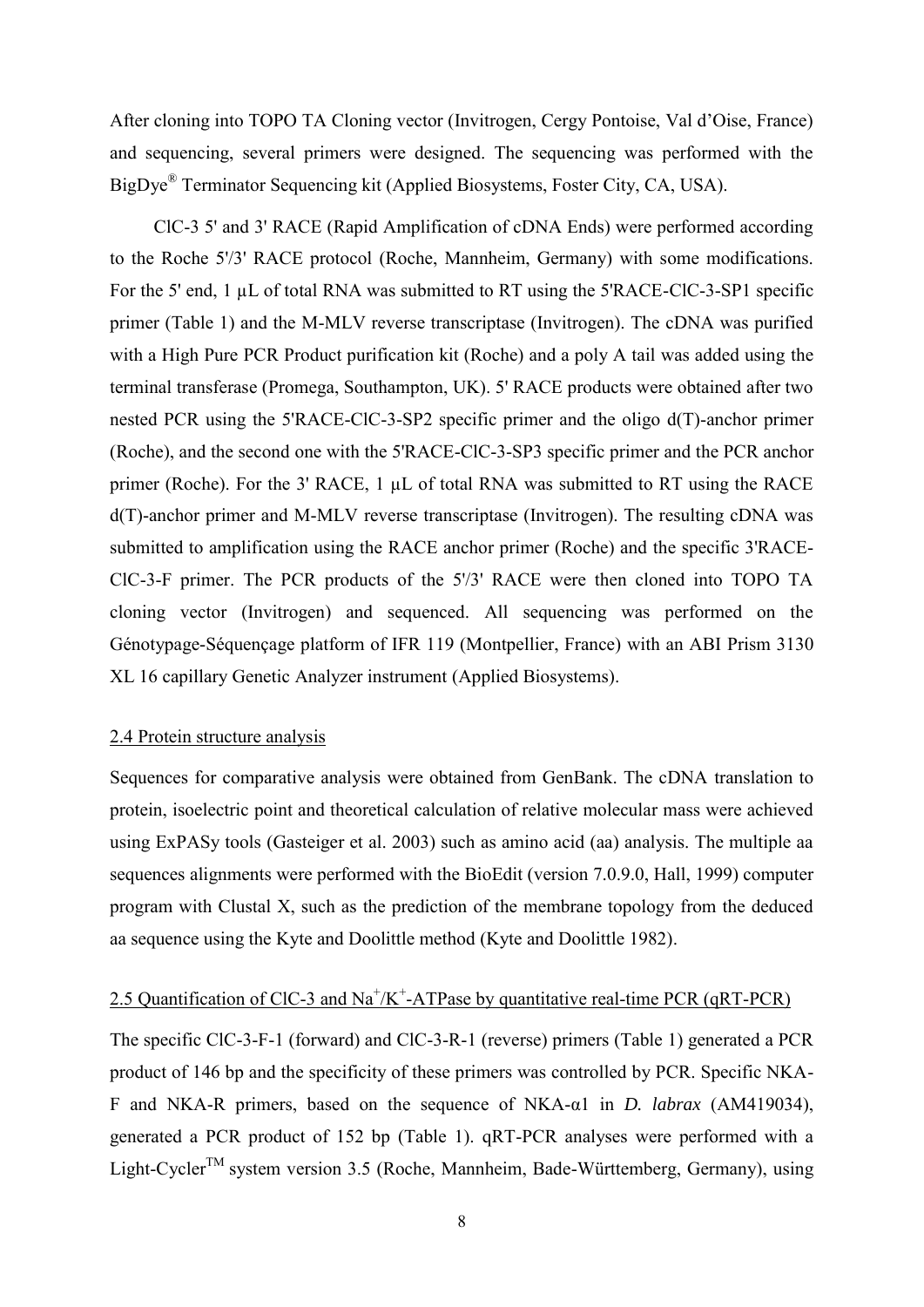2.5 μL of the LightCycler-FastStart DNA Master SYBR-Green I™ Mix (Roche), 0.75 μL of each primer (reverse and forward at 0.5 μM) and 1 μL of cDNA. The qPCR conditions were: denaturation at 95 °C for 10 min, repeat of amplification (95 °C, 15 s), hybridation (60 °C, 5 s) and elongation (72 °C, 10 s) 40 times, melting curve program at 60 °C for 1 min and final step at 40 °C for 30 s. The results were normalized with the elongation factor EF1 $\alpha$ , a housekeeping gene used as a reference standard already used in the sea bass (Lorin-Nebel et al. 2006) and in other species (Frost and Nilsen 2003). The reverse and forward primers of EF1 $\alpha$  generated a PCR product of 239 bp (Table 1). Ultra-pure water was used as a negative control in the qPCR. The relative expressions of ClC-3 and NKA to EF in gills, kidney and brain at each condition (in SW and at various times in FW) were calculated with the ΔΔCt method and statistical analyses were performed on 6 fish per condition with one reading per individual.

### 2.6 Antibodies

Immunocytochemistry and protein quantification were performed with a rabbit polyclonal primary antibody against the residues 592-661 of rat ClC-3 (provided by Alomone labs, Jerusalem, Israel). It was used at 4  $\mu$ g mL<sup>-1</sup> in immunocytochemistry procedures and at 2.7  $\mu$ g mL<sup>-1</sup> for Western blots. The immunoreaction specificity of the anti-ClC-3 antibody was tested by incubating it with a peptide control antigen of ClC-3 (molecular weight of 35 kDa) provided by Alomone Labs for Western blots and immunostaining procedures. Beta-Actin (43 kDa) was used as reference protein and its content in samples loaded to the gels proved to be similar throughout all analyses presented ( $p$ <0.05). The antibody against  $\beta$ -Actin, was developed in rabbit using a synthetic peptide corresponding to 11 amino acid residues of the C-terminal of the β-actin protein (provided by Sigma-Aldrich<sup>®</sup>, St. Louis, MO, USA), and it was used at 1.6  $\mu$ g mL<sup>-1</sup>. The primary monoclonal mouse NKA antibody (12  $\mu$ g mL<sup>-1</sup>) raised against the  $\alpha$ -5 subunit of the chicken NKA (IgG  $\alpha$ 5) developed by Fambrough (Takeyasu et al. 1988) and purchased from the DSHB (Developmental Studies Hybridoma Bank; University of Iowa, USA), was used to visualize the mitochondrion-rich cells (MRCs). This antibody has already been successfully used in the sea bass (Giffard-Mena et al. 2006; Nebel et al. 2005b).

The secondary antibody for Western blots was an IRDye® 800 CW Infrared Dye antibody (Table 2) of donkey anti-rabbit IgG (H+L) (LI-COR<sup>®</sup> Biosciences<sup>TM</sup>, Nebraska, USA) and it was used at  $0.05 \mu$ g mL<sup>-1</sup>. For immunocytochemistry, secondary antibodies were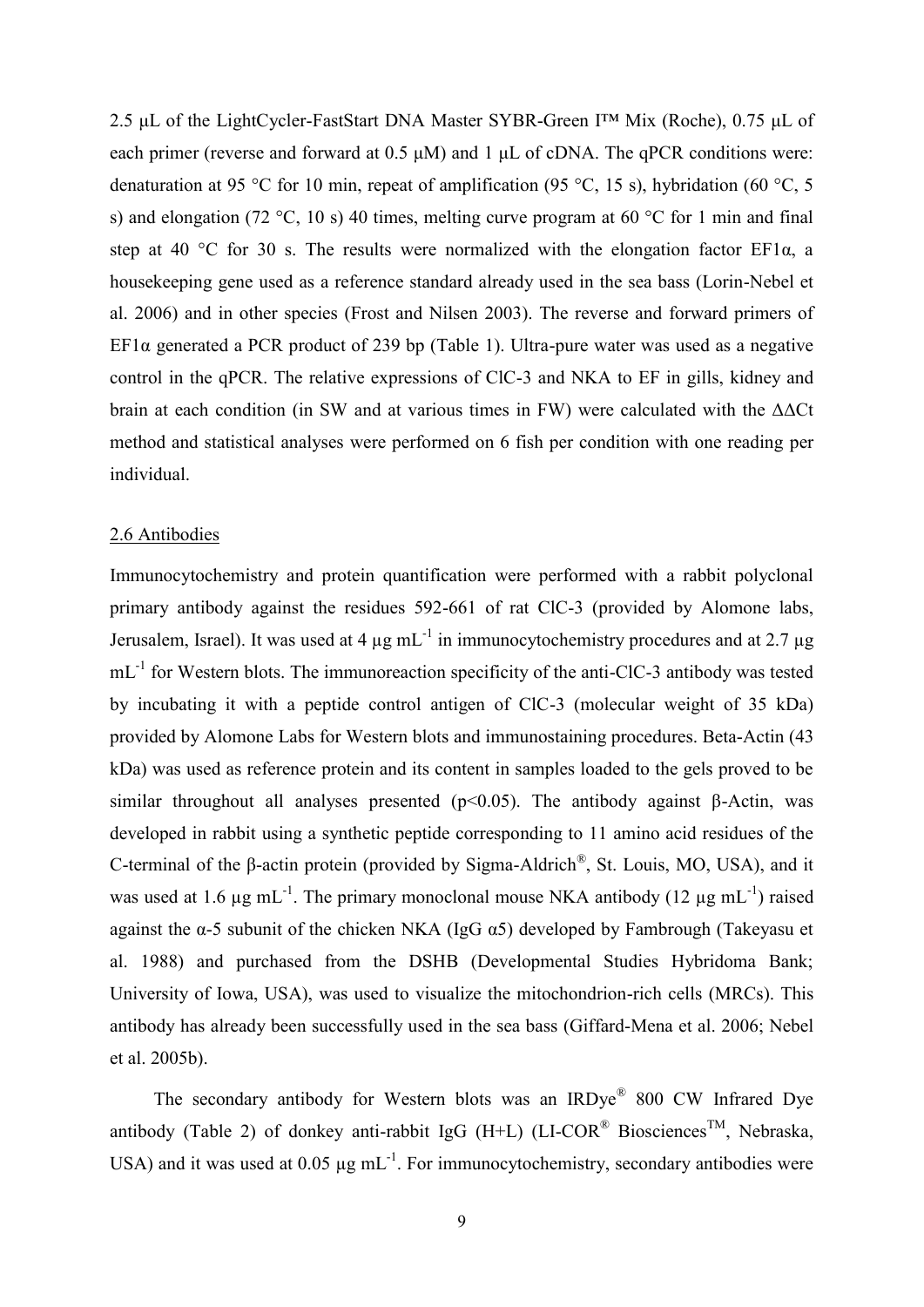Rhodamine donkey anti-rabbit (Tebubio, Le Perray en Yvelines, France), and AlexaFluor® 488 donkey anti-mouse (Invitrogen<sup>TM</sup>); they were used at 10  $\mu$ g mL<sup>-1</sup> (Table 2).

# 2.7 Western blot

Protein extraction was adapted according to the protocol of Marshall et al. (2002). Following the dissection of gills  $(N=6)$  and kidney  $(N=3)$ , the epithelia were scraped on ice and homogenized in 500 µL ice-cold SEI buffer  $(0.1 \text{ mol L}^{-1}$  imidazole; 0.3 mol L<sup>-1</sup>; 0.02 mol L<sup>-1</sup> EDTA; pH 7.4) containing 75 µL of protease inhibitors (PI) (Complete<sup>TM</sup>, Mini, EDTAfree, Boehringer Mannheim GmbH, Penzberg, Germany) with a 1 mL Wheaton glass potter and incubated 1 hr on ice. The homogenates were centrifuged at 2000 g for 6 min at 4°C. Pellets were resuspended in 100 µL of SEI-PI buffer and centrifuged a second time at 2000 g for 6 min at 4°C. The resulting supernatants were stored at -80°C. The protein concentration of the supernatants was determined using the Bradford method (Bradford 1976) with a BSA (bovine serum albumin) standard.

Each sample of protein was loaded with the 4X Protein Sample Loading Buffer (LI- $COR<sup>®</sup>$ ) according to the manufacturer instructions and separated under denaturing conditions on a 3% stacking gel and a 7% running polyacrylamide gel as described by Bollag et al., (1996). Protein size was estimated with an Odyssey® One-Color Protein Molecular Weight Marker (LI-COR<sup>®</sup>). Following the migration, proteins were transferred on a wet (incubated 1 min in 100% methanol, rinsed with ultra-pure water, transferred in PBS for 2 min) Millipore Immobilon<sup>®</sup> FL PVDF membrane (LI-COR<sup>®</sup>) for 2 hrs 30 min using a semi-dry transfer apparatus (Bio-Rad, Hercules, California, USA). Blots were blocked with the Odyssey® Blocking Buffer for 1 hr at room temperature with gentle agitation. The membrane was exposed to the primary antibodies diluted in Odyssey<sup>®</sup> Blocking Buffer with 0.2% Tween 20 overnight at 4°C. After a rapid wash and 4x5 min washes in PBS-T (0.1% Tween 20 in phosphate-buffered saline at pH 7.3) at room temperature, the membrane was incubated for 50 min at room temperature and obscurity with the IRDye 800CW secondary antibody diluted in Odyssey® Blocking Buffer with 0.2% Tween 20 and 0.1% SDS. Following washes with PBS-T and a final wash of 5 min in PBS, the blots were visualized on an Odyssey® Infrared Imaging System ( $LI-COR^*$ ) and analyzed with Image Studio Software for Odyssey v1.1.7 (LI-COR<sup>®</sup>). The ClC-3 expression was quantified using the ratio ClC-3/Actin of the sum of the individual pixel intensity (of both ClC-3 detected bands).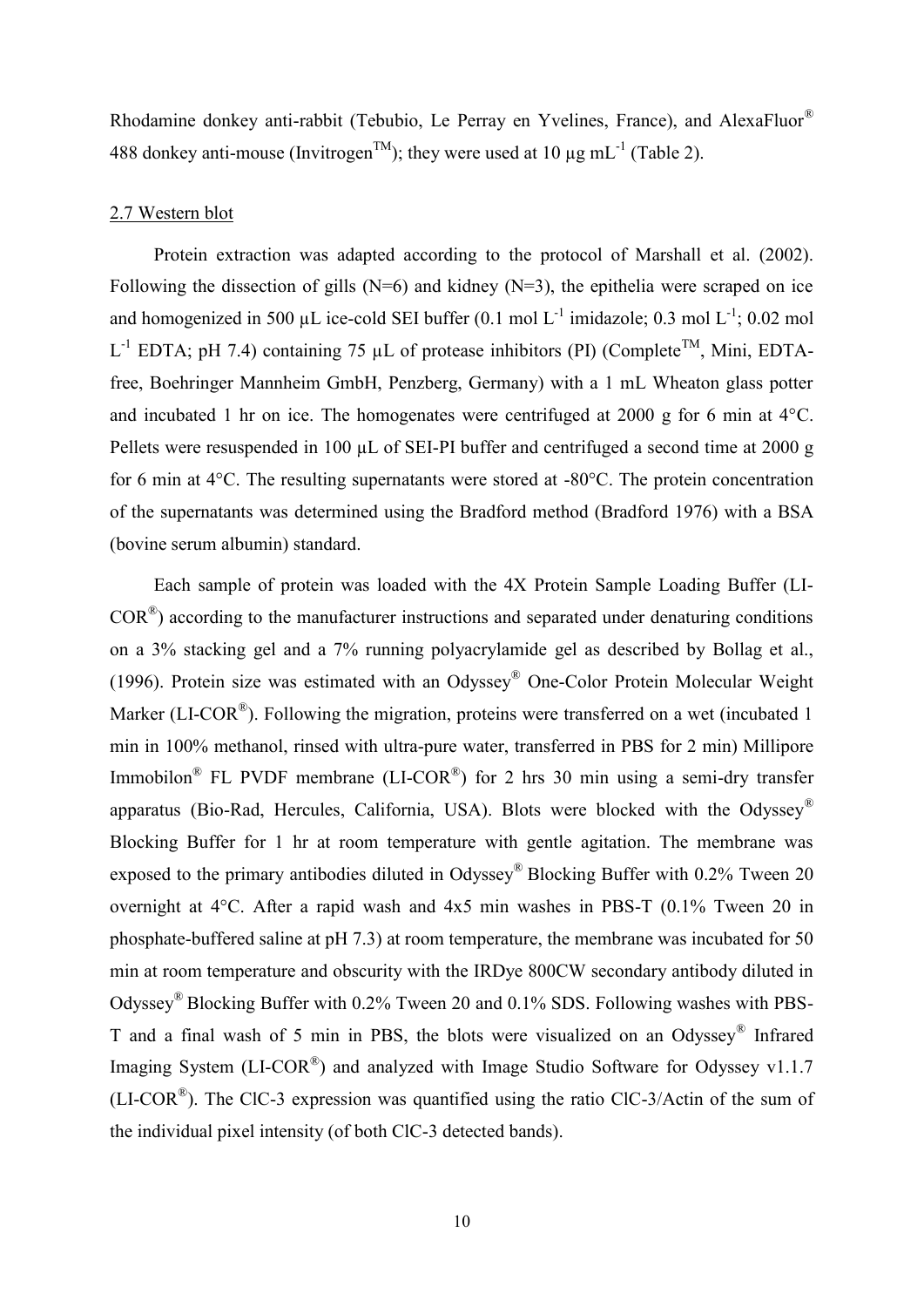#### 2.8 Histology

Three fish were used at each condition. The dissected organs (gills and kidney) from SW-and FW-exposed fish were immersed in Bouin's liquid for 24 to 48 hrs, washed and dehydrated in ascending grades of ethanol prior to impregnation and embedding in Paraplast® (Sigma-Aldrich, USA). Sections of 4  $\mu$ m were obtained with a Leitz microtome (Leica, Rueil-Malmaison, Ile-de-France, France) and transferred on poly L-lysine coated slides.

For the observation of the gills, slides were stained with Masson's trichome. The images were taken using a Leica Diaplan microscope coupled to a Leica DC 300F digital camera and the FW4000 Software. Measures of the lamellae thickness were performed on 3 animals for each condition. The medium thickness of lamellae (N=10 by animals) (mean of each lamellae calculated with three measures taken to the base, to the center and to the extremity of the lamellae) was taken from randomly chosen filaments. All measurements were performed on lamellae located in the central area of filaments to avoid bias due to the differential shape between lamellae located at the tip of filaments relative to more central areas.

### 2.9 Immunocytochemistry

The immunocytochemistry procedures were carried out according to Bossus et al. (2011) with little modifications. Immunocolocalization of ClC-3 and  $Na^+/K^+$ -ATPase (NKA) was performed. Slides were hydrated, washed in PBS buffer solution and antigenic sites were revealed by a sodium citrate solution and heating in a microwave oven for 2 min (twice). Slides were then immersed for 10 min into 0.01% Tween 20, 150 mM NaCl in 10 mM PBS, pH 7.3. Tissue saturation was performed by incubation in a solution of PBS-5% skimmed milk (PBS-SM 5%) for 20 min. Following 3 washes, the slides were incubated overnight at 4°C in a moist chamber with the primary antibodies in PBS-SM 0.5%. Following washes, the slides were incubated with the secondary antibodies in PBS-SM 0.5% for 1 hr at room temperature. Control slides were placed in the same conditions but without primary antibody to rule out any nonspecific staining. After 3 washes, the slides were mounted in an antibleaching mounting medium (Gel/Mount, Permanent Aqueous Mounting, Biomeda, Plovdiv, Bulgaria) and observed with a Leica® SPE DM2500 confocal microscope and its software Leica Application Suite<sup>©</sup> Advanced fluorescence 2.0.1. The wavelengths of excitation and recorded emission for each antibody and pseudocoloring are given in Table 2. Confocal images were taken at 0.8 µm intervals to generate Z-stacks. MRCs were identified through their NKA immunostaining. The number of MRCs was determined for 40 randomly chosen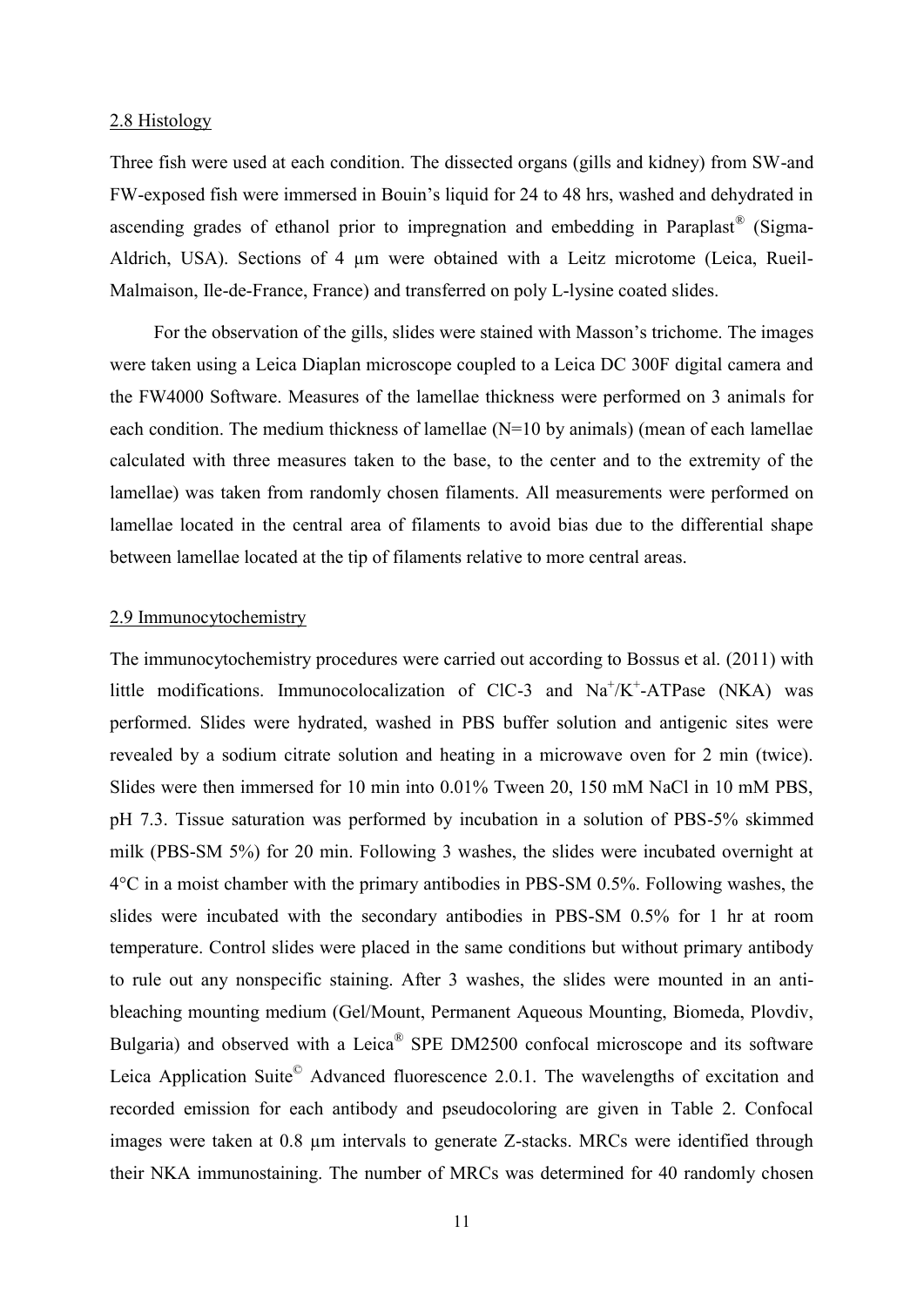filaments on three animals per condition. Quantification on ClC-3 immunostaining were performed on three animals per condition, from the analysis of at least 35 randomly chosen MRCs. ImageJ software, v.1.45S was used to perform quantification.

#### 2.10 Statistics

Results are expressed as the mean  $\pm$  standard error of mean (s.e.m.). The normality was tested using the Shapiro-Wilk and Lilliefors tests. Multiple comparisons of mean values was performed with an ANOVA and Tukey test (HSD: honestly significant difference), with a significance level of  $p \le 0.05$ . All statistical analyses were conducted using the XIStat Software (Addinsoft, Paris, France).

#### **3. Results**

### 3.1 Nucleotide and amino acid sequence of ClC-3 in the sea bass and its topology

Sequencing of ClC-3 in the sea bass *D. labrax* generated a nucleotide coding sequence of 2388 bp, available in GenBank under Accession Number JN998891. The deduced amino acid (aa) sequence of 761 residues had a predicted molecular mass of 84.89 kDa and a theoretical isoelectric point of 8.16. The deduced aa sequence of ClC-3 exhibited a high degree of identity of 95-97% with other fish ClC-3 sequences and of 90-91% with mammals (Table 3, Fig. 1). In the majority of mammals, the protein was longer in the N-terminus with 23 more aa than in the pufferfish *T. nigroviridis* and salmon *S. salar*, and 57 more aa than in the sea bass and in the tilapia *O. mossambicus*. The C-terminus appeared more conserved among the analyzed species, with some additional aa residues in *O. niloticus*, *T. nigroviridis* and in the common marmoset *Callithrix jacchus*. Three potential sites of N-linked glycosylation are highly conserved in fish and mammals (except for the third site, absent in the pufferfish): the first is located between TM1 and TM2 and the two following ones between TM8 and 9 (asterisks in Fig. 1). Conserved motifs within all ClCs were also found in the *D. labrax* sequence (in bold in Fig. 1).

The protein topology of ClC-3 was predicted according to the hydrophobic profile analyzed with the Kyte and Doolittle method (Fig. 2a). At least 10 to 12 hydrophobic regions may be transmembrane domains (see also Fig. 1, underlined aa). The predicted topology illustrated in Figure 2b shows that the first loop and the loop located between TM 8 and 9 are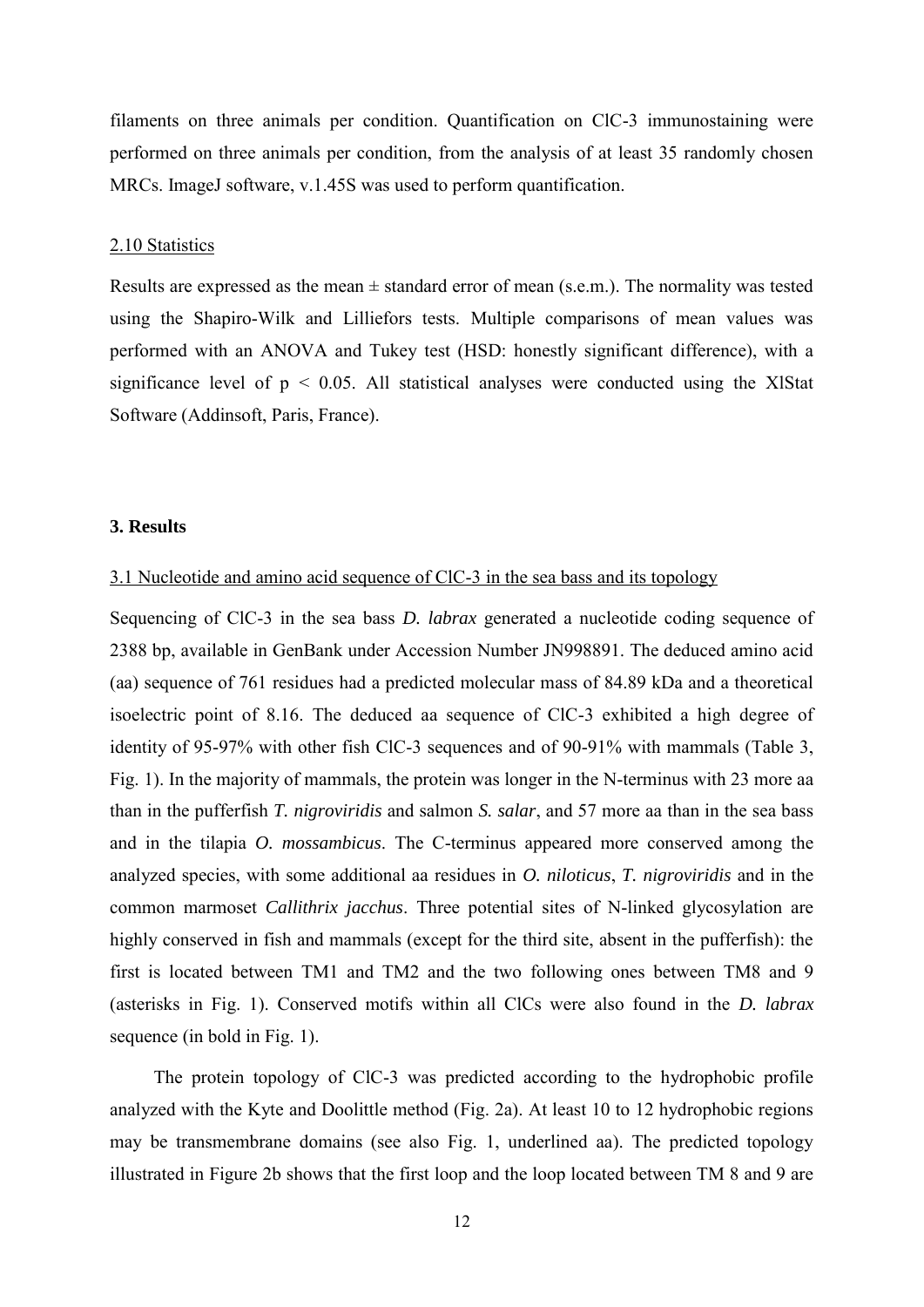longer than the others. The last two couples of TM domains  $(9-10 \text{ and } 11-12)$  are long, difficult to distinguish, and they might cross the membrane several times. The two N- and Ctermini are intracellular and the long C-terminus is composed of two cystathionine-β synthase (CBS) domains (indicated in italics in Fig. 1).

The CBS1 and 2, following each other, are separated by only thirty aa residues. The CBS1 domain of *D. labrax* is composed of 67 aa and when compared to mammals, this domain shows variations in some amino acids that are common to most fish in the alignment, particularly to the pufferfish sequence. The aa sequence homology of sea bass CBS1 ranges from 95% to 99% compared to other fish species, and this domain shares about 80% aa homology compared to mammals (Table 4). Furthermore, the CBS2 domain of 59 aa is identical to the majority of species present in this alignment of sequences in the first 52 aa (with an average of 97% aa homology for CBS1 sequences), except for the common marmoset, the tilapia (*O. niloticus*) and the pufferfish (an average of only 83% of aa homology). These species show a higher homology between them than with other species, with the same seven aa variations from the  $793<sup>th</sup>$  to the  $808<sup>th</sup>$  aa. The extremity of the Cterminus is the most variable section of the protein.

### 3.2 Expression of ClC-3 and  $\alpha$ 1 subunit NKA mRNA according to salinity

The expression level of the housekeeping gene, the elongation factor EF1α, did not change in any analyzed organ and salinity condition (results not shown), as previously shown in this species (Lorin-Nebel et al. 2006) and in other fish species (Frost and Nilsen 2003).

The mRNA expression levels of ClC-3 and of the  $\alpha$ 1-subunit of NKA in the gills, kidney and brain from SW-acclimated sea bass and from fish exposed to FW for 30 days are illustrated in Figure 3a. The relative expression of ClC-3 was higher in the brain than in the kidney (by about 91% in SW and 90% in FW) and gills (by about 90% in SW and 94% in FW). The mRNA expression of ClC-3 was significantly lower in FW than in SW in these three organs, by 44, 37 and 69% in the brain, kidney and gills, respectively.

Compared to SW conditions, the branchial ClC-3 mRNA expression (Fig. 3b) was significantly lower (by 83%) 10 min after the FW transfer, and it remained constant for longer exposures times with a low inter-individual variability. Compared to SW, the branchial NKA expression was significantly higher in FW by 70-74% 10 min and 1 hr after the FW transfer. From 24 hrs to 30 d in FW, the NKA expression reached an intermediate expression level,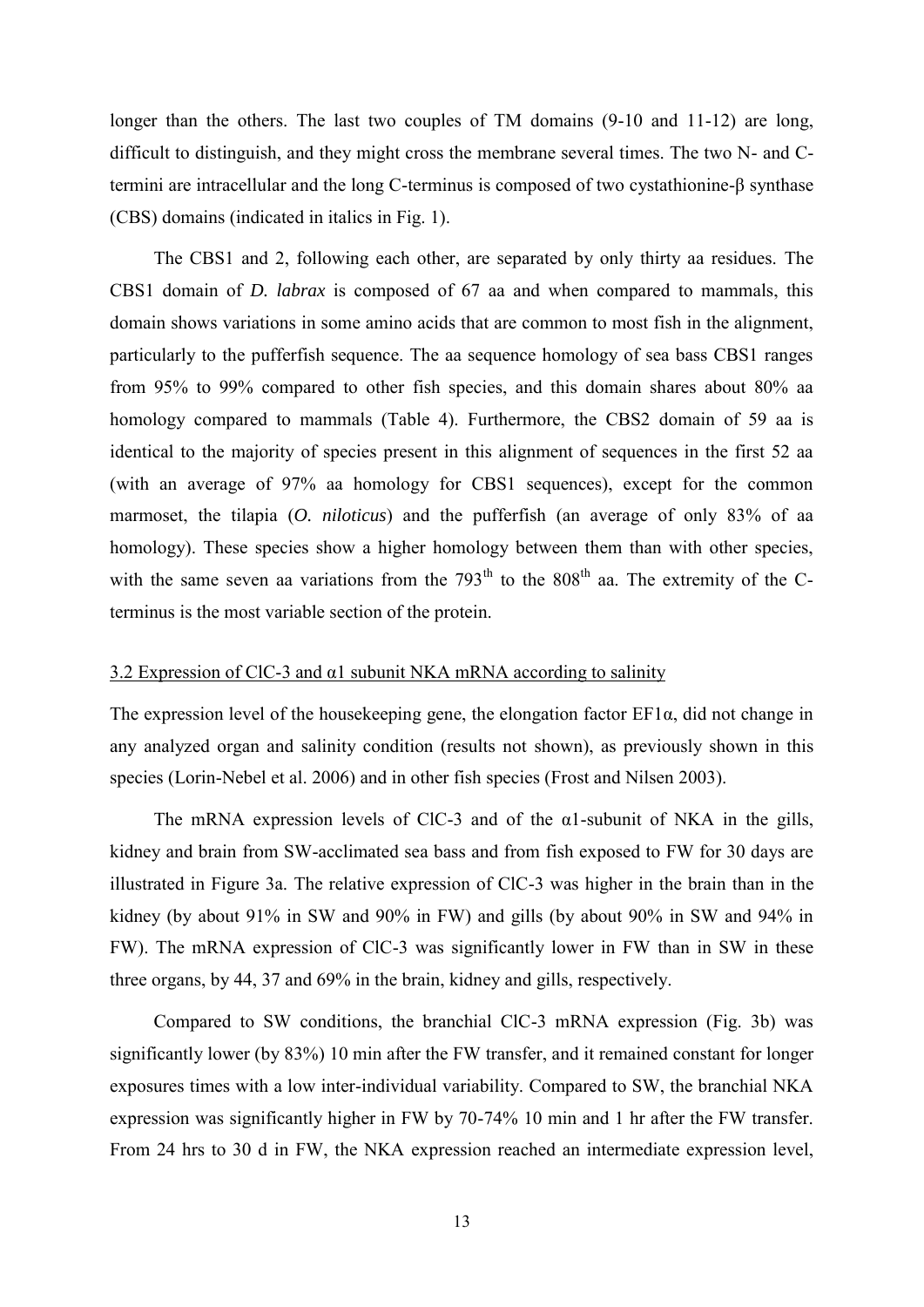significantly higher than in SW by about 42-54%. The inter-individual variability was also higher from FW-10 min to FW-7 d than in SW and FW-30 d.

The renal ClC-3 expression significantly decreased 10 min after FW exposure (by 42%) and it remained stable up to 30 days (Fig. 3c). The expression of NKA was significantly lower at 1 hr in FW compared to SW conditions, and it was significantly higher by about 30% at longer exposure times (from 24 hrs).

#### 3.3 ClC-3 antibody specificity

Two main immunoreactive bands of about 84 and 95 kDa were detected either alone or together in the gill samples of sea bass exposed to SW or FW (Fig. 4a). The gill samples from SW fish and from fish maintained for 10 min to 1 hr in FW showed mainly the 84 kDa band. Fish maintained for 24 hrs in FW showed both bands whereas fish maintained from 7 d to 30 d in FW showed mainly the 95 kDa band. In the kidney, one band of about 95 kDa was found in all conditions (Fig. 4b). A slight band was also visible at about 63-67 kDa in gills and kidney samples. The samples incubated with antibody/antigen of ClC-3 did not show any band in Western blots (results not shown) such as did the samples incubated with only the secondary antibody.

#### 3.4 Immunostaining of NKA and ClC-3 in gills of sea bass exposed to SW and FW

In SW fish and in fish maintained from 10 min to 1 hr in FW, the branchial MRCs are located in the filament at the basis of lamellae (Fig. 5a.a'") which are thin and have a regular thickness of about 13 µm (Fig. 5a'"). The thickness was less regular from 24 hrs to 7 d after a direct transfer to FW and lamellae were 30% thicker (about 17 µm) after 30 d FW-exposure (Fig. 5b'"). The thickness of lamellae was significantly higher in sea bass maintained for 30 d in FW compared to SW and to short-term FW conditions (Fig. 6a). A temporary slight but significant decrease was noted after one day in FW (Fig. 6a).

In gills, ClC-3 (Fig. 5a'.b') is co-localized with NKA (Fig. 5a.b.a".b") in the basolateral membrane of all MRCs in SW and at all times of FW exposure. Following transfer to FW, the total number of immunostained MRCs was stable over 24 hrs then significantly increased by 69% at 7 d in FW compared to the SW condition and by 83% at 30 d in FW (Fig. 6b). This increase was notably due to the migration of MRCs into the lamellae from 24 hrs (Fig. 5b.b'.b"). The intensity of ClC-3 immunostaining was quantified in MRCs of fish acclimated to SW and FW for various times. It increased significantly by 33 % 1 hr after the FW transfer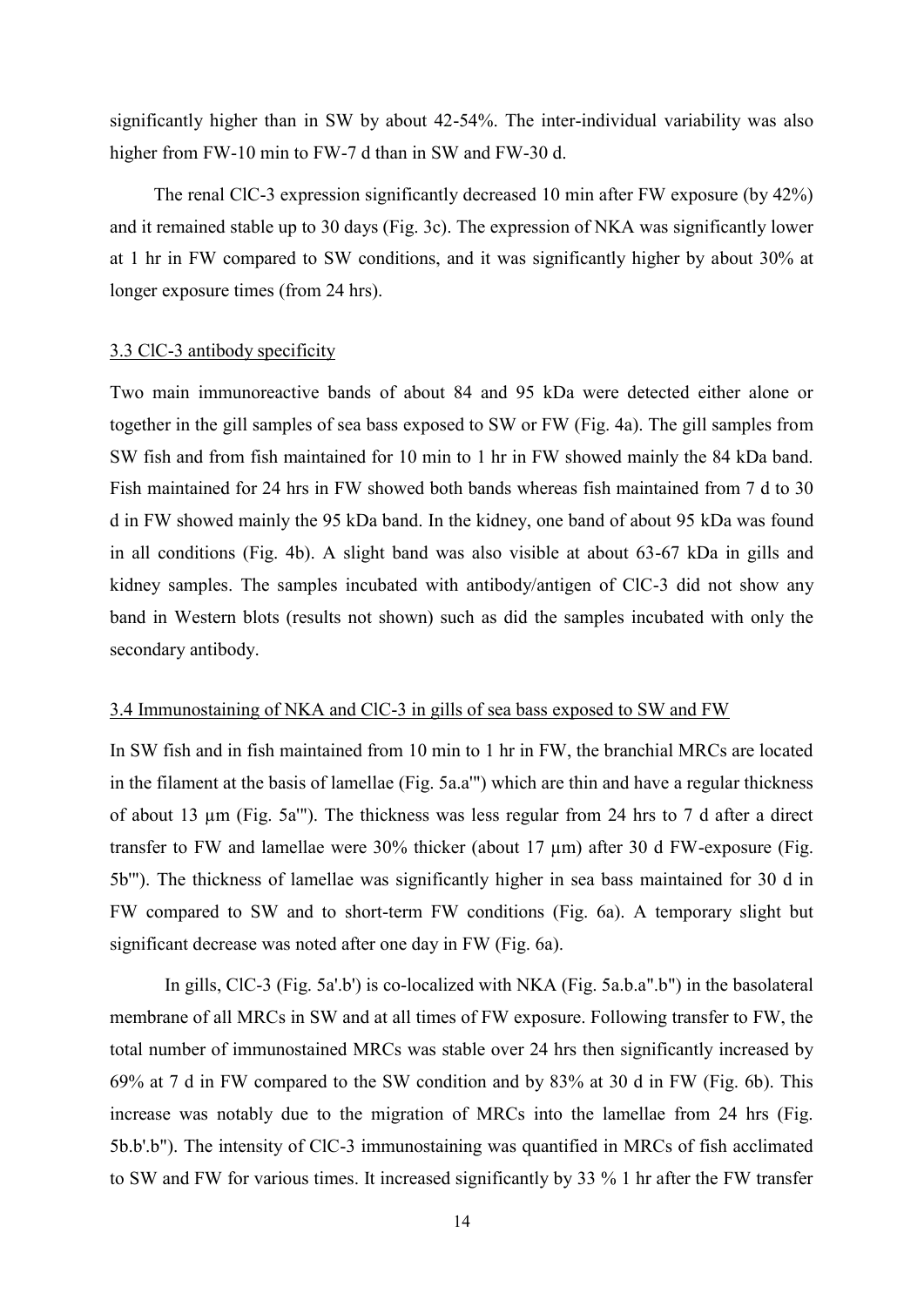(Fig. 6c), then slightly decreased from 24 hrs to 30 d in FW but remained significantly higher than in SW by about 20%.

The slides incubated with antibody/antigen of ClC-3 did not show any staining (results not shown). None of the negative control slides showed immunostaining when using only secondary antibodies (results not shown).

#### 3.5 Western blot quantification of ClC-3 in the gills of sea bass exposed to SW and FW

The ClC-3 protein quantification by Western blot was performed on branchial epithelium homogenates in SW-adapted sea-bass and in fish exposed to FW at various times (Fig. 6d).

A significant increase in ClC-3 protein expression was detected in the samples from 7 to 30 d in FW (Fig. 6d). At these exposure times, ClC-3 protein expression was about 31% higher than in SW or shortly after FW exposure (10 min to 24 hrs).

#### 3.6 Immunostaining of NKA and ClC-3 in the kidney of sea bass exposed to SW and FW

NKA immunostaining was observed at all salinity conditions in all kidney ducts and tubules: the collecting duct (CD), the urinary tubules (UT) and the collecting tubules (CT) (Fig. 7a.b.c). NKA staining was different according to the tubule/duct and with salinity. In SW, NKA was slightly expressed in the basolateral membrane of the UT, CD cells (Fig. 7a). NKA staining was similar in fish exposed to SW and for short-term in FW (from 10 min to 24 hrs) (data not shown). In fish exposed for longer exposure times in FW, NKA staining was higher in all of the above-mentioned kidney sections compared to the SW samples (Fig. 7b.c) and to short-term FW samples, with a strong and homogeneously distributed fluorescence in the CD and CT cells.

ClC-3 immunostaining, which was not observed in the SW kidney (Fig. 7a**'**), was detected in FW from 7 to 30 d (Fig. 7b',c'). ClC-3 was basolaterally located in the CD and the CT, co-localized with NKA with a homogeneously distributed immunofluorescence throughout the cell (Fig. 7b".c").

#### 3.7 Western blot quantification of ClC-3 in the kidney of sea bass exposed to SW and FW

The ClC-3 protein quantification by Western blot was performed on kidney homogenates in SW-adapted sea bass and in fish exposed to FW at various times (Fig. 8).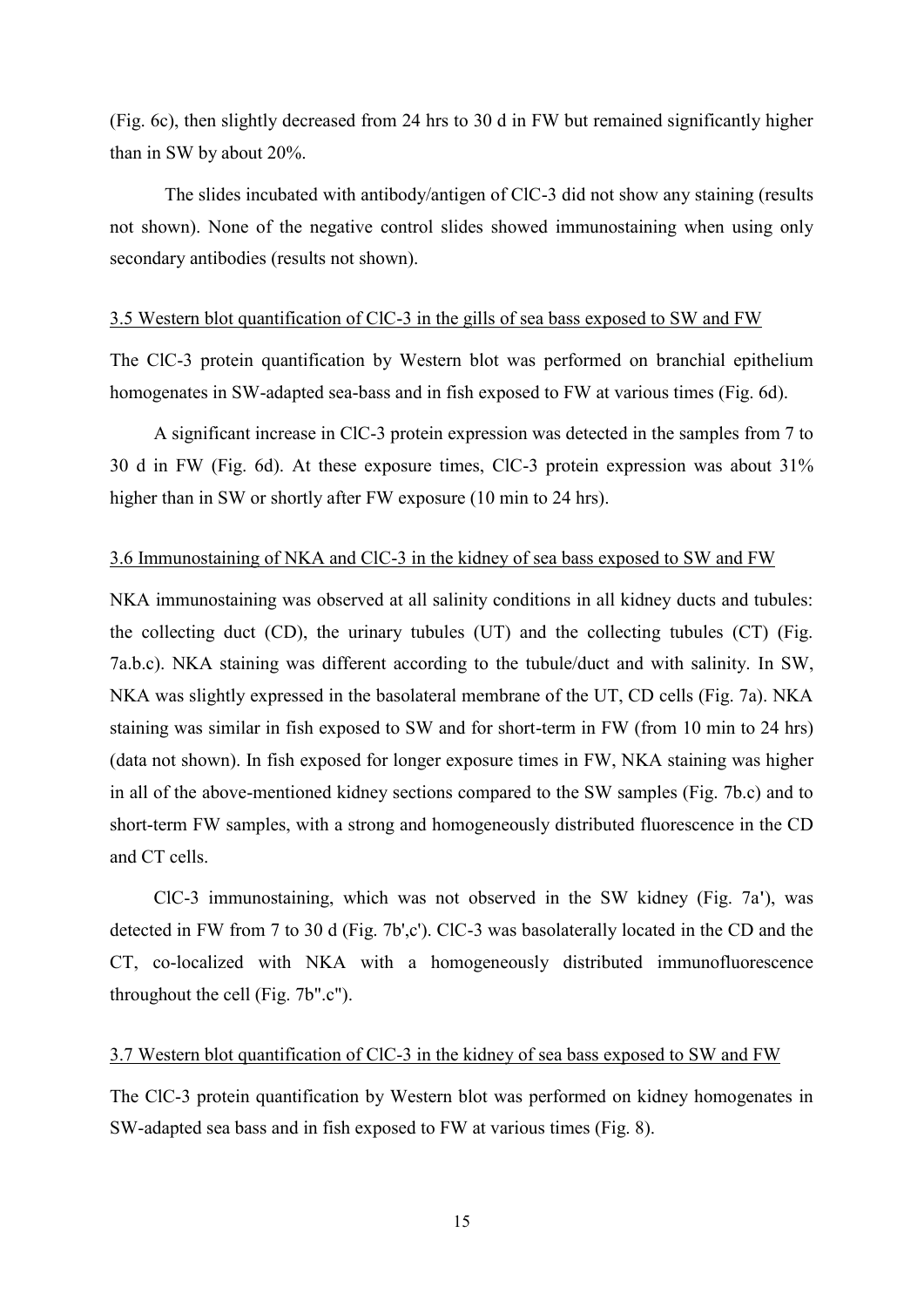Quantification of the immunoreactive band in the kidney showed no remarkable variation between salinity conditions, except at FW-7 d were the protein expression was slightly higher.

#### **4. Discussion**

In FW, fish need to compensate the passive ionic loss by active uptake of ions in gills and by ion reabsorption in the kidney. In these organs, the apical transport of chloride in FW-exposed sea bass is mediated by a NKCC/NCC co-transporter. The mechanisms of basal chloride absorption still remains only partly understood (Hirose et al. 2003; Hwang and Lee 2007; Marshall 2002). The chloride channel 3 (or ClC-3), activated by hypotonicity and involved in cell volume regulation in mammals (Duan et al. 1997; Hoffmann et al. 2007; Wang et al. 2000), might be involved in hyper-osmoregulation and osmosensing in fish osmoregulatory organs. The sea bass is an unique model where the net movements of chloride ions clearly differ according to salinity. This is probably related to a differentially expressed ClC-3 channel, which might be a key channel involved in osmoregulation.

#### 4.1 NKA expression in *D. labrax*

NKA is responsible for the electrochemical gradient activating osmoregulatory mechanisms in cells, and its activity reflects the level of osmoregulation in fish. NKA activity has often been reported to be lowest at the isosmotic salinity and to increase when fish including sea bass are exposed to higher or lower salinities (Evans and Claiborne 2006; Nebel et al. 2005b). NKA is constituted by a catalytic α-subunit and a glycoprotein β-subunit. Several α-subunits and their isoforms ( $\alpha$ 1a,  $\alpha$ 1b,  $\alpha$ 1c,  $\alpha$ 3) are known in fish species, some (for example  $\alpha$ 1a and α1b in salmonids, α1 and α3 in tilapia and milkfish) being differentially expressed according to salinity (Bystriansky et al. 2006; Hwang et al. 2011; Marshall 2002; McCormick et al. 2009; Richards et al. 2003). In the gills of some euryhaline salmonids, the NKA  $\alpha$ la was more expressed in FW than in SW whereas NKA α1b was more expressed in SW than in FW (Bystriansky et al. 2006; Hwang et al. 2011; McCormick et al. 2009; Richards et al. 2003), suggesting a role for the  $\alpha$ 1b isoform in ion secretion and for  $\alpha$ 1a in ion uptake. No evidence on differentially expressed α1a and α1b isoforms has been available in *D. labrax* so far. In the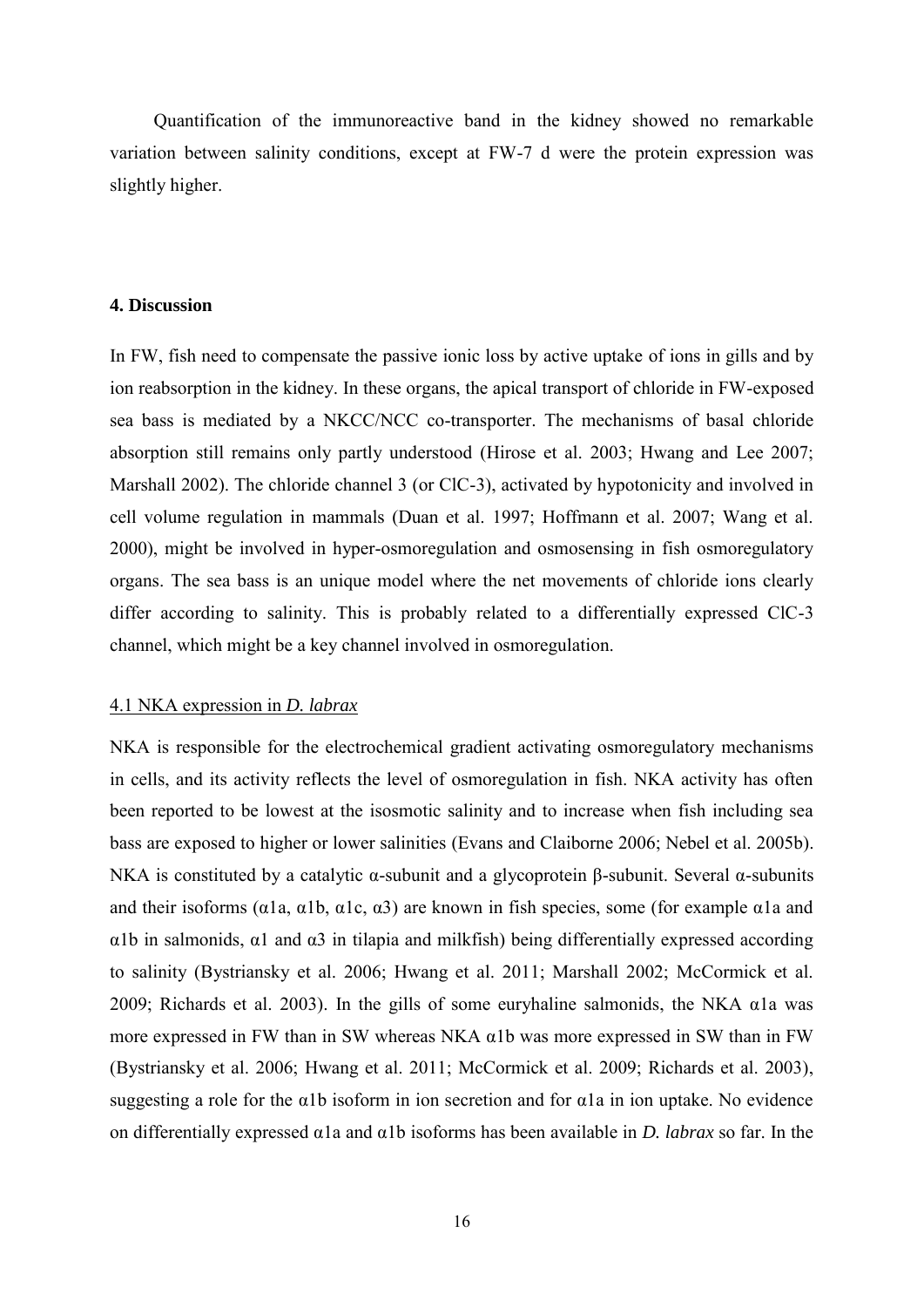present study, the primers used seems not specific to either  $\alpha$ 1a or  $\alpha$ 1b. Whether a specific α1a isoform is involved remains to be investigated in future studies.

The  $\alpha$ 1-NKA mRNA expression in the gills and kidney changed almost immediately (10 min) after FW exposure (increased in the gills and decreased in the kidney). Its expression was stable and higher in FW compared to SW in both organs after 24 hrs to 30 d, a fact which is consistent with previous studies in sea bass (Giffard-Mena et al. 2008; Jensen et al. 1998; Nebel et al. 2005b). This increase in mRNA expression of the NKA α1-subunit in FW was followed by an increase in the protein abundance and/or activity in sea bass gills and kidney (Nebel et al. 2005b; Varsamos et al. 2002); it has also been reported in *T. nigroviridis* (Lin et al. 2004). In previous studies, significant changes in the NKA mRNA expression have been shown as early as 6 hrs after a salinity shock in a tilapia (Lin et al. 2006) and as early as 1 day in the sea bass (Jensen et al. 1998). In this study, NKA expression was measured in the sea bass 10 min after a hyposmotic exposure and its significant change after such a short time is worth considering. Since gills are in direct contact with the external medium, NKA expression might be up-regulated through a local branchial osmosensor potentially activating transcription factors. The change in external osmolality is thus sensed without delay and it triggers rapid gene expression changes. This regulation could also be mediated via hormonal regulation, for instance by cortisol (McCormick 2011). Plasma cortisol levels are higher in FW-adapted sea bass (after 1 month of acclimation) than in SW-adapted fish (Varsamos et al. 2006); to our knowledge no data are available after a short-term FW transfer. After a longterm acclimation to FW, the increase in branchial NKA expression, triggered by hormonal changes, is probably also linked to the increase in the number of FW-type MRCs shown in the sea bass (Nebel et al. 2005b; Varsamos et al. 2002).

In this study, the impact of salinity changes on NKA expression was slower in the kidney, which might be related to the fact that this organ is not in direct contact with the environment. NKA expression changes might be triggered by the hormonal pathway or by osmosensors of blood osmolality changes. In SW, active ionic uptake by the kidney tubules and ducts would allow water reabsorption by osmosis to compensate the passive water loss, resulting in the production of a limited volume of urine isotonic to the blood as shown in this species (Nebel et al. 2005a; Nebel et al. 2005b) and in other teleosts (Evans 2009; Marshall and Grosell 2005; Richards et al. 2003). In FW, the high expression of α1-NKA mRNA and of the protein respectively from 24 hrs and 7 d, which coincides with a significant blood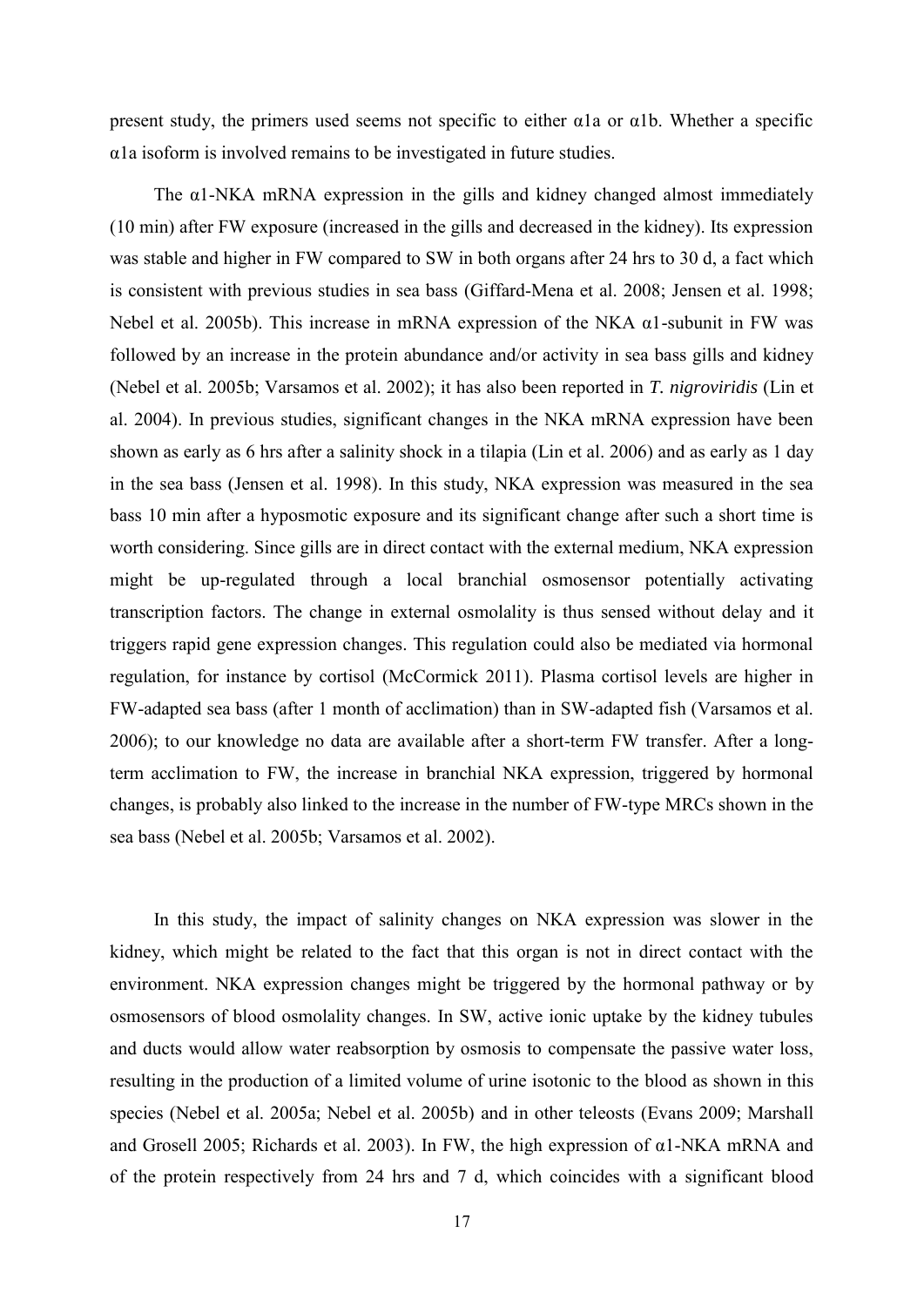osmolality decrease (Bossus et al. 2011), may result in an increased ionic uptake which is necessary to partly compensate the ion losses that occur at low salinity. As previously reported, the collecting tubules and ducts express more NKA than anterior segments, a fact that might be related to differential regulation pathways among kidney segments (Nebel et al. 2005b). A further study on α1-NKA isoforms in *D. labrax* should allow a clarification of the precise role and involvement of each isoform in osmoregulation.

#### 4.2 ClC-3 sequence analysis and structural features

The *D. labrax* ClC-3 gene encodes a protein of 761 aa, as in *O. mossambicus* (Miyazaki et al. 1999). This protein is highly conserved in fish and in mammals, with amino acid homologies ranging from 90 to 97% and with similar structural features (Jentsch et al. 2002). The ClC-3 predicted topology in the sea bass contains about 13 hydrophobic regions and at least 12 putative transmembrane domains (TM) as shown in other ClC channels (Jentsch et al. 1999), including ClC-3 in *O. mossambicus* (Miyazaki et al. 1999). This observation sustains the intracellular localization of N- and C-termini (Dutzler et al. 2002; Schmidt-Rose and Jentsch 1997a; Schmidt-Rose and Jentsch 1997b). The ClC-3 of *T. nigroviridis* however has been predicted to contain only 11 TM and a N-terminal located in the extracellular compartment (Tang et al. 2010).

N-glycosylation sites are exclusively located out of the cytoplasm in transmembrane proteins (Gupta and Brunak 2002; Jentsch et al. 2002) and studies on other ClC channels (Schmidt-Rose and Jentsch 1997b) corroborate the predicted topology of ClC-3 in *D. labrax*. Two potential N-linked glycosylation sites are common with mammals and fish and correspond to the 120<sup>th</sup> (after TM1) and  $394<sup>th</sup>$  aa (between TM8 and 9) in *D. labrax*. This last site has been demonstrated in other ClC channels (Kieferle et al. 1994) as glycosylated, confirming its outer localization (Jentsch et al. 1995). These findings and the cytoplasmic location of N- and C-termini imply that one of the TM domains of ClC-3 in the sea bass does not span the membrane. The insertion of TM4 in the plasma membrane has been broadly discussed (Fahlke et al. 1997; Jentsch et al. 1999; Jentsch et al. 2002; Waldegger and Jentsch 2000) and whether this domain spans the membrane or not still remains unclear. In our study, TM4 seems less hydrophobic than other regions, which could point to an outside location. In the same way, the broad hydrophobic region from TM9 to TM12 is unclear (Jentsch et al. 1999; Jentsch et al. 2002; Waldegger and Jentsch 2000) and should cross the membrane 3 or 5 times to allow an intracellular location of both protein extremities. Modifications in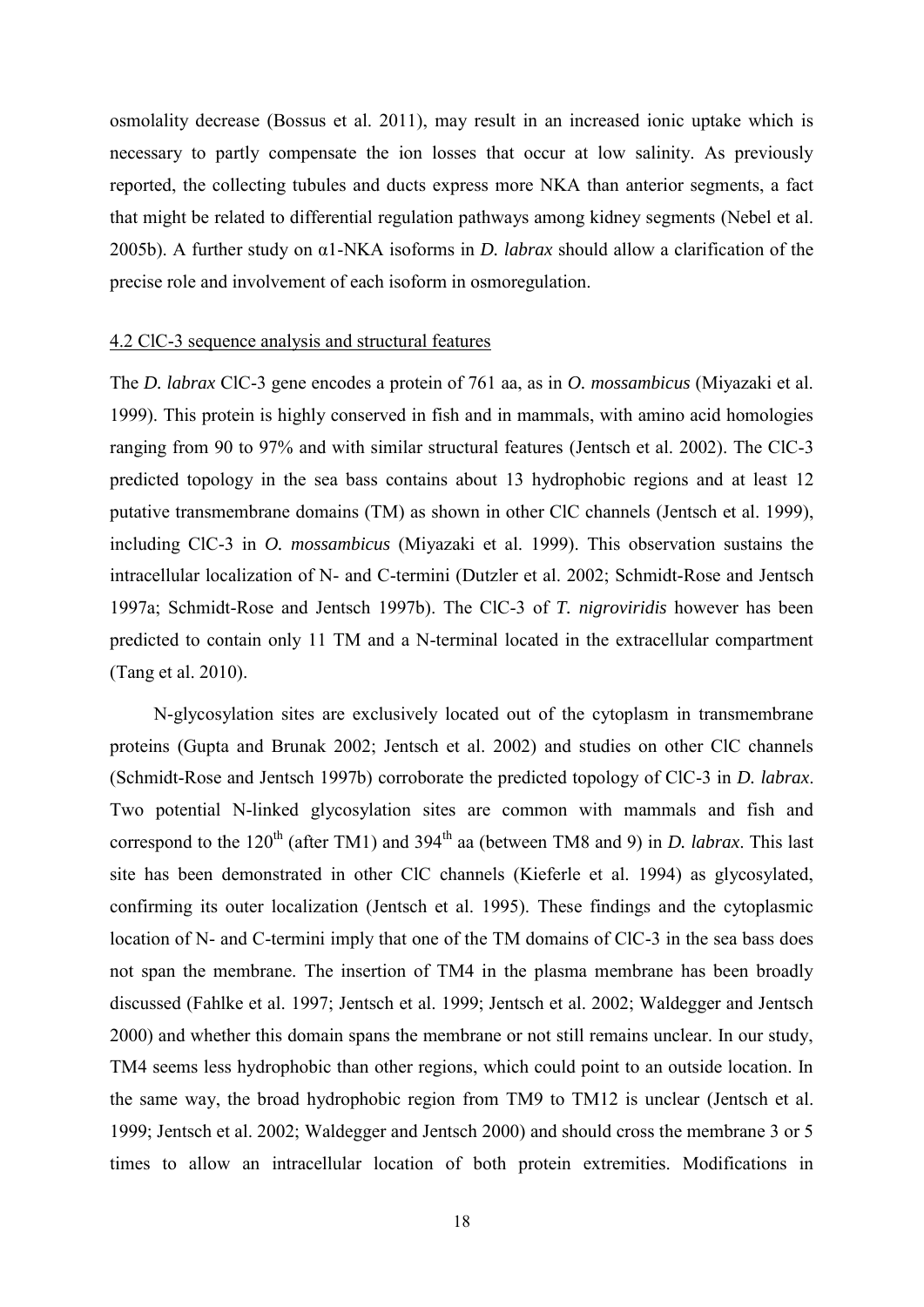glycosylation sites in fish might change the functional properties or the protein stability of ClC-3 in fish compared to mammals. Further studies on ClC-3 topology, using glycosylation scanning, should clarify the sites of glycosylation in the sea bass ClC-3.

The sequencing of ClC-3 in *D. labrax* has shown two CBS domains contained in the long C-terminal tail, as in other eukaryotic cells (Jentsch et al. 1999). The precise role of CBS domains is still not fully known, but some mutations in these domains lead to the loss of function or to gating alteration (Estévez et al. 2004; He et al. 2006; Jentsch et al. 2002; Nehrke et al. 2000; Schmidt-Rose and Jentsch 1997b). CBS domains have a crucial role in the conformation and function of ClC proteins, such as ion selectivity (Dave et al. 2010; He et al. 2006; Jentsch et al. 1999), and their role varies according to the considered ClC channel (Carr et al. 2003; Hebeisen et al. 2004). CBS1 and 2 domains together in ClC could bind nucleosides such as ATP (Bennetts et al. 2005; Ignoul and Eggermont 2005; Scott et al. 2004b) and they have been suggested as regulating ion transport by gating control (Kemp 2004; Vanoye and George 2002).

In this study, the amino acid alignment of the CBS2 domain showed a high aa homology with the majority of ClC-3 sequences in our alignment (from 83 to 97%) homology). The percentage of homology of the CBS1 domain among the fish species in the alignment was high (with 97% of aa homology) compared to mammals (with 81% of aa homology with the sea bass). Phylogenetic analyses of CBS domains seem to reflect the evolutionary history of these domains in organisms and they suggest differential evolution resulting in the adaptation to specific functions, including responses to osmotic stress (Kushwaha et al. 2009). The distinction between mammals and fish, based on the aa homology of the CBS1, might indicate a variation in the involvement of this domain in the ClC-3 function between these two groups. Further studies on the CBS domains of ClC-3 in teleosts should determine whether mutations in nucleotides of the CBS domains that are specific to teleosts involve modifications in the protein function and possibly in osmoregulation.

#### 4.3 ClC-3 expression in *D. labrax*

### 4.3.1 *Western blot*

The ClC-3 antibody used in this study was directed against the highly conserved CBS-1 domain of rat ClC-3, which is 83% homologous to the residues 593-662 of the sea bass. It has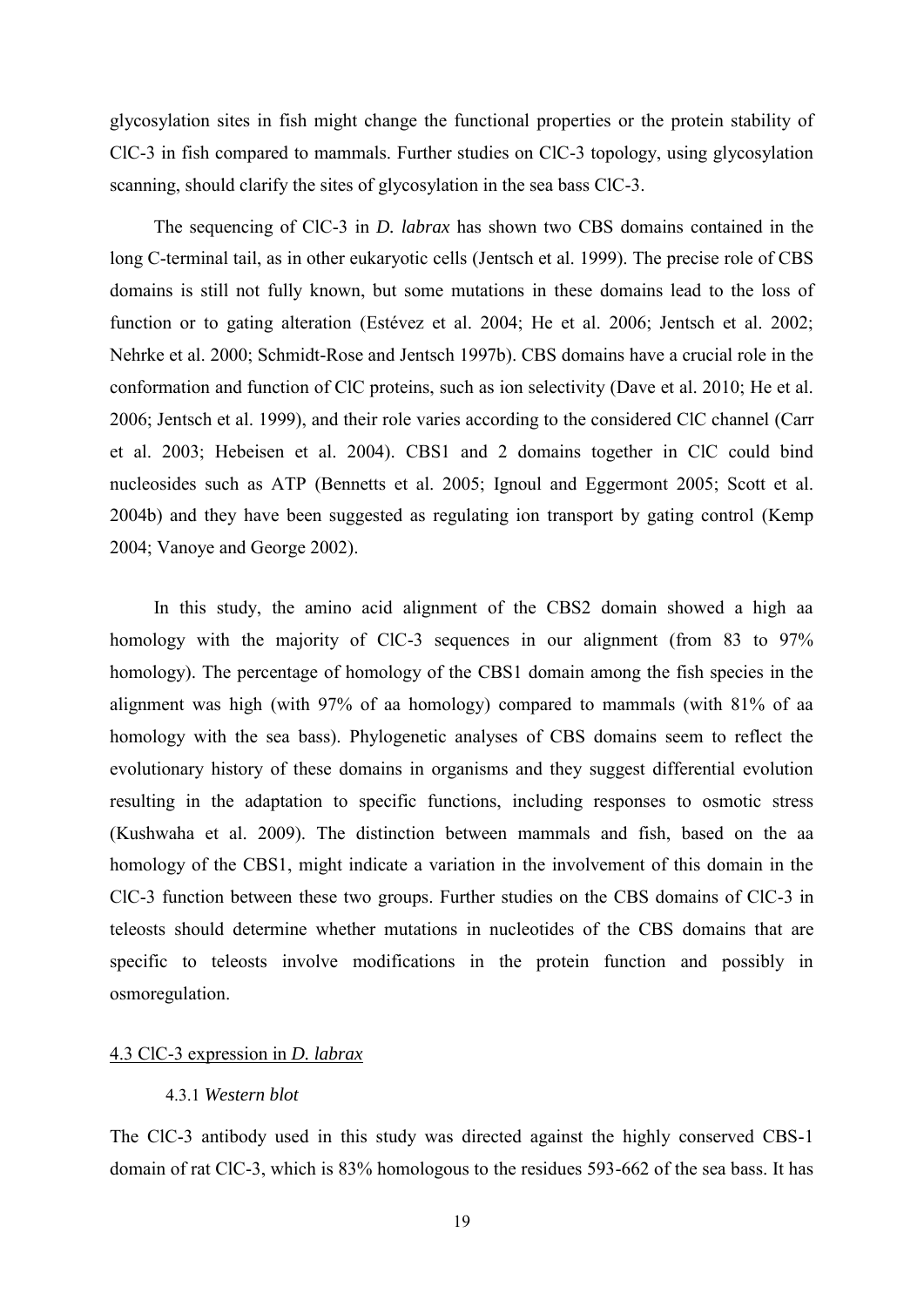been successfully used in other teleosts species (Shen et al. 2007; Tang et al. 2011; Tang et al. 2010; Tang and Lee 2007; Tang and Lee 2011). The slight band of about 63-67 kDa found in both organs could be an immature ClC-3 protein or an artifact due to a degradation of the protein samples used in this study.

In the gills of SW sea bass, the predominant band was detected at 85 kDa. In FW, however, the predominant band was detected at 95 kDa. This change in molecular weight according to salinity suggests the presence of different ClC-3 isoforms that might both be recognized by the antibody and whose expression is differentially activated by salinity. In the kidney, the 95 kDa band was detected at all salinity conditions. In other fish and in mammals, the ClC-3 molecular mass ranges from 80 to 120 kDa (Robinson et al. 2004; Tang et al. 2010; Tang and Lee 2007; Tang and Lee 2011) according to the species, or in a same species according to the organ (Schmieder et al. 2001), which is consistent with the present results. The potential sites of N-linked glycosylation might also induce a variation in the molecular weight of ClC-3 in *D. labrax*. Molecular mass in *T. nigroviridis* was about 102 kDa and fell to about 90 kDa after deglycosylation by removal of the N-linked sugar of the protein (Tang et al. 2010). N-glycosylation would confer a better stability to the ClC-3 protein, or it could act in signal transduction via a change in the structure or function of the protein (Taylor and Drickamer 2003). In this case, ClC-3 might be consistently more glycosylated in the kidney or in gills after a hypotonic shock, explaining higher molecular weight bands under these conditions.

#### 4.3.2 *Protein and mRNA expressions*

Surprisingly, the branchial and renal ClC-3 mRNA expression, measured in SW and after FW transfer, do not correlate with the protein expression. In gills, following a hypotonic shock, ClC-3 mRNA expression decreased rapidly from 10 min, while the protein expressions significantly increased from 7 d. This expression pattern according to salinity does not seem to be conserved in teleost species. In *O. mossambicus* and *T. nigroviridis*, the branchial ClC-3 mRNA expression seemed not to change or to slightly decrease between SW and FW (Miyazaki et al. 1999; Tang et al. 2010; Tang and Lee 2011). In the kidney, even if mRNA expression decreased in FW, the amount of protein remained relatively stable after exposure to FW with a slight increase at 7 d, when ClC-3 immunostaining increased. These results are in agreement with those reported in *T. nigroviridis*, in which no variation in branchial ClC-3 mRNA expression were recorded according to salinity while the ClC-3 protein amount was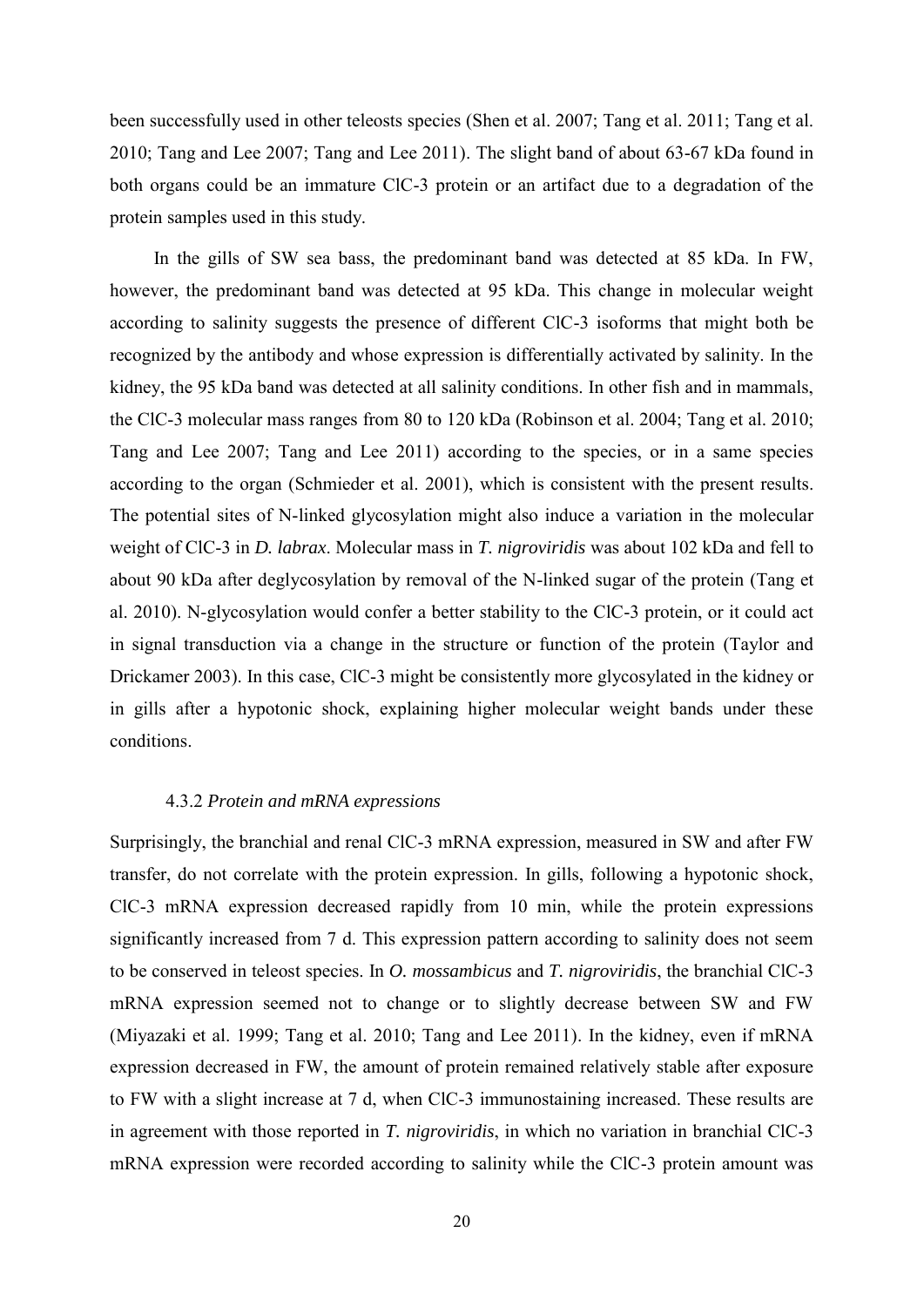significantly higher in hyposmotic conditions (Tang et al. 2010). In fact, the mRNA expression does not necessarily reflect the amount and/or the activity of proteins (Bossus et al. 2011; Scott et al. 2004a; Tang et al. 2010). In *D. labrax*, the low expression of ClC-3 mRNA in FW compared to SW may not reflect a lower protein quantity and a lower chloride transport in branchial cells. This lack of correlation between mRNA and protein expressions has already been reported for other proteins, including transmembrane channels such as CFTR in *Fundulus heteroclitus* (Chen et al. 2002; Greenbaum et al. 2003; Scott et al. 2004a). In this study, the localization and quantification of the ClC-3 protein at both salinities rather suggests a post-transcriptional regulation or it may originate from the existence of different ClC-3 isoforms and separate isoform-specific activation mechanisms (Chen et al. 2002), as suggested for CFTR in *F. heteroclitus* (Scott et al. 2004a). If this is the case, the mRNA expression previously measured might have recognized the 85 kDa SW-type isoform only, which was not upregulated in FW. The potential FW-type isoform, detected by Western blot, is thus possibly involved in hyper-osmoregulation and might also be up-regulated at the mRNA level, but this hypothesis must be tested in future studies. The existence of two isoforms of ClC-3 has been demonstrated in the plasma membrane of rat hepatocytes (Shimada et al. 2000) with different gating properties and potential involvement in native volume-sensitive outwardly rectifying anion currents (VSOAC), as is the case for other ClCfamily channels (Chu and Zeitlin 1997; Eggermont et al. 1997; Loewen et al. 2000).

# 4.4 ClC-3 in the brain

In the brain, the expression of the ClC-3 protein in the sea bass was higher in SW than in FW, which is in agreement with its expression determined in *O. mossambicus* (Miyazaki et al. 1999). ClC-3 is highly expressed in the brain of mammals (Kawasaki et al. 1994) where possible functions include growth, vision and behavior (Stobrawa et al. 2001). In *Clcn3-/* knockout mice, a rapid retina and hippocampus degeneration has been reported after birth (Stobrawa et al. 2001) followed by a larger neuro-degeneration. The main consequences are blindness and severe neurological damage, such as metabolic and behavior abnormalities (Jentsch 2008). In fish, the lateral pallium, which receives the main olfactory input, is homologous to the hippocampus in mammals and is crucial for spatial learning (Braithwaite 2011; Vargas et al. 2009). The high expression of ClC-3 in this tissue suggests that this channel could be essential to the operation of the brain, particularly the pallium, the ancestral structure of the hippocampus. Further studies on the location and functional characterization are thus necessary for a better understanding of the role of ClC-3 in the fish brain.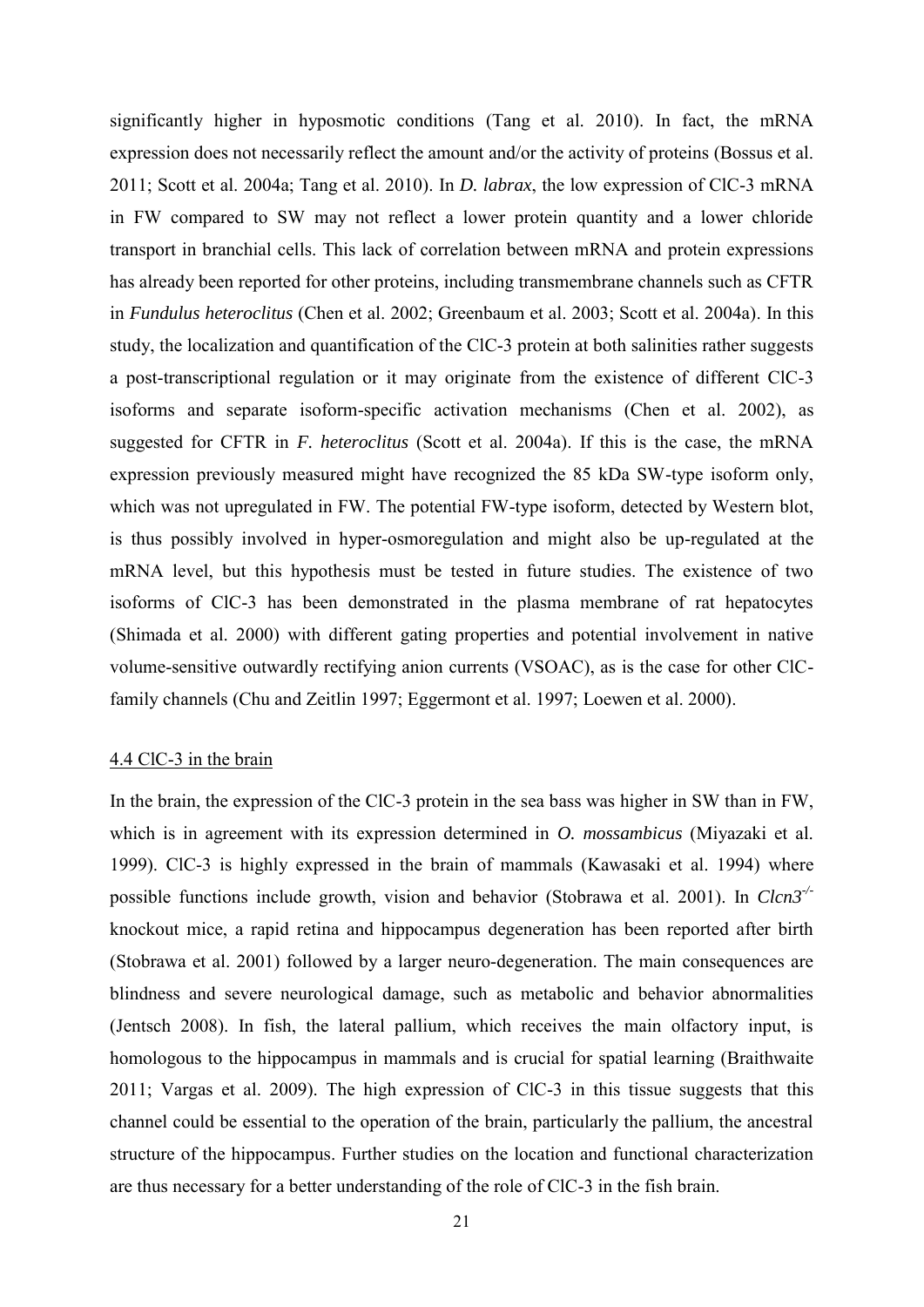#### 4.5 ClC-3 and osmoregulation in gills

In SW MRCs, basolateral NKCC-1 enables the transport of  $\text{Na}^+$ , Cl and K<sup>+</sup> from blood to the cell (Marshall et al. 2002), mediated by the electrochemical gradient generated by the NKA pump. Cl<sup>-</sup> exits the cell apically through an apical CFTR, whereas Na<sup>+</sup> is transported to the outer medium via a paracellular pathway. The basolateral localization of ClC-3 reported here in the sea bass MRCs has also been recently detected in *O. mossambicus, T. nigroviridis* and *C. chanos* (Tang et al. 2011; Tang et al. 2010; Tang and Lee 2007; Tang and Lee 2011). The mechanisms of ion excretion in SW are well defined and raise the question of the role of ClC-3 in the basolateral membrane of SW MRCs. Chloride transport to the blood by branchial ClC-3 may contribute to acid-base regulation or intracellular chloride homeostasis, as suggested by the above-cited authors. This hypothesis is supported by an increase of mRNA and protein expression in gills of fish exposed to a low-Cl medium (Tang et al. 2010; Tang and Lee 2011). ClC-3 may also be present but not activated in SW; the gating properties might be modified following a hyposmotic shock triggering N-glycosylation of the channel. In mammals, ClC-3 was strongly activated by a hypo-osmotic environment and involved in cell volume regulation (Duan et al. 1997; Duan et al. 2001; Wang et al. 2000). The mean blood osmolality of sea bass at about  $375 \pm 3$  mOsm kg<sup>-1</sup> in SW slowly decreased after 10 min of FW-exposure and the difference became significant from 24 hrs (at about  $321 \pm 10$  mOsm kg<sup>-1</sup>) (Bossus et al. 2011), suggesting that the ClC-3 in fish may well be as responsive as in mammals to the hypo-osmoticity of the external medium. A hypotonic shock results in an immediate increase in cell volume due to osmotic water invasion. Considering the hypothesis of the presence of two isoforms, a SW and FW-type ClC-3, the decrease in the expression of the SW-type ClC-3 in SW MRCs seems physiogically relevant. Also, the higher mRNA expression in SW than in FW may originate from a role of ClC-3 in cell volume regulation; CIC-3 would act as a booster to promptly respond to an osmolality decrease by a Cl transport to the blood, triggering a rapid regulatory volume decrease. This hypothesis has been already suggested for another protein, the transient receptor potential vanilloid 4 (TRPV4), which is activated, as ClC-3, by hypotonicity and involved in the regulatory volume decrease process of the prolactin cells (Bossus et al. 2011) and in hypo-osmoreception in the euryhaline Mozambique tilapia, *O. mossambicus* (Seale et al. 2012).

The rapid decrease in the ClC-3 mRNA expression within a few minutes of FW exposure could be due to a rapid degradation of mRNA, the half-life of mRNA generally being around minutes or hours (Decker and Parker 1994). This mRNA change could also be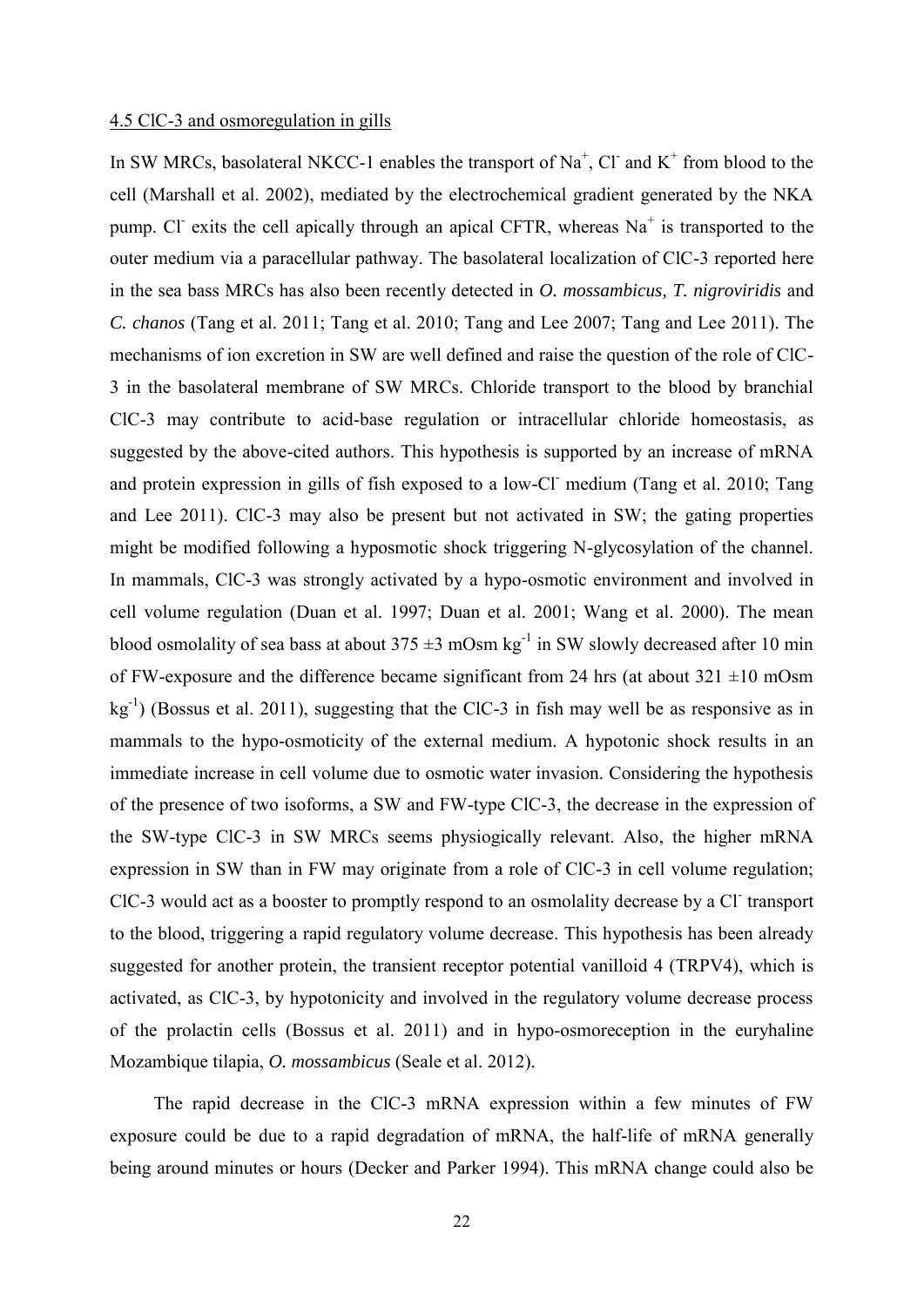controlled by an inhibition of specific transcription factors by local branchial osmosensors (Evans 2009). An endocrine regulation might differentially activate the potential ClC-3 SWand FW-type. This last hypothesis could be strengthened if there is a glucocorticoid regulatory element in the promoter region of ClC-3, which should be investigated in future studies.

In FW, Cl<sup>-</sup> uptake from the environment in euryhaline teleosts is debated and often considered to be effected via the apical  $Cl/HCO<sub>3</sub>$  exchanger protein AE1 (Evans et al. 2005; Shen et al. 2007; Tang et al. 2011; Wilson and Laurent 2002; Wilson et al. 2000a; Wilson et al. 2000b). In sea bass maintained in FW, a NKCC/NCC co-transporter was detected in the apical membrane of the MRCs (Lorin-Nebel et al. 2006). This co-transporter may be the NCC co-transporter, since the latter is expressed in sea bass FW gills (Boul, pers. comm.). NCC is apically located in MRCs of *O. mossambicus* (Hiroi et al. 1999; Inokuchi et al. 2009; Inokuchi et al. 2008). In this species, as in *D. labrax*, the basolateral location of ClC-3 should complete ionic uptake by allowing basal chloride efflux from the cell to the blood (Tang et al. 2011; Tang et al. 2010; Tang and Lee 2007; Tang and Lee 2011), contributing to hyperosmoregulation.

FW adaptation involves morphological modifications, such as the occurrence of "FWlike" MRCs in lamellae, which are characterized by an apically located NKCC/NCC cotransporter involved in  $Na<sup>+</sup>$  and Cl absorption (Lorin-Nebel et al. 2006). In our study, the ClC-3 was co-localized with the NKA in the basolateral membrane of all MRCs in the same way and in all conditions. In some teleosts such as in *O. mossambicus* (Choi et al. 2011; Hwang et al. 2011; Tang and Lee 2011), several types of MRCs with a differential immunostaining of the osmoregulatory proteins (NKCC, NCC, CFTR, NHE3 and ClC-3) have been found. In contrast, in the sea bass, all MRCs at each salinity condition seem to present the same protein immunostaining properties (ClC-3, CFTR, NKA and NKCC1 in SW; ClC-3, NKCC/NCC and NKA in FW) except for the so-called immature MRCs found in 7 d FW-transferred sea bass expressing NKA but only low levels of NKCC/NCC (Bodinier et al. 2009a; Bodinier et al. 2009c; Lorin-Nebel et al. 2006; Nebel et al. 2005b; Sucré et al. 2012). The first lamellar MRCs were detected from 24 hrs after FW exposure, coupled with a significant blood osmolality decrease (Bossus et al. 2011) and the increase of NKA mRNA expression. The slight decrease in the lamellae thickness at 24 hrs in FW could be related to the temporary gill remodeling and increased apoptosis during the salinity challenge (Nebel et al. 2005b; Nilsson 2011). The density of lamellar MRCs progressively and significantly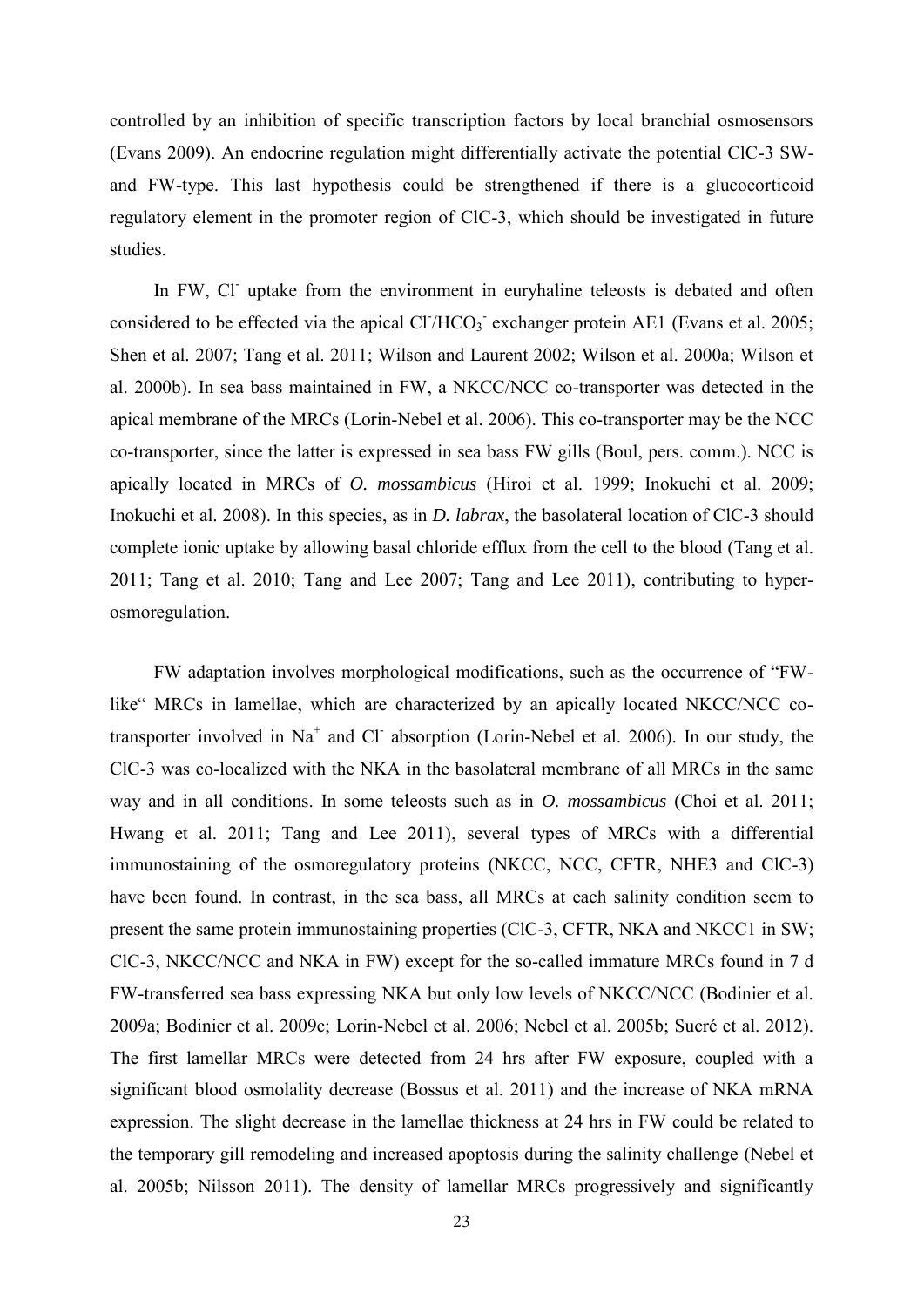increased until 30 d. The occurrence of these cells was probably responsible for the increased thickness of the lamellae, significantly higher in fish exposed to FW-30 d than in SW, and for the significant increase in the branchial ClC-3 protein amount. These results are similar to those reported in *C. chanos* where the number of lamellar MRCs was more important in FW than in SW (Tang et al. 2011), with a probable link to enhanced hyperosmoregulatory abilities. The increase in the lamellae thickness would raise the water-to-blood distance of  $O_2$ diffusion and it suggests an impairment in oxygen uptake as previously suggested in the sea bass (Nebel et al. 2005b). However, in fish living in well aerated water, this proliferation of MRCs could be compensated by the increase in cardiac frequency, blood pressure and flow (Gonzalez 2011). The decrease in blood diffusion could be also followed by a slow-down in general fish activity as previously observed in the tilapia (Sardella et al. 2004).

Our and previous results points out that at least one week (time to allow significant increase in MRC density) is required to allow the highly plastic gill to shift to an efficient hyper-osmoregulatory epithelium. The increase in the ClC-3 protein amount linked to the occurrence of "FW-type" MRCs (Lorin-Nebel et al. 2006) is consistent with a role of ClC-3 in hyper-osmoregulation in the sea bass.

Furthermore, measurements of the immunostaining intensity of ClC-3 has shown a significant increase of ClC-3 in each cell from 1 hr in FW, followed by a slight decrease but still at a higher level than in SW. This rapid increase in the amount of ClC-3 may allow a rapid response following the FW exposure. The increased ClC-3 amount within each cell would then reflect an increased need for Cl flux through the basolateral membrane immediately after a hypotonic shock, either for transepithelial transport or for cell volume regulation. This is in agreement with the hypothesis of an inactive ClC-3 in SW.

#### 4.6 ClC-3 and osmoregulation in the kidney

The kidney is important in fish osmoregulation through its control of urine flow and of its ionic composition (Evans and Claiborne 2006). In SW, euryhaline fish such as the sea bass produce a low volume of urine isotonic to the blood (Hickman and Trump 1969; Nebel et al. 2005a; Nishimura and Imai 1982) to retain water and excrete ions. As shown in other teleosts, the sea bass renal NKA amount and activity are lower in SW than in FW which is the result of the lower need of ion reabsorption in SW (Lasserre 1971; Nebel et al. 2005b). The low necessity to reabsorb ions in the kidney of euryhaline fish exposed to SW is consistent with the low expression of ClC-3. The absence of basal ClC-3 immunodetection in SW could be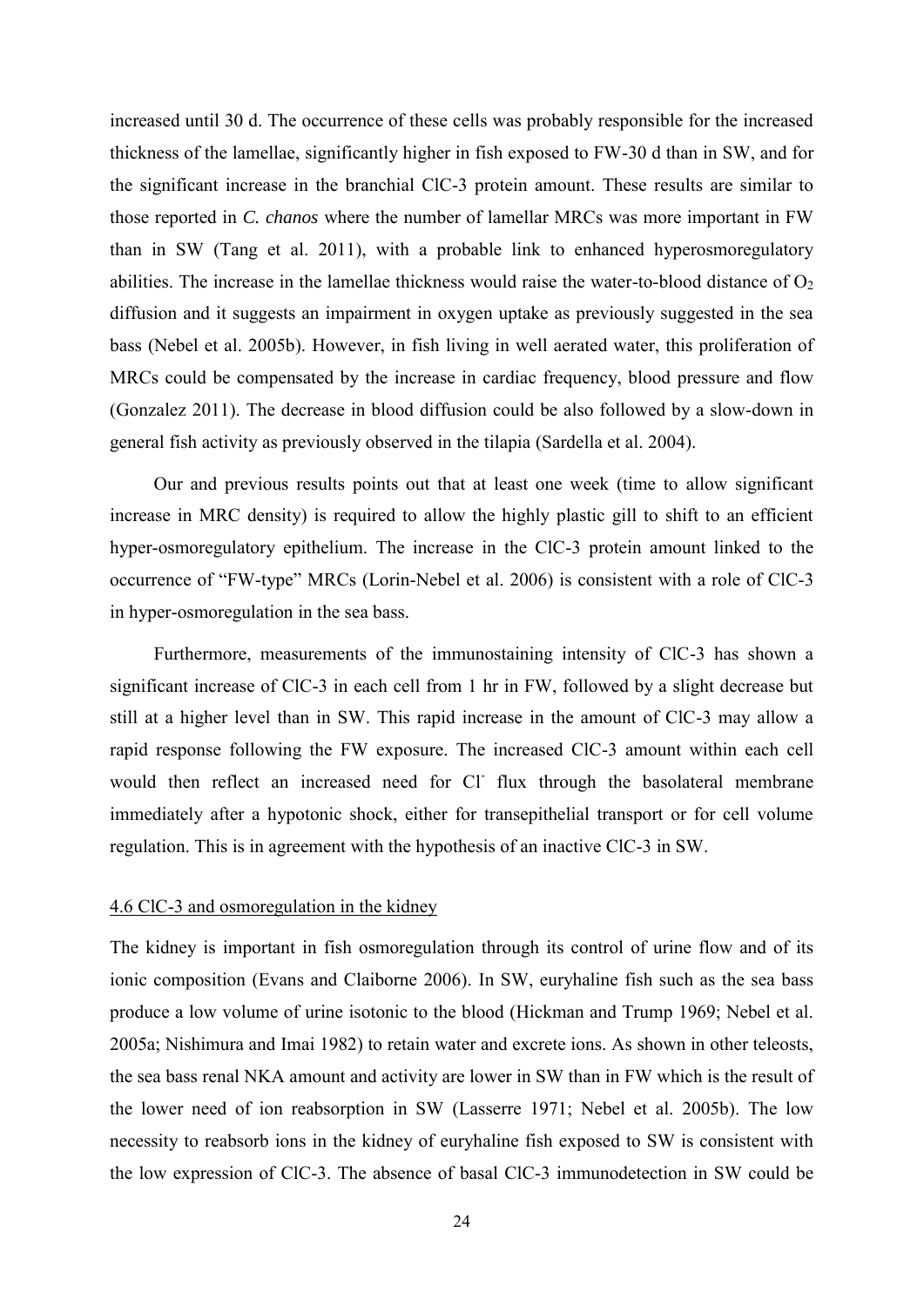due to a lower sensitivity of the immunocytochemical detection system compared to Western blots.

In sea bass maintained in FW, urine is hypotonic to blood as a result of active ion reabsorption notably by the collecting ducts (CD) and the collecting tubules (CT) (Nebel et al. 2005a). The renal NKA protein amount, activity and mRNA expression are significantly increased in FW (Lasserre 1971; Nebel et al. 2005a). The electrochemical gradient created by NKA enables apical ion entry through an apical NKCC/NCC co-transporter (Lorin-Nebel et al. 2006). The predominant ionic reabsorption takes place in segments of the kidney which are less permeable to water, and which allow the excretion of excess water in urine while retaining filtered solutes. In sea bass, NKA is highly expressed in collecting tubules and ducts in FW (Nebel et al. 2005b). This study shows for the first time the presence of the basolateral chloride channel ClC-3 in renal cells of fish maintained in FW, probably involved in transepithelial chloride transport to the blood.

The potential role of ClC-3 in the kidney of fish and mammals is unknown. ClC-K channels have been reported as involved in basolateral Cl uptake in the mammalian thick ascending limb of Henle's loop (Jentsch et al. 2005), to which the distal tubule of fish is homologous (Miyazaki et al. 2002). In *O. mossambicus*, ClC-K was almost exclusively expressed in the kidney on the basolateral membrane of the distal tubule, with a higher expression in FW than in SW (Miyazaki et al. 2002). Its role in Cl<sup>-</sup> reabsorption by the distal tubule of the kidney, allowing the production of diluted urine, has thus been suggested. In the sea bass, ClC-3 occurred in the kidney from 7 d in FW, which may support the hypothesis of its involvement in chloride transport. However, the low mRNA and protein expression of ClC-3 in FW conditions in this species also point to other roles such as acid-base regulation, intracellular chloride regulation or blood chloride homeostasis.

The decrease in blood osmolality is significant only from 24 hrs of FW-exposure (Bossus et al. 2011); cells expressing ClC-3 in the kidney are therefore in contact with a lower blood osmolality only after this time lapse, which can be related to the fact that an increased amount of ClC-3 is detected only after 7d of FW exposure. The low amount of ClC-3 after the short-term transfer suggests that the cell volume regulation by the kidney probably does not involve ClC-3. The Western blot shows the same higher band of about 95 kDa as the one found mainly in FW gills. The "FW-type" ClC-3 (another isoform or the same protein glycosylated) is the only one type found in the kidney in all conditions, and this supports the role of ClC-3 in hyper-osmoregulation in the kidney.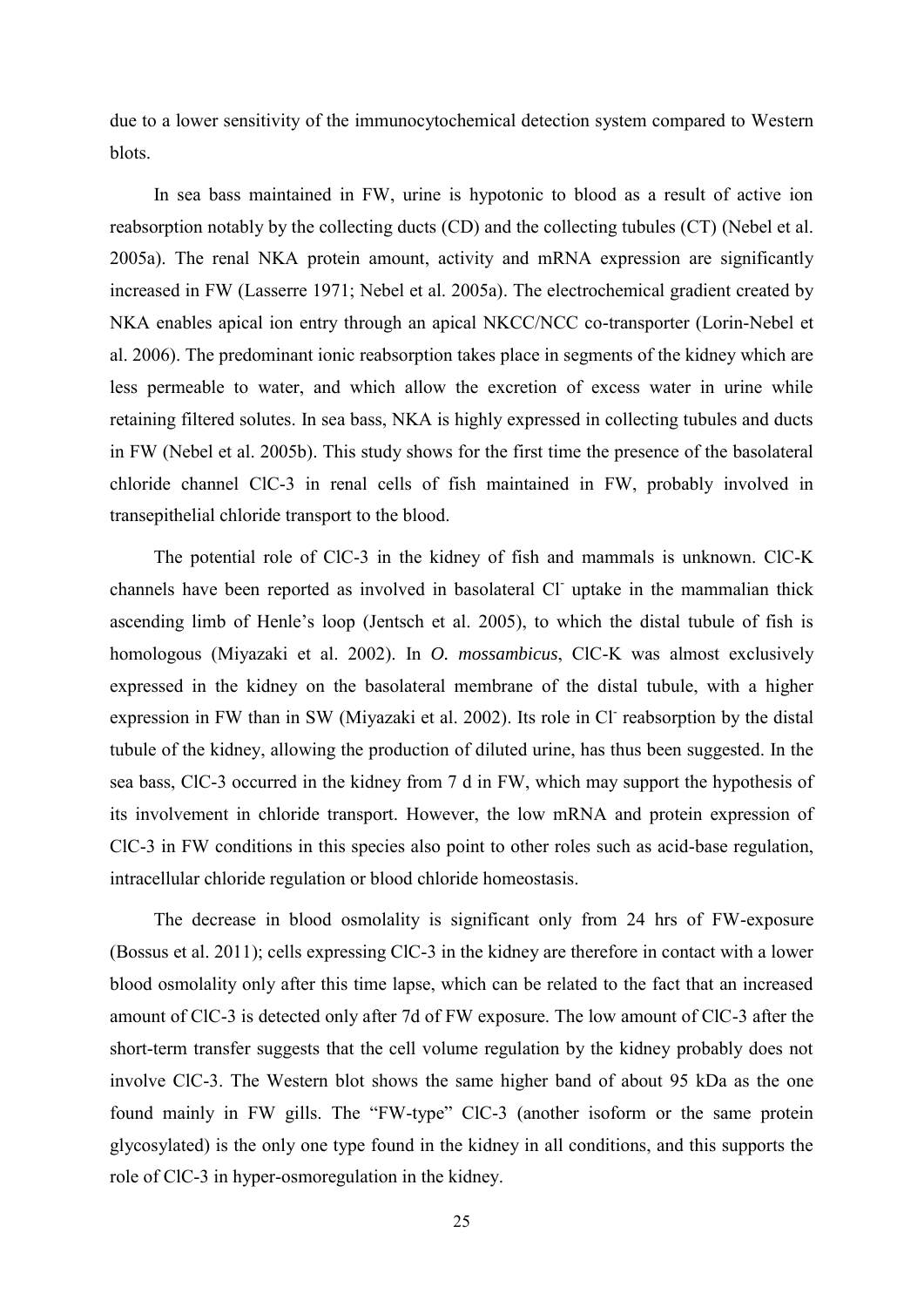#### **5. Conclusion**

Our results indicate two levels of sequential adaptation of the gills to hyposmotic environment, - a short-term reaction, with a slight increase of ClC-3 immunostaining allowing the cells to quickly transport chloride to the blood, - and a long-term response, with deep morphological modifications of the branchial epithelium allowing the fish to efficiently hyper-osmoregulate in FW. These adaptations appear of utmost importance for the migrations of *D. labrax* between environments at different salinities, e.g. between the sea and estuaries or lagoons, i.e. on either sides of the physiological barrier represented by the isosmotic salinity of about 11-12‰ (320-350 mOsm  $kg^{-1}$ ). The short-term reaction would permit short incursions in such low salinity media, while longer residence in these environments would trigger the long-term response. The co-localization of ClC-3 with NKA in osmoregulatory tissues and its high abundance in FW gills, and to a lesser extent in the kidney, points to an involvement in hyper-osmoregulation. In SW gills, this protein seems rather inactivated and involved in rapid cell volume regulation in case of a FW transfer. The detection of two sizes of ClC-3 by Western blot, depending on the salinity, suggests two different isoforms in gills, which could be linked to the shift in the direction of net ion transports following a salinity challenge. However, only one band was detected in the kidney in both salinities, and thus only one isoform seems involved, suggesting that the direction of ion transport remains unchanged.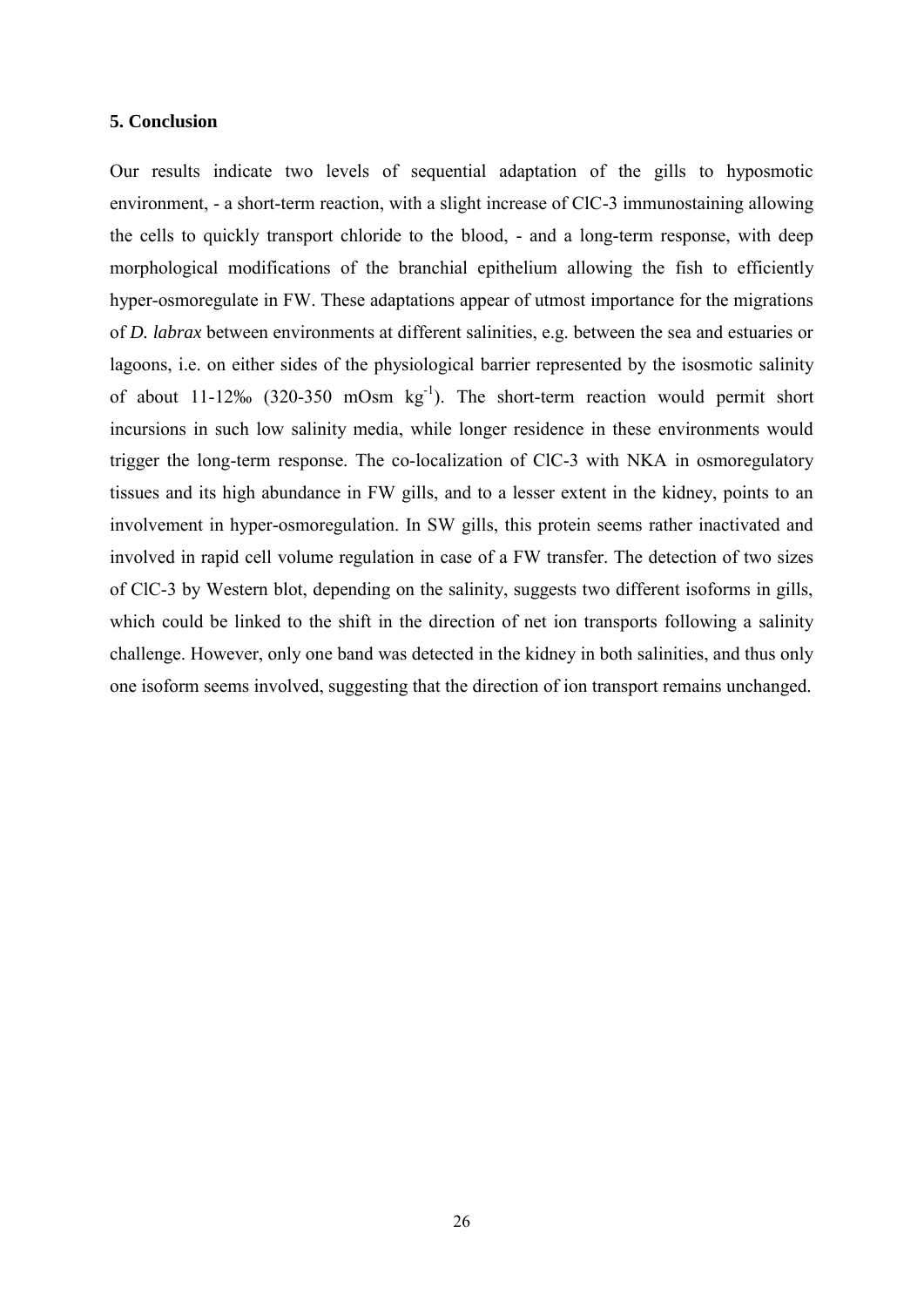### **Acknowledgements**

We wish to thank the Creufop at the Marine Biological Station of Sète for providing sea bass juveniles and Evelyse Grousset for technical help. We thank Julien Issartel and Erick Desmarais for their judicious advices, and also anonymous reviewers for their contributions to the improvement of the manuscript. Data used in this work were produced through the technical facilities of the Centre Méditerranée Environnement Biodiversité and the platform qPCR Haut Débit of the IFR122. Pictures of immunostaining were produced through the Montpellier RIO Imaging platform. Maryline Bossus thanks the French government – Ministry of Research and Technology - for her ATP ("Action Thématique Programmée") Doctorate scholarship.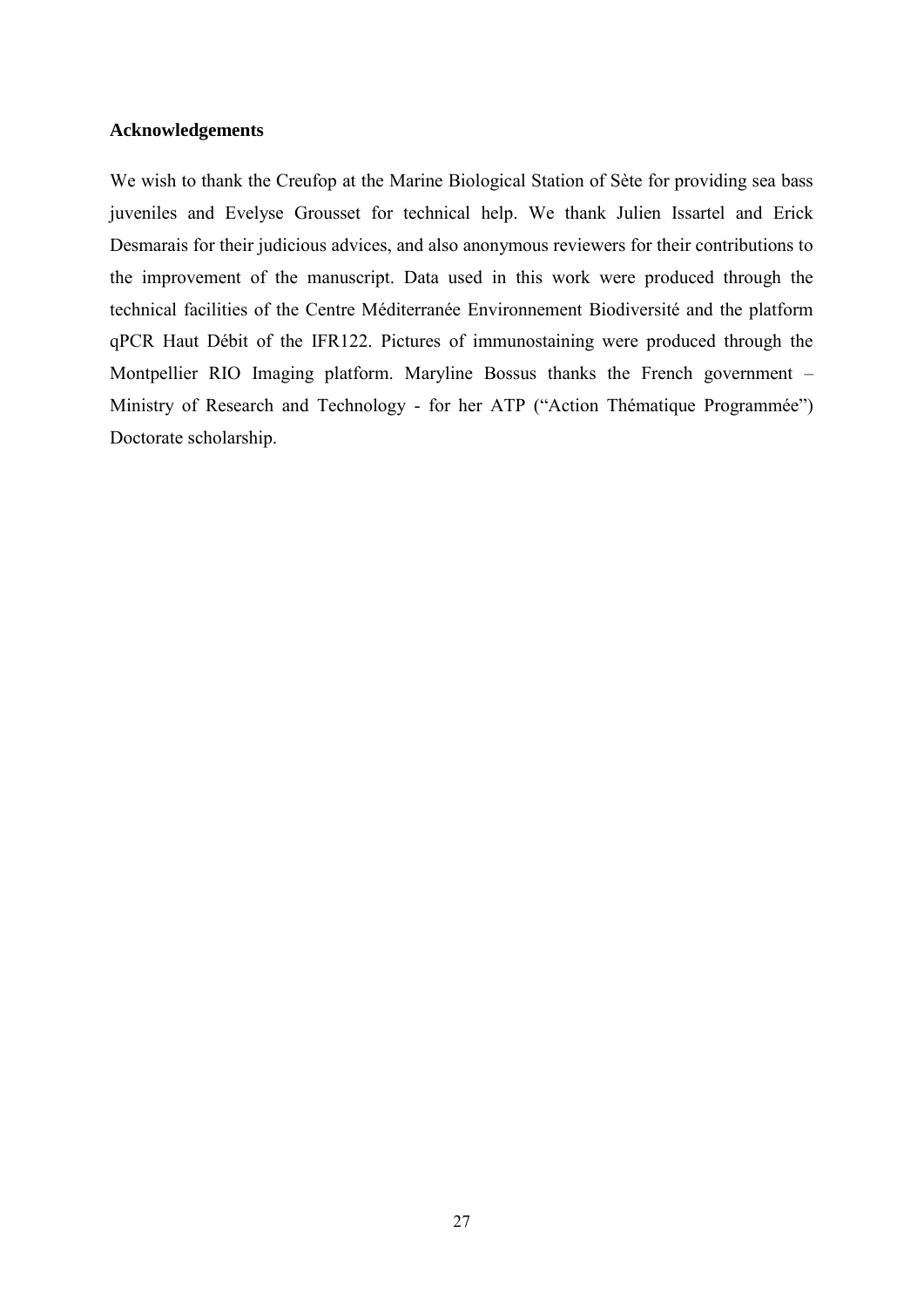#### **Literature Cited**

- Alvarado NE, Quesada I, Hylland K, Marigomez I, Soto M (2006) Quantitative changes in metallothionein expression in target cell-types in the gills of turbot (*Scophthalmus maximus*) exposed to Cd, Cu, Zn and after a depuration treatment. Aquat Toxicol 77:64-77
- Bennetts B, Rychkov GY, Ng H-L, Morton CJ, Stapleton D, Parker MW, Cromer BA (2005) Cytoplasmic ATP-sensing Domains Regulate Gating of Skeletal Muscle ClC-1 Chloride Channels. J Biol Chem 280 (37):32452-32458. doi:10.1074/jbc.M502890200
- Bodinier C, Boulo V, Lorin-Nebel C, Charmantier G (2009a) Influence of salinity on the localization and expression of the CFTR chloride channel in the ionocytes of *Dicentrarchus labrax* during ontogeny. J Anat 214 (3):318-329
- Bodinier C, Lorin-Nebel C, Charmantier G, Boulo V (2009b) Influence of salinity on the localization and expression of the CFTR chloride channel in the ionocytes of juvenile *Dicentrarchus labrax* exposed to seawater and freshwater. Comp Biochem Physiol A 153:345-351
- Bollag DM, Rozycki MD, Edelstein SJ (1996) Gel electrophoresis under denaturing conditions. In: Protein Methods. Wiley-Liss, New York, p 415
- Bossus M, Charmantier G, Lorin-Nebel C (2011) Transient receptor potential vanilloid 4 in the European sea bass *Dicentrarchus labrax*: A candidate protein for osmosensing. Comp Biochem Physiol A 160 (1):43-51. doi:10.1016/j.cbpa.2011.04.014
- Boutet I, Long Ky CL, Bonhomme F (2006) A transcriptomic approach of salinity response in the euryhaline teleost, *Dicentrarchus labrax*. Gene 379:40-50
- Bradford MM (1976) A rapid and sensitive method for the quantification of microgram quantities of protein utilizing the principle of protein-dye binding. Anal Biochem 72:248-254
- Braithwaite VA (2011) Fish Learning and Memory. In: Farrell AP (ed) Encyclopedia of Fish physiology: from Genome to Environment, vol 1. Elsevier, Vancouver, BC, Canada, pp 707-712
- Bystriansky JS, Richards JG, Schulte PM, Ballantyne JS (2006) Reciprocal expression of gill Na<sup>+</sup>/K<sup>+</sup>-ATPase α-subunit isoforms α1a and α1b during seawater acclimation of three salmonid fishes that vary in their salinity tolerance. J Exp Biol 209 (10):1848-1858. doi:10.1242/jeb.02188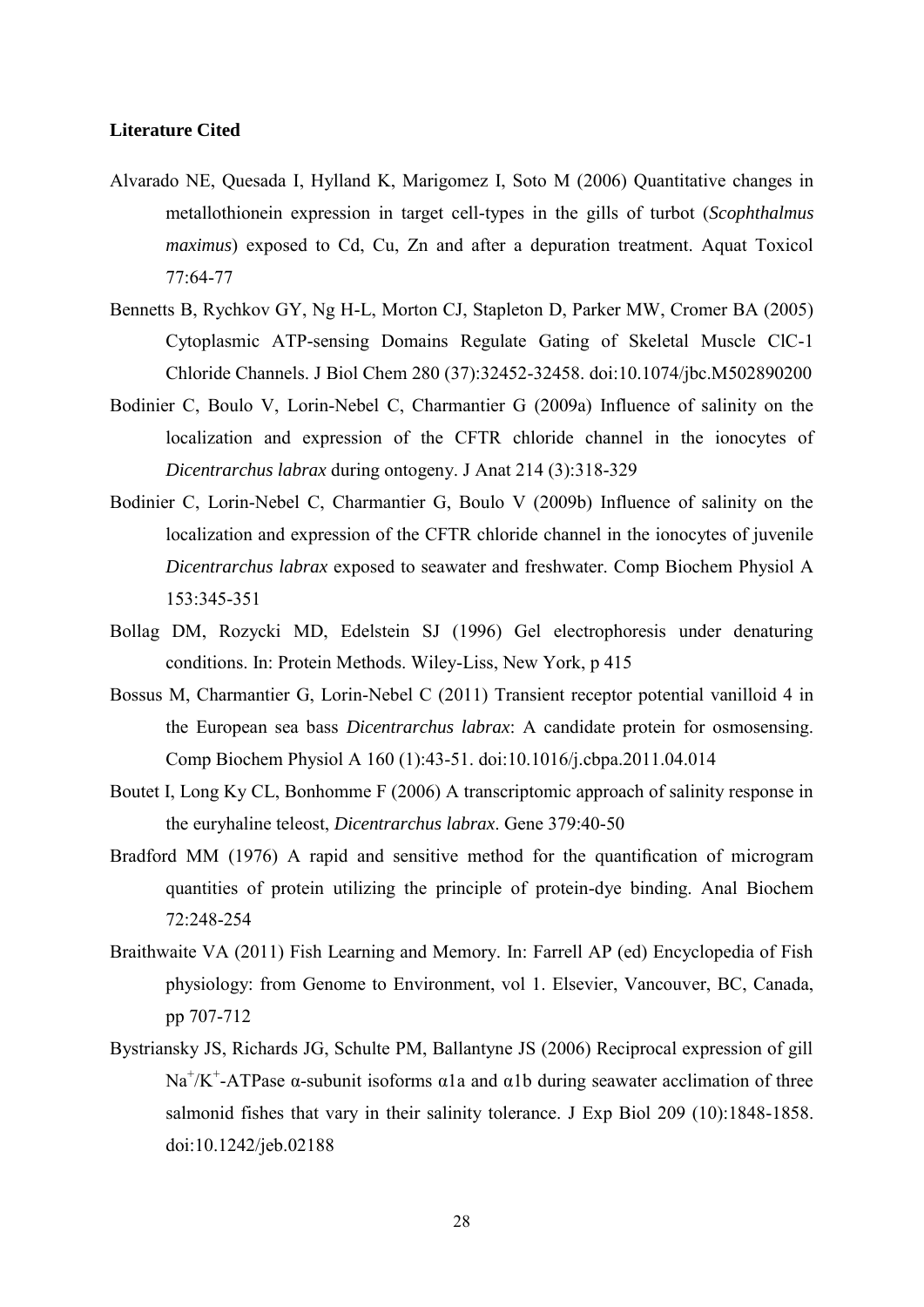- Carr G, Simmons N, Sayer J (2003) A role for CBS domain 2 in trafficking of chloride channel CLC-5. Biochem Biophys Res Commun 310 (2):600-605. doi:10.1016/j.bbrc.2003.09.057
- Chang W, Loretz CA (1993) DPC blockade of transepithelial chloride absorption and single anion channels in teleost urinary bladder. Am J Physiol - Regulat Integr Comp Physiol 265 (1):R66-R75
- Chen G, Gharib TG, Huang C-C, Taylor JMG, Misek DE, Kardia SLR, Giordano TJ, Iannettoni MD, Orringer MB, Hanash SM, Beer DG (2002) Discordant Protein and mRNA Expression in Lung Adenocarcinomas. Mol Cell Proteomics 1 (4):304-313. doi:10.1074/mcp.M200008-MCP200
- Choi JH, Lee KM, Inokuchi M, Kaneko T (2011) Morphofunctional modifications in gill mitochondria-rich cells of Mozambique tilapia transferred from freshwater to 70% seawater, detected by dual observations of whole-mount immunocytochemistry and scanning electron microscopy. Comp Biochem Physiol A 158 (1):132-142. doi:10.1016/j.cbpa.2010.09.019
- Chu S, Zeitlin PL (1997) Alternative mRNA splice variants of the rat ClC-2 chloride channel gene are expressed in lung: genomic sequence and organization of ClC-2. Nucleic Acids Res 25 (20):4153-4159. doi:10.1093/nar/25.20.4153
- Coca-Prados M, Sánchez-Torres J, Peterson-Yantorno K, Civan MM (1996) Association of CIC-3 Channel with Cl<sup>-</sup> Transport by Human Nonpigmented Ciliary Epithelial Cells. J Membr Biol 150 (2):197-208. doi:10.1007/s002329900044
- Dave S, Sheehan J, Meiler J, Strange K (2010) Unique gating properties of *C. elegans* ClC anion channel splice variants are determined by altered CBS domain conformation and the R-helix linker. Channels 4 (4):289-301
- Decker CJ, Parker R (1994) Mechanisms of mRNA degradation in eukaryotes. Trends Biochem Sci 19 (8):336-340. doi:10.1016/0968-0004(94)90073-6
- Do CW, Lu W, Mitchell CH, Civan MM (2005) Inhibition of Swelling-Activated Cl− Currents by Functional Anti-ClC-3 Antibody in Native Bovine Non-Pigmented Ciliary Epithelial Cells. Invest Ophthalmol Vis Sci 46 (3):948-955. doi:10.1167/iovs.04-1004
- Duan D, Cowley S, Horowitz B, Hume JR (1999) A Serine Residue in ClC-3 Links Phosphorylation–Dephosphorylation to Chloride Channel Regulation by Cell Volume. J Gen Physiol 113 (1):57-70. doi:10.1085/jgp.113.1.57
- Duan D, Winter C, Cowley S, Hume JR, Horowitz B (1997) Molecular identification of a volume-regulated chloride channel. Nature 390 (6658):417-421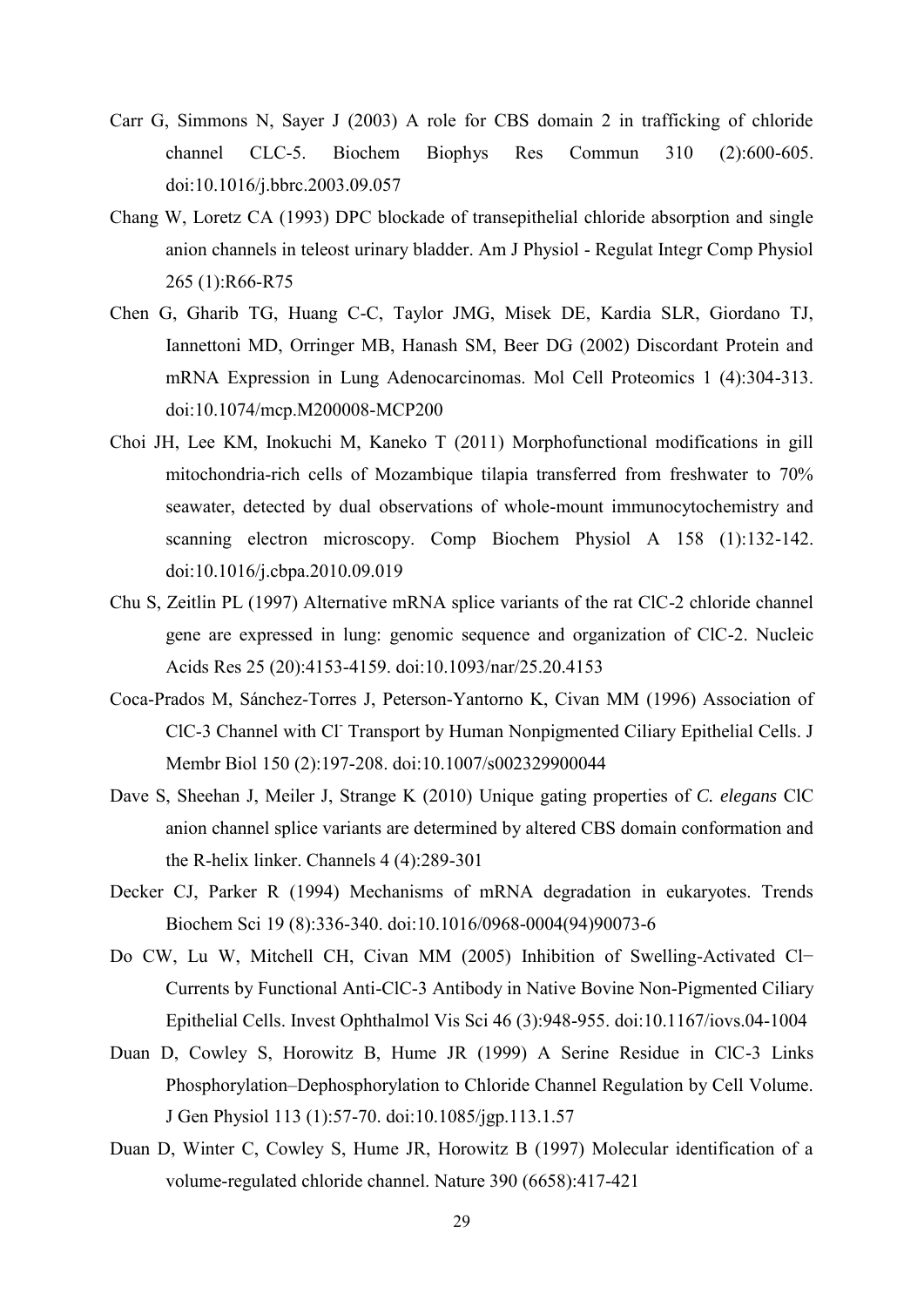- Duan D, Zhong J, Hermoso M, Satterwhite CM, Rossow CF, Hatton WJ, Yamboliev I, Horowitz B, Hume JR (2001) Functional inhibition of native volume-sensitive outwardly rectifying anion channels in muscle cells and *Xenopus* oocytes by anti-ClC-3 antibody. J Physiol 531 (2):437-444. doi:10.1111/j.1469-7793.2001.0437i.x
- Dutzler R, Campbell EB, Cadene M, Chait BT, MacKinnon R (2002) X-ray structure of a ClC chloride channel at 3.0 A reveals the molecular basis of anion selectivity. Nature 415:287-294
- Eggermont J, Buyse G, Voets T, Tytgat J, De Smedt H, Droogmans G, Nilius B (1997) Alternative splicing of ClC-6 (a member of the CIC chloride-channel family) transcripts generates three truncated isoforms one of which, ClC-6c, is kidneyspecific. Biochem J 325:269-276
- Estévez R, Jentsch TJ (2002) CLC chloride channels: correlating structure with function. Curr Opin Struct Biol 12 (4):531-539. doi:Doi: 10.1016/s0959-440x(02)00358-5
- Estévez R, Pusch M, Ferrer-Costa C, Orozco M, Jentsch TJ (2004) Functional and structural conservation of CBS domains from CLC chloride channels. J Physiol 557 (2):363- 378. doi:10.1113/jphysiol.2003.058453
- Evans DH (2009) Osmotic and Ionic Regulation. Cells and Animals, vol 1. CRC Press, Boca Raton
- Evans DH, Claiborne JB (2006) The Physiology of Fishes. Third edn. CRC Press, Boca Raton
- Evans DH, Piermarini PM, Choe KP (2005) The Multifunctional Fish Gill: Dominant Site of Gas Exchange, Osmoregulation, Acid-Base Regulation, and Excretion of Nitrogenous Waste. Physiol Rev 85 (1):97-177. doi:10.1152/physrev.00050.2003
- Evans DH, Piermarini PM, Potts WTW (1999) Ionic transport in the fish gill epithelium. J Exp Zool 283:641-652
- Fahlke C, Yu HT, Beck CL, Rhodes TH, George AL (1997) Pore-forming segments in voltage-gated chloride channels. Nature 390 (6659):529-532
- Frost P, Nilsen F (2003) Validation of reference genes for transcription profiling in the salmon louse, *Lepeaphtheirus salmonis*, by quantitative real-time PCR. Vet Parasitol 118:169-174
- Gasteiger E, Gattiker A, Hoogland C, Ivanyi I, Appel RD, Bairoch A (2003) ExPASy: the proteomics server for in-depth protein knowledge and analysis. Nucleic Acids Res 31:3784-3788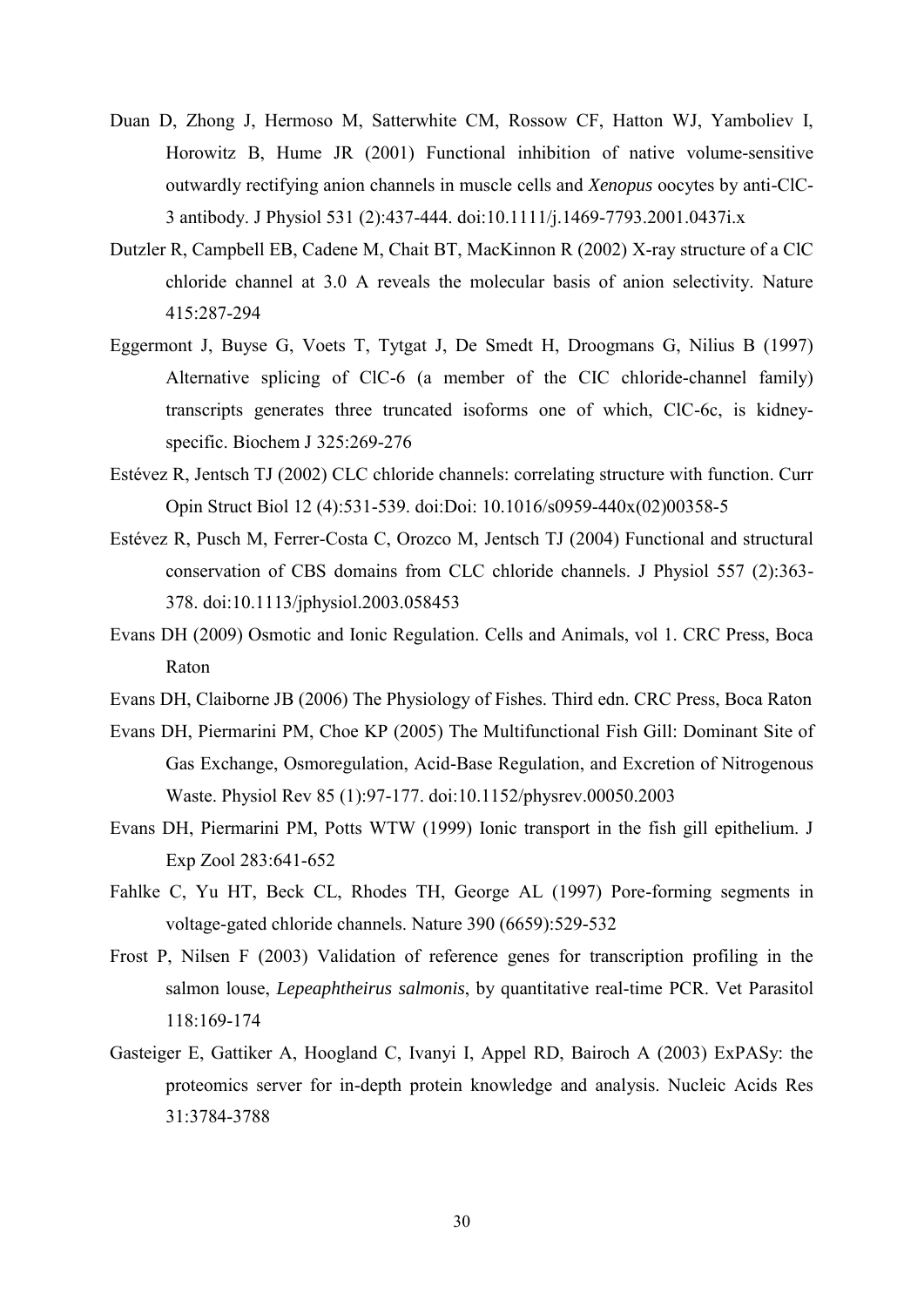- Giffard-Mena I, Charmantier G, Grousset E, Aujoulat F, Castille R (2006) Digestive tract ontogeny of *Dicentrarchus labrax*: Implication in osmoregulation. Dev Growth Differ 48:139–151
- Giffard-Mena I, Lorin-Nebel C, Charmantier G, Castille R, Boulo V (2008) Adaptation of the sea-bass (*Dicentrarchus labrax*) to fresh water: Role of aquaporins and  $Na^+/K^+$ -ATPases. Comp Biochem Physiol A 150 (3):332-338. doi:10.1016/j.cbpa.2008.04.004
- Gonzalez RJ (2011) The osmorespiratory compromise. In: AP F (ed) Encyclopedia of fish physiology: from genome to environment, vol 2. vol Gas Exchange, Internal Homeostatis, and Food Uptake. Elsevier Inc., pp 1389-1394
- Greenbaum D, Colangelo C, Williams K, Gerstein M (2003) Comparing protein abundance and mRNA expression levels on a genomic scale. Genome Biol 4 (9):117
- Gupta R, Brunak S (2002) Prediction of glycosylation across the human proteome and the correlation to protein function. Pac Symp Biocomput 7:310-322
- He L, Denton J, Nehrke K, Strange K (2006) Carboxy Terminus Splice Variation Alters ClC Channel Gating and Extracellular Cysteine Reactivity. Biophys J 90 (10):3570-3581
- Hebeisen S, Biela A, Giese B, Müller-Newen G, Hidalgo P, Fahlke C (2004) The Role of the Carboxyl Terminus in ClC Chloride Channel Function. J Biol Chem 279 (13):13140- 13147. doi:10.1074/jbc.M312649200
- Hermoso M, Satterwhite CM, Andrade YN, Hidalgo J, Wilson SM, Horowitz B, Hume JR (2002) ClC-3 Is a Fundamental Molecular Component of Volume-sensitive Outwardly Rectifying Cl<sup>−</sup> Channels and Volume Regulation in HeLa Cells and *Xenopus laevis* Oocytes. J Biol Chem 277 (42):40066-40074. doi:10.1074/jbc.M205132200
- Hickman CP, Trump BF (1969) The kidney. In: Hoar WS, Randall DJ (eds) Fish physiology, vol I. Academic Press, New York, pp 91-239
- Hiroi J, Kaneko T, Tanaka M (1999) In vivo sequential changes in chloride cell morphology in the yolk-sac membrane of mozambique tilapia (*Oreochromis mossambicus*) embryos and larvae during seawater adaptation. J Exp Biol 202 (24):3485-3495
- Hiroi J, Yasumasu S, McCormick S, Hwang PP, Kaneko T (2008) Evidence for an apical Na– Cl cotransporter involved in ion uptake in a teleost fish. J Exp Biol 211:2584-2599
- Hirose S, Kaneko T, Naito N, Takei Y (2003) Molecular biology of major components of chloride cells. Comp Biochem Physiol B 136 (4):593-620. doi:10.1016/s1096- 4959(03)00287-2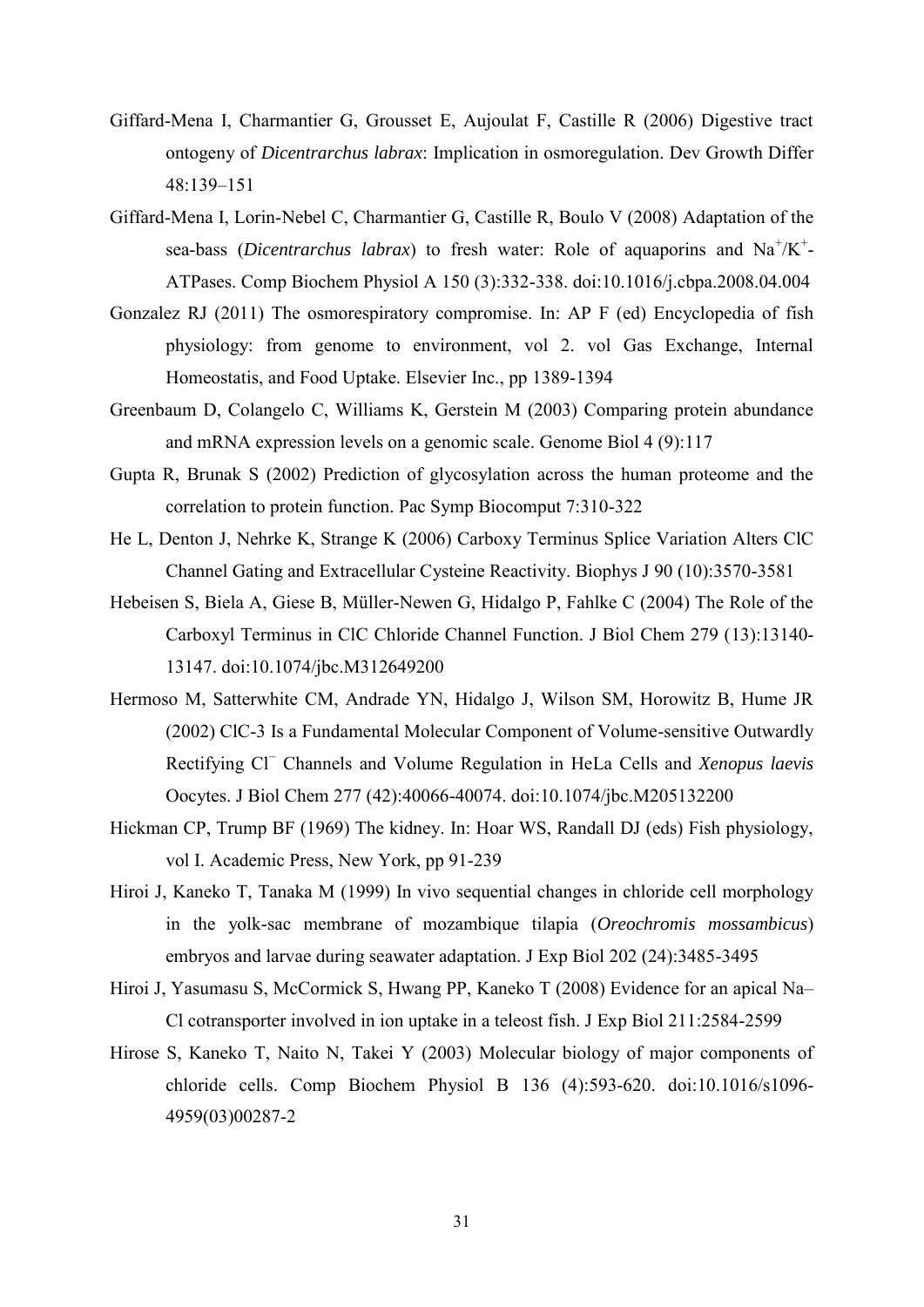- Hoffmann EK, Schettino T, Marshall WS (2007) The role of volume-sensitive ion transport systems in regulation of epithelial transport. Comp Biochem Physiol A 148 (1):29-43. doi:10.1016/j.cbpa.2006.11.023
- Huang P, Liu J, Di A, Robinson NC, Musch MW, Kaetzel MA, Nelson DJ (2001) Regulation of Human CLC-3 Channels by Multifunctional  $Ca^{2+}/Calmoduli$ n-dependent Protein Kinase. J Biol Chem 276 (23):20093-20100. doi:10.1074/jbc.M009376200
- Hwang P-P, Lee T-H (2007) New insights into fish ion regulation and mitochondrion-rich cells. Comp Biochem Physiol A 148 (3):479-497. doi:10.1016/j.cbpa.2007.06.416
- Hwang PP, Lee TH, Lin LY (2011) Ion regulation in fish gills: recent progress in the cellular and molecular mechanisms. Am J Physiol Regul Integr Comp Physiol 301 (1):R28- R47. doi:10.1152/ajpregu.00047.2011
- Ignoul S, Eggermont J (2005) CBS domains: structure, function and pathology in human proteins. Am J Physiol Cell Physiol 289:1369-1378
- Inokuchi M, Hiroi J, Watanabe S, Hwang P-P, Kaneko T (2009) Morphological and functional classification of ion-absorbing mitochondria-rich cells in the gills of Mozambique tilapia. J Exp Biol 212 (7):1003-1010. doi:10.1242/jeb.025957
- Inokuchi M, Hiroi J, Watanabe S, Lee KM, Kaneko T (2008) Gene expression and morphological localization of NHE3, NCC and NKCC1a in branchial mitochondriarich cells of Mozambique tilapia (*Oreochromis mossambicus*) acclimated to a wide range of salinities. Comp Biochem Physiol A 151 (2):151-158
- Jensen MK, Madsen SS, Kristiansen K (1998) Osmoregulation and salinity effects on the expression and activity of  $Na<sup>+</sup>, K<sup>+</sup>-ATP$ ase in the gills of European sea bass, *Dicentrarchus labrax* (L.). J Exp Zool 282 (3):290-300
- Jentsch TJ (2008) CLC Chloride Channels and Transporters: From Genes to Protein Structure, Pathology and Physiology. Crit Rev Biochem Mol Biol 43 (1):3-36. doi:doi:10.1080/10409230701829110
- Jentsch TJ, Friedrich T, Schriever A, Yamada H (1999) The CLC chloride channel family. Pflügers Arch 437 (6):783-795. doi:10.1007/s004240050847
- Jentsch TJ, Gunther W, Pusch M, Schwappach B (1995) Properties of voltage-gated chloride channels of the ClC gene family. J Physiol 482:19S-25S
- Jentsch TJ, Poet M, Fuhrmann JC, Zdebik AA (2005) Physiological functions of ClC Clchannels gleaned from huma, genetic disease and mouse models. Annu Rev Physiol 67:779-807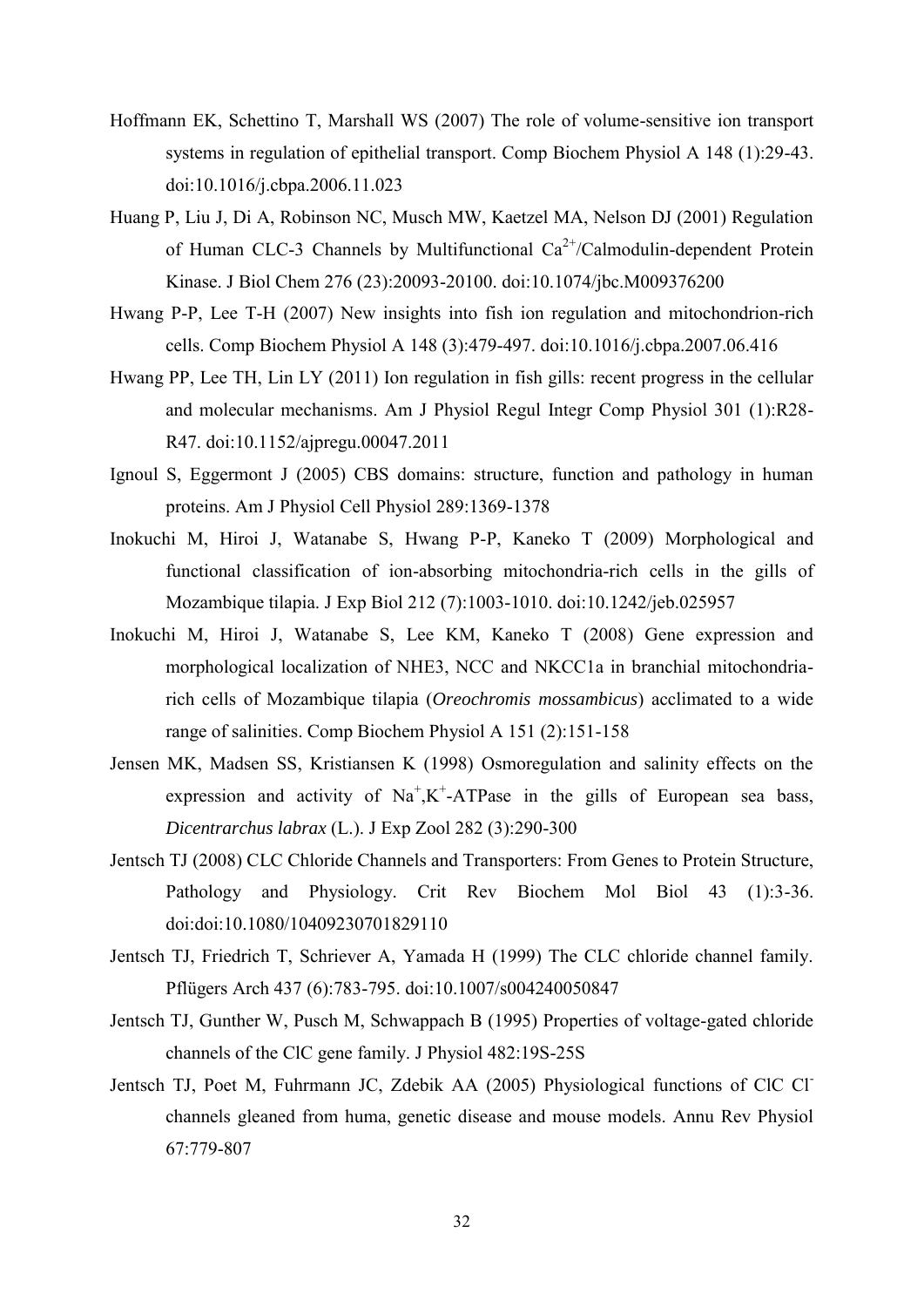- Jentsch TJ, Stein V, Weinreich F, Zdebik AA (2002) Molecular Structure and Physiological Function of Chloride Channels. Physiol Rev 82 (2):503-568. doi:10.1152/physrev.00029.2001
- Kawasaki M, Uchida S, Monkawa T, Miyawaki A, Mikoshiba K, Marumo F, Sasaki S (1994) Cloning and expression of a protein kinase C-regulated chloride channel abundantly expressed in rat brain neuronal cells. Neuron 12 (3):597-604. doi:10.1016/0896- 6273(94)90215-1
- Kemp BE (2004) Bateman domains and adenosine derivatives form a binding contract. J Clin Invest 113 (2):182-184
- Kieferle S, Fong P, Bens M, Vandewalle A, Jentsch TJ (1994) Two highly homologous members of the ClC chloride channel family in both rat and human kidney. Proc Natl Acad Sci 91 (15):6943-6947
- Kushwaha H, Singh A, Sopory S, Singla-Pareek S, Pareek A (2009) Genome wide expression analysis of CBS domain containing proteins in *Arabidopsis thaliana* (L.) Heynh and *Oryza sativa* L. reveals their developmental and stress regulation. BMC Genomics 10  $(1):200$
- Kyte J, Doolittle RF (1982) A simple method for displaying the hydropathic character of a protein. J Mol Biol 157:105-132
- Lasserre P (1971) Increase of  $(Na^+/K^+)$  dependent ATPase activity in gills and kidneys of two euryhaline marine teleosts, *Crenimugil labrosus* (Risso, 1826) and *Dicentrarchus labrax* (Linnaeus, 1758), during adaptation to fresh water. Life Sci 10:113-119
- Lin CH, Tsai RS, Lee TH (2004) Expression and distribution of Na, K-ATPase in gill and kidney of the spotted green pufferfish, *Tetraodon nigroviridis*, in response to salinity challenge. Comp Biochem Physiol A 138 (3):287-295. doi:10.1016/j.cbpb.2004.04.005
- Lin YM, Chen CN, Yoshinaga T, Tsai SC, Shen ID, Lee TH (2006) Short-term effects of hyposmotic shock on  $\text{Na}^{\dagger}/\text{K}^{\dagger}$ -ATPase expression in gills of the euryhaline milkfish, *Chanos chanos*. Comp Biochem Physiol A 143 (3):406-415. doi:10.1016/j.cbpa.2005.12.031
- Loewen ME, MacDonald DW, Gaspar KJ, Forsyth GW (2000) Isoform-specific exon skipping in a variant form of ClC-2. Biochimica et Biophysica Acta (BBA) - Gene Structure and Expression 1493 (1–2):284-288. doi:10.1016/s0167-4781(00)00181-0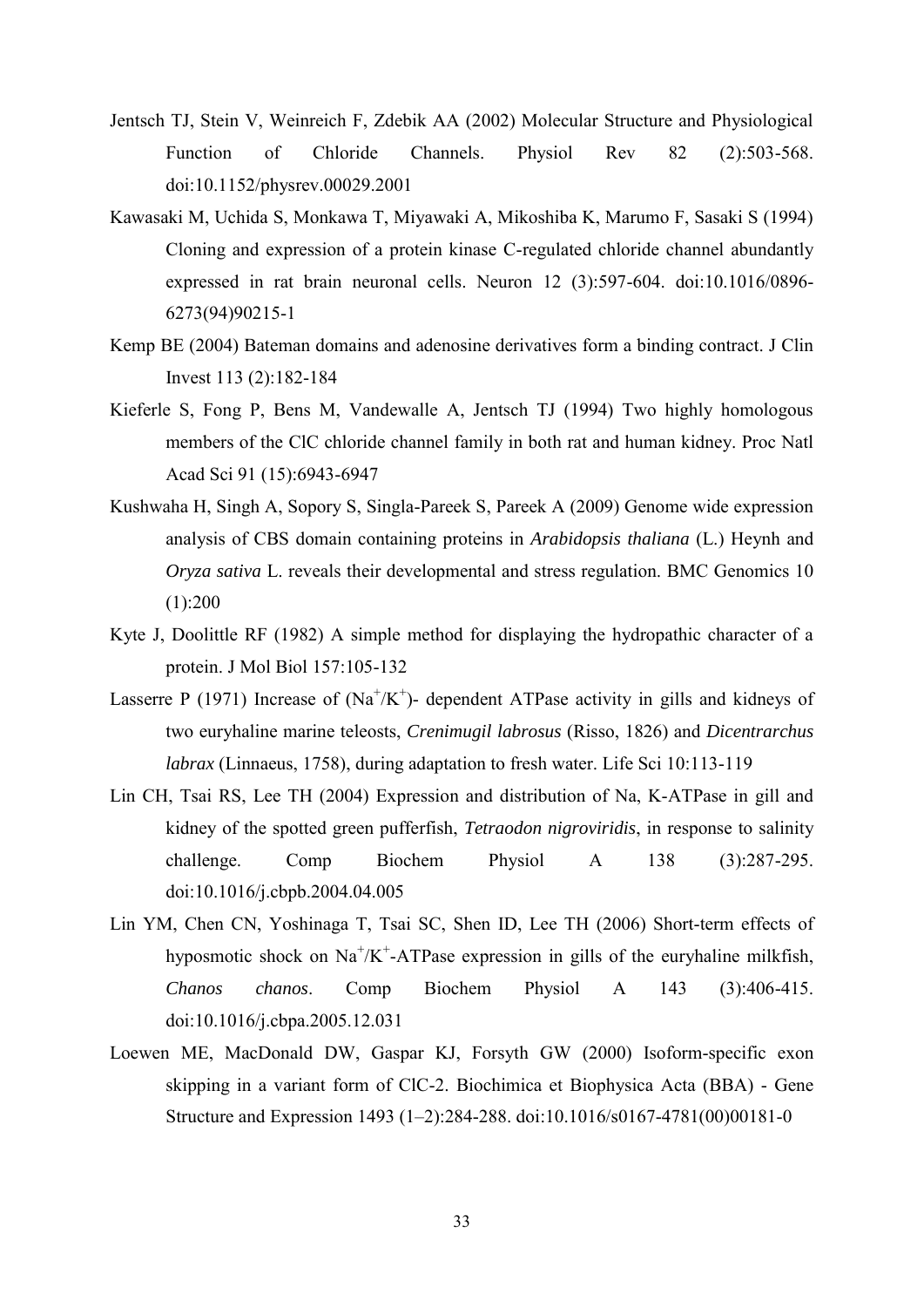- Lorin-Nebel C, Boulo V, Bodinier C, Charmantier G (2006) The Na<sup>+</sup>/K<sup>+</sup>/2Cl<sup>-</sup> cotransporter in the sea bass *Dicentrarchus labrax* during ontogeny: involvement in osmoregulation. J Exp Biol 209 (24):4908-4922. doi:10.1242/jeb.02591
- Marshall WS (2002) Na<sup>+</sup>, Cl<sup>-</sup>, Ca<sup>2+</sup> and Zn<sup>2+</sup> transport by fish gills: retrospective review and prospective synthesis. J Exp Zool 293 (3):264-283. doi:10.1002/jez.10127
- Marshall WS, Grosell M (2005) Ion transport, osmoregulation, and acid–base balance. In: Evans DH, Claiborne J (eds) The Physiology of Fishes. CRC Press, Boca Raton, FL, pp 177–230
- Marshall WS, Lynch EM, Cozzi RRF (2002) Redistribution of immunofluorescence of CFTR anion channel and NKCC cotransporter in chloride cells during adaptation of the killifish *Fundulus heteroclitus* to sea water. J Exp Biol 205 (9):1265-1273
- McCormick SD (2011) The hormonal control of osmoregulation in teleost fish. In: Farrell AP (ed) Encyclopedia of fish physiology: from genome to environment, vol 2. 1 edn. Academic Press, San Diego, CA, pp 1466-1474
- McCormick SD, Regish AM, Christensen AK (2009) Distinct freshwater and seawater isoforms of Na<sup>+</sup>/K<sup>+</sup>-ATPase in gill chloride cells of Atlantic salmon. J Exp Biol 212 (24):3994-4001. doi:10.1242/jeb.037275
- Meier M, Janosik M, Kery V, Kraus JP, Burkhard P (2001) Structure of human cystathionine β-synthase: a unique pyridoxal 5′-phosphate-dependent heme protein. EMBO J 20 (15):3910-3916
- Mindell JA, Maduke M (2001) ClC chloride channels. Genome Biol 2 (2):3003.3001-3006
- Miyazaki H, Kaneko T, Uchida S, Sasaki S, Takei Y (2002) Kidney-specific chloride channel, OmClC-K, predominantly expressed in the diluting segment of freshwater-adapted tilapia kidney. Proc Natl Acad Sci USA 99 (24):15782-15787. doi:10.1073/pnas.242611099
- Miyazaki H, Uchida S, Takei Y, Hirano T, Marumo F, Sasaki S (1999) Molecular Cloning of CLC Chloride Channels in *Oreochromis Mossambicus* and Their Functional Complementation of Yeast CLC Gene Mutant. Biochem Biophys Res Commun 255 (1):175-181
- Nebel C, Nègre-Sadargues G, Blasco C, Charmantier G (2005a) Morphofunctional ontogeny of the urinary system of the European sea bass *Dicentrarchus labrax*. Anat Embryol 209 (3):193-206. doi:10.1007/s00429-004-0438-6
- Nebel C, Romestand B, Nègre-Sadargues G, Grousset E, Aujoulat F, Bacal J, Bonhomme F, Charmantier G (2005b) Differential freshwater adaptation in juvenile sea-bass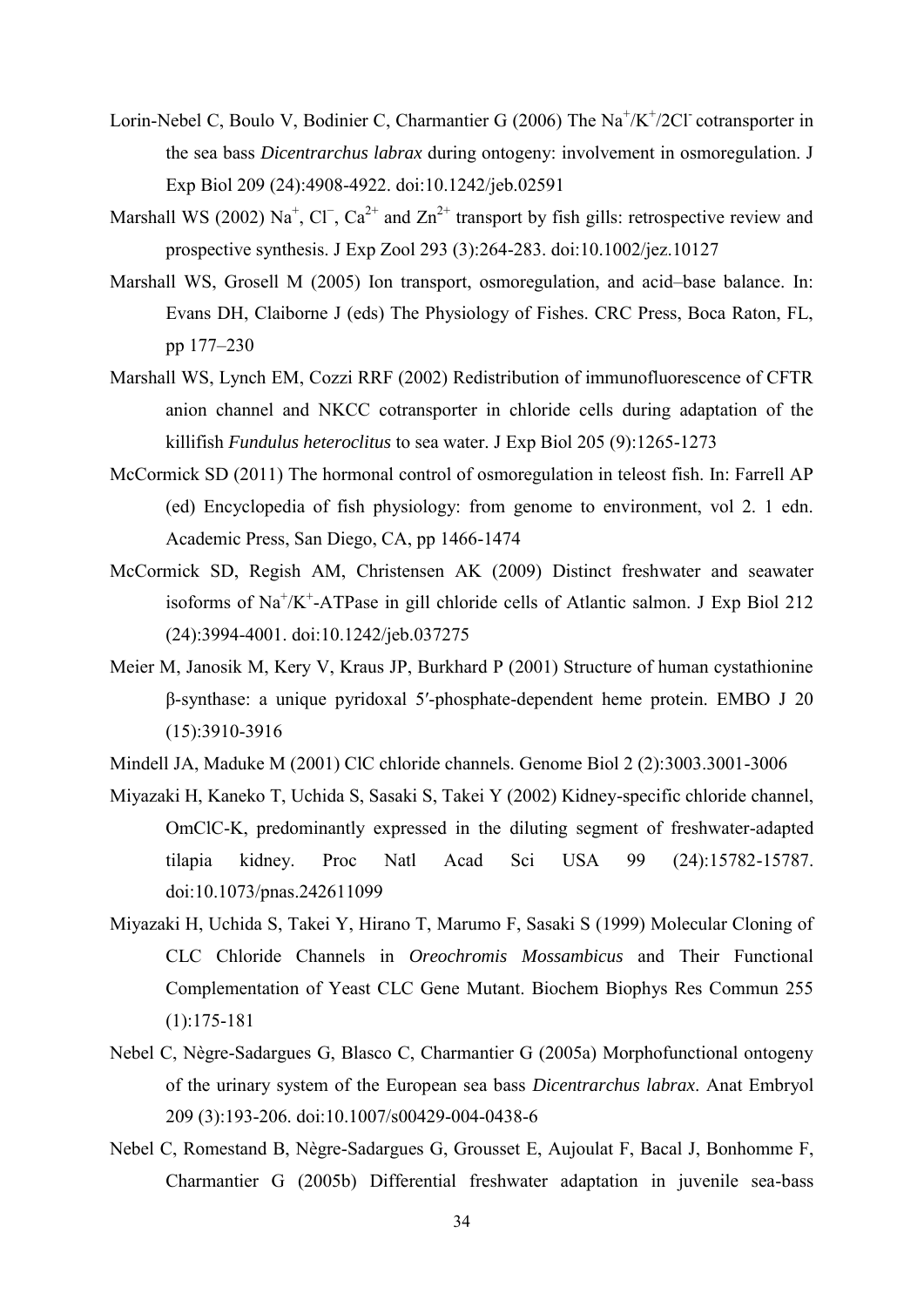*Dicentrarchus labrax*: involvement of gills and urinary system. J Exp Biol 208:3859- 3871

- Nehrke K, Begenisich T, Pilato J, Melvin JE (2000) Into Ion Channel and Transporter Function. *Caenorhabditis elegans* ClC-type chloride channels: novel variants and functional expression. Am J Physiol Cell Physiol 279 (6):C2052-C2066
- Nilsson GE (2011) Gas exchange. In: AP F (ed) Encyclopedia of fish physiology: from genome to environment, vol 2. vol Gas Exchange, Internal Homeostatis, and Food Uptake. Elsevier Inc., pp 796-802
- Nishimura H, Imai M (1982) Control of renal function in freshwater and marine teleosts. Fed Proc 41:2355-2360
- Rankin JC, Davenport JA (1981) Movement between fresh water and sea water. In: Rankin JC, Davenport JA (eds) Animal Osmoregulation. Blackie & Son Limited, Glasgow, pp 83-100
- Richards JG, Semple JW, Bystriansky JS, Schulte PM (2003)  $Na^{+}/K^{+}$ -ATPase  $\alpha$ -isoform switching in gills of rainbow trout (*Oncorhynchus mykiss*) during salinity transfer. J Exp Biol 206 (24):4475-4486. doi:10.1242/jeb.00701
- Robinson NC, Huang P, Kaetzel MA, Lamb FS, Nelson DJ (2004) Identification of an Nterminal amino acid of the CLC-3 chloride channel critical in phosphorylationdependent activation of a CaMKII-activated chloride current. J Physiol 556 (2):353- 368. doi:10.1113/jphysiol.2003.058032
- Rutledge E, Denton J, Strange K (2002) Cell cycle– and swelling-induced activation of a *Caenorhabditis elegans* ClC channel is mediated by CeGLC-7α/β phosphatases. J Cell Biol 158 (3):435-444. doi:10.1083/jcb.200204142
- Sardella BA, Matey V, Cooper J, Gonzalez RJ, Brauner CJ (2004) Physiological, biochemical and morphological indicators of osmoregulatory stress in `California' Mozambique tilapia (*Oreochromis mossambicus*× *O. urolepis hornorum*) exposed to hypersaline water. J Exp Biol 207 (8):1399-1413. doi:10.1242/jeb.00895
- Schmidt-Rose T, Jentsch TJ (1997a) Reconstitution of functional voltage gated chloride channels from complementary fragments of ClC-1. J Biol Chem 272:20515-20521
- Schmidt-Rose T, Jentsch TJ (1997b) Transmembrane topology of a CLC chloride channel. Proc Natl Acat Sci 94 (14):7633-7638
- Schmieder S, Lindenthal S, Ehrenfeld J (2001) Tissue-Specific N-Glycosylation of the ClC-3 Chloride Channel. Biochem Biophys Res Commun 286 (3):635-640. doi:DOI: 10.1006/bbrc.2001.5407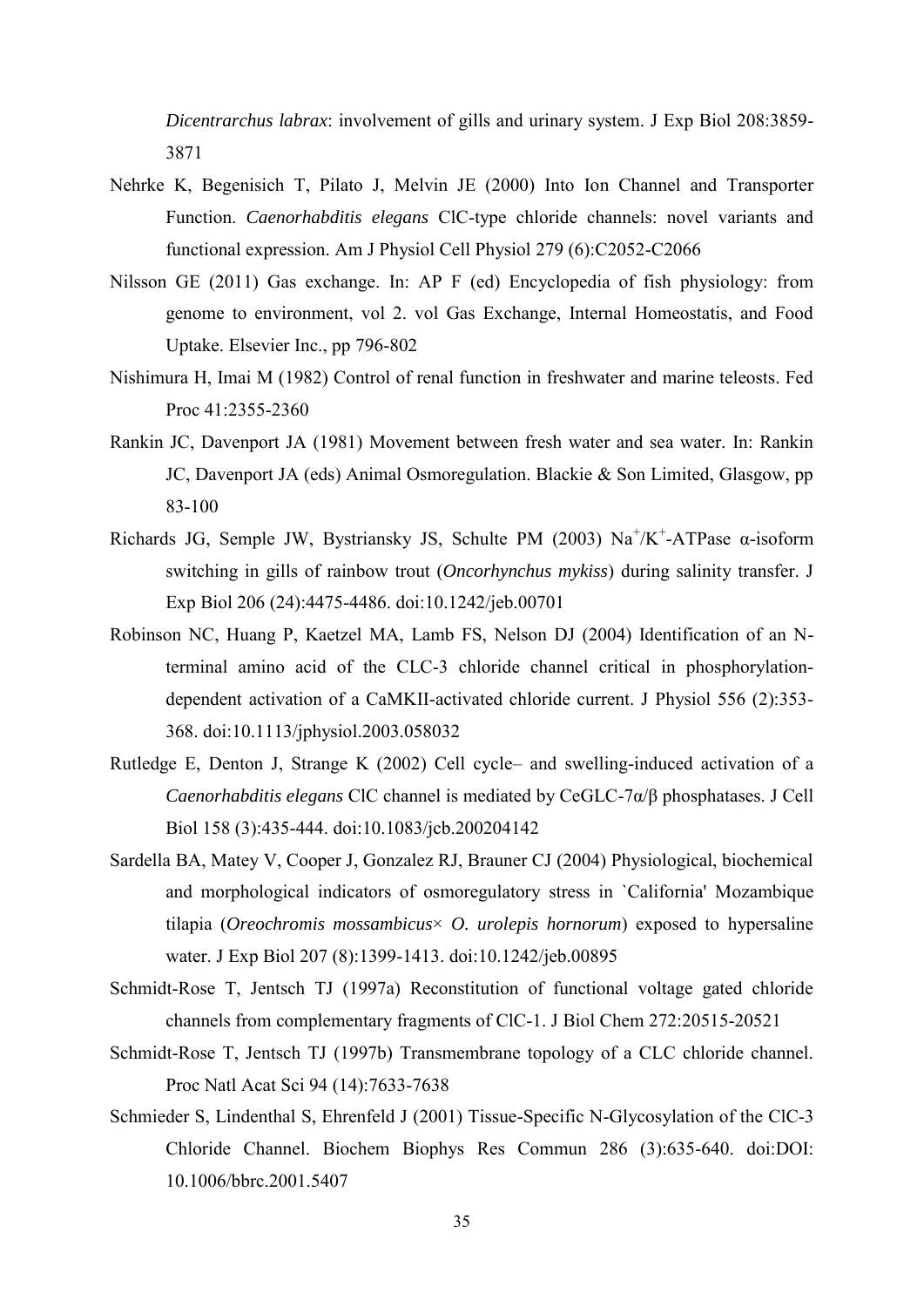- Scott GR, Richards JG, Forbush B, Isenring P, Schulte PM (2004a) Changes in gene expression in gills of the euryhaline killifish *Fundulus heteroclitus* after abrupt salinity transfer. Am J Physiol Cell Physiol 287:300-309
- Scott JW, Hawley SA, Green KA, Anis M, Stewart G, Scullion GA, Norman DG, Hardie DG (2004b) CBS domains form energy-sensing modules whose binding of adenosine ligands is disrupted by disease mutations. J Clin Invest 113:274-284
- Seale AP, Watanabe S, Breves JP, Lerner DT, Kaneko T, Gordon Grau E (2012) Differential regulation of TRPV4 mRNA levels by acclimation salinity and extracellular osmolality in euryhaline tilapia. Gen Comp Endocrinol 178 (1):123-130. doi:10.1016/j.ygcen.2012.04.020
- Shen ID, Chiu YH, Lee TH, Hwang PP (2007) Localization of Chloride Transporters in Gill Epithelia of the Grass Pufferfish, *Takifugu niphobles*. J Fish Soc Taiwan 34 (1):87-100
- Shimada K, Li X, Xu G, Nowak DE, Showalter LA, Weinman SA (2000) Expression and canalicular localization of two isoforms of the ClC-3 chloride channel from rat hepatocytes. Am J Physiol 279 (2):G268-G276
- Stobrawa SM, Breiderhoff T, Takamori S, Engel D, Schweizer M, Zdebik AA, Bosl MR, Ruether K, Jahn H, Draguhn A (2001) Disruption of ClC-3, a chloride channel expressed on synaptic vesicles, leads to a loss of the hippocampus. Neuron 29:185– 196
- Sucré E, Bossus M, Bodinier C, Boulo V, Charmantier G, Charmantier-Daures M, Cucchi-Mouillot P (2012) Osmoregulatory response to low salinities in the European sea bass embryos: A multi site approach. J Comp Physiol B, in press
- Takeyasu K, Tamkun MM, Renaud KJ, Fambrough DM (1988) Ouabain-sensitive (Na<sup>+</sup> + K + )-ATPase activity expressed in mouse L cells by transfection with DNA encoding the alpha-subunit of an avian sodium pump. J Biol Chem 263 (9):4347-4354
- Tang C-H, Hwang L-Y, Shen ID, Chiu Y-H, Lee T-H (2011) Immunolocalization of chloride transporters to gill epithelia of euryhaline teleosts with opposite salinity-induced Na<sup>+</sup>/K<sup>+</sup>-ATPase responses. Fish Physiol Biochem:1-16. doi:10.1007/s10695-011-9471-6
- Tang CH, Hwang LY, Lee TH (2010) Chloride channel ClC-3 in gills of the euryhaline teleost, *Tetraodon nigroviridis*: expression, localization and the possible role of chloride absorption. J Exp Biol 213 (5):683-693. doi:10.1242/jeb.040212
- Tang CH, Lee TH (2007) The effect of environmental salinity on the protein expression of  $Na^+/K^+$ -ATPase,  $Na^+/K^+/2Cl^$ cotransporter, cystic fibrosis transmembrane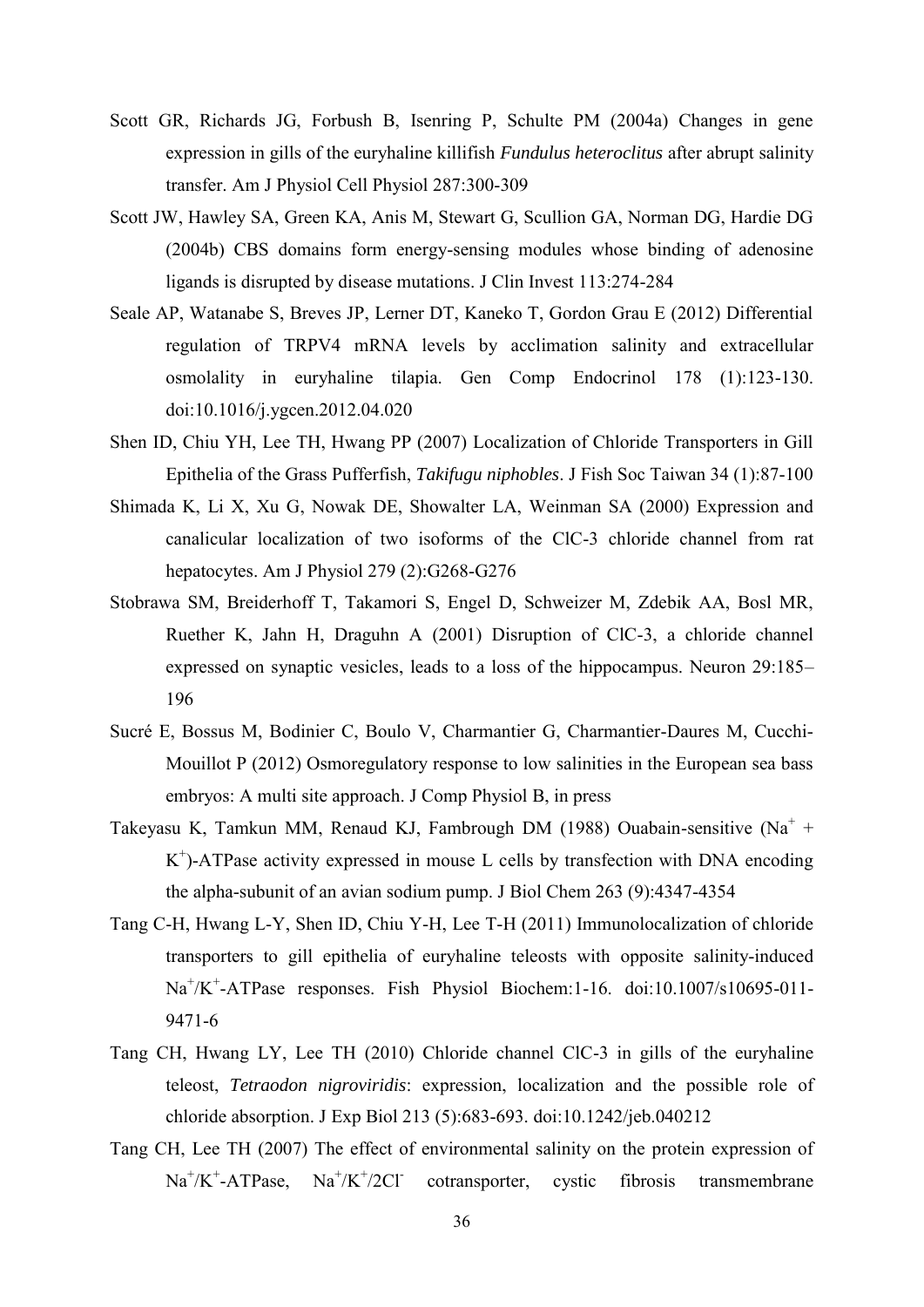conductance regulator, anion exchanger 1, and chloride channel 3 in gills of a euryhaline teleost, *Tetraodon nigroviridis*. Comp Biochem Physiol A 147 (2):521-528

- Tang CH, Lee TH (2011) Ion-Deficient Environment Induces the Expression of Basolateral Chloride Channel, ClC-3-Like Protein, in Gill Mitochondrion-Rich Cells for Chloride Uptake of the Tilapia *Oreochromis mossambicus*. Physiol Biochem Zool 84 (1):54-67. doi:10.1086/657161
- Taylor ME, Drickamer K (2003) Introduction to glycobiology. First edn. Oxford University Press, USA, Oxford
- Vanoye CG, George AL (2002) Functional characterization of recombinant human ClC-4 chloride channels in cultured mammalian cells. J Physiol 539 (2):373-383. doi:10.1113/jphysiol.2001.013115
- Vargas JP, López JC, Portavella M (2009) What are the functions of fish brain pallium? Brain Res Bull 79 (6):436-440. doi:10.1016/j.brainresbull.2009.05.008
- Varsamos S, Diaz JP, Charmantier G, Flik G, Blasco C, Connes R (2002) Branchial chloride cells in sea bass (*Dicentrarchus labrax*) Adapted to Fresh Water, Seawater, and Doubly Concentrated Seawater. J Exp Biol 293:12-26
- Varsamos S, Nebel C, Charmantier G (2005) Ontogeny of osmoregulation in postembryonic fish: A review. Comp Biochem Physiol A 141 (4):401-429
- Varsamos S, Wendelaar Bonga SE, Charmantier G, Flik G (2004) Drinking and  $Na^{+}/K^{+}$ ATPase activity during early development of European sea bass, *Dicentrarchus labrax* Ontogeny and short-term regulation following acute salinity changes. J Exp Marine Biol Ecol 311:189-200
- Varsamos S, Xuereb B, Commes T, Flik G, Spanings-Pierrot C (2006) Pituitary hormone mRNA expression in European sea bass *Dicentrarchus labrax* in seawater and following acclimation to fresh water. J Endocrinol 191 (2):473-480. doi:10.1677/joe.1.06847
- Vessey JP, Shi C, Jollimore CA, Stevens KT, Coca-Prados M, Barnes S, Kelly ME (2004) Hyposmotic activation of ICl,swell in rabbit nonpigmented ciliary epithelial cells involves increased ClC-3 trafficking to the plasma membrane. Biochem Cell Biol 82 (6):708-718. doi:doi:10.1139/o04-107
- Waldegger S, Jentsch TJ (2000) From Tonus to Tonicity: Physiology of CLC Chloride Channels. J Am Soc Nephr 11 (7):1331-1339
- Wang G-X, Hatton WJ, Wang GL, Zhong J, Yamboliev I, Duan D, Hume JR (2003) Functional effects of novel anti-ClC-3 antibodies on native volume-sensitive osmolyte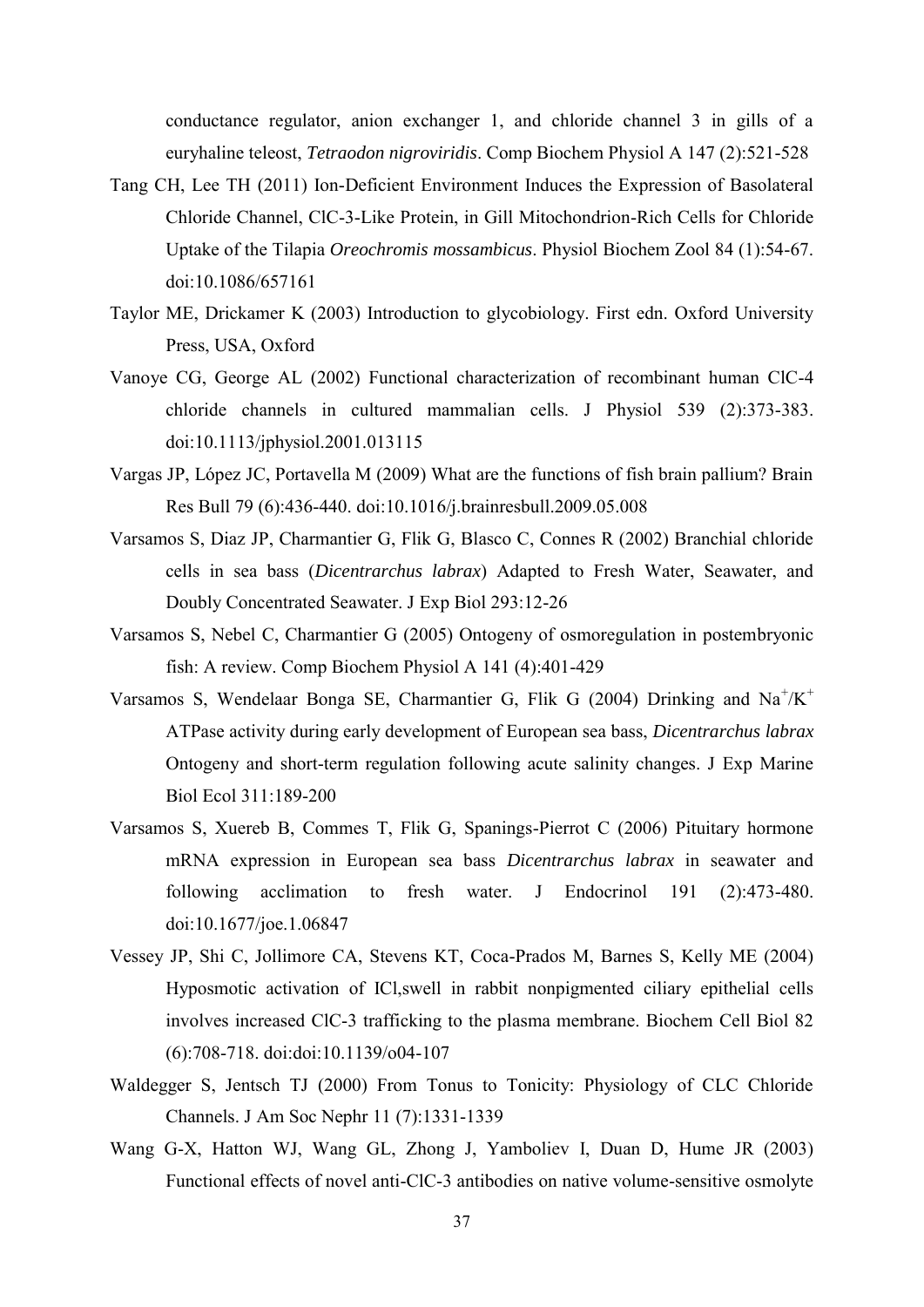and anion channels in cardiac and smooth muscle cells. Am J Physiol Heart Circulatory Physiol 285 (4):H1453-H1463. doi:10.1152/ajpheart.00244.2003

- Wang L, Chen L, Jacob TJC (2000) The role of ClC-3 in volume-activated chloride currents and volume regulation in bovine epithelial cells demonstrated by antisense inhibition. J Physiol 524 (1):63-75. doi:10.1111/j.1469-7793.2000.t01-1-00063.x
- Wilson JM, Laurent P (2002) Fish gill morphology: inside out. J Exp Zool 293 (3):192-213. doi:10.1002/jez.10124
- Wilson JM, Laurent P, Tufts BL, Benos DJ, Donowitz M, Vogl AW, Randall DJ (2000a) NaCl uptake by the branchial epithelium in freshwater teleost fish: an immunological approach to ion-transport protein localization. J Exp Biol 203 (15):2279-2296
- Wilson JM, Randall DJ, Donowitz M, Vogl AW, Ip AK (2000b) Immunolocalization of iontransport proteins to branchial epithelium mitochondria-rich cells in the mudskipper (*Periophthalmodon schlosseri*). J Exp Biol 203 (15):2297-231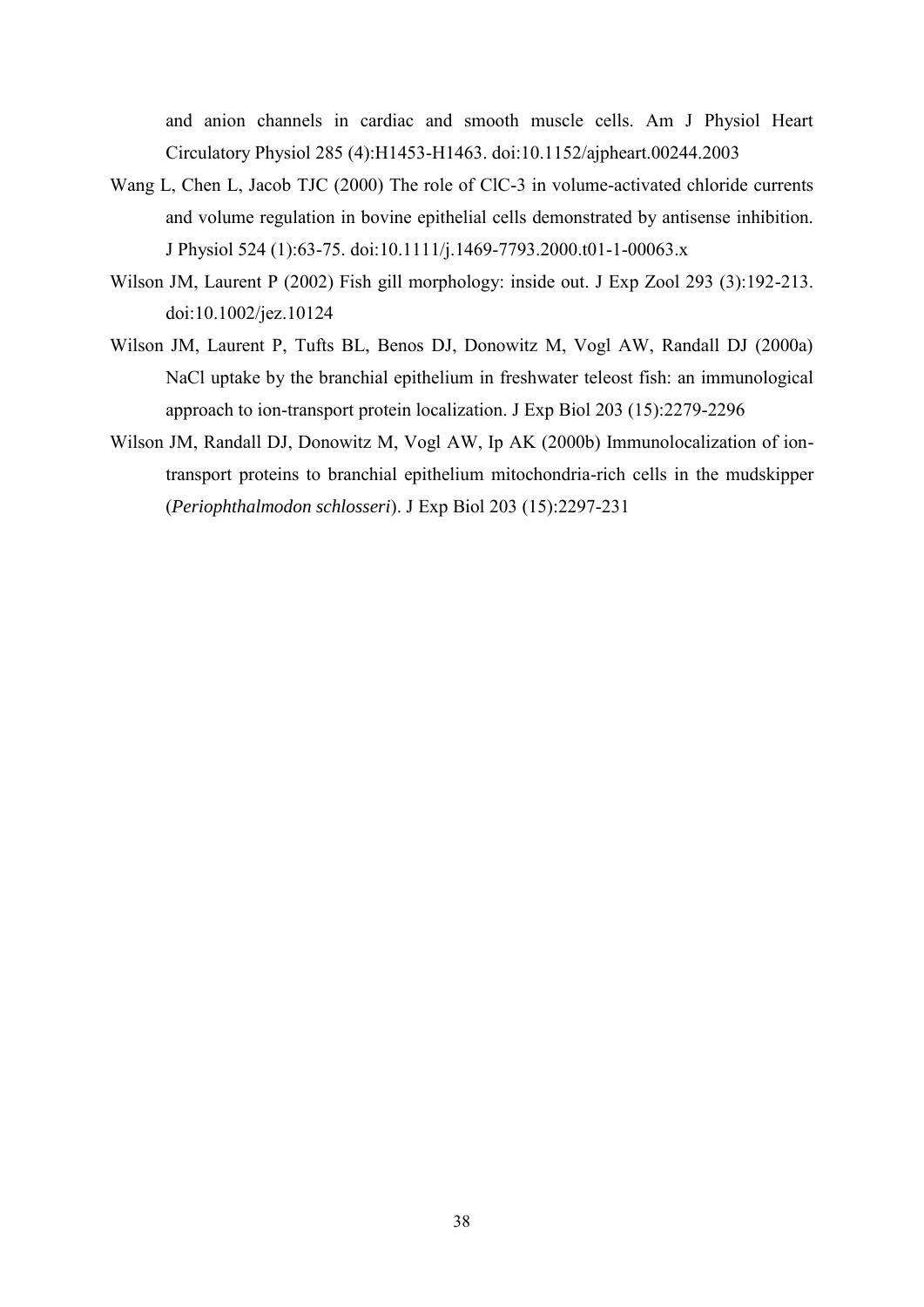# **Table 1.**

Primer sequences used in this study.

| Primer name      | Nucleotide sequences (from 5' to 3') | Use         |
|------------------|--------------------------------------|-------------|
| $ClC-3-d1-F$     | TAACTACRHCATGTCWAAYGG                | CS          |
| $ClC-3-d2-F$     | GGAYGACMTGACDGTGGAGG                 | <b>CS</b>   |
| $ClC-3-d3-R$     | CYGTYCARGAGGCMCACC                   | <b>CS</b>   |
| $ClC-3-d4-R$     | GGAARGAGSKGAYYAGTTGAAC               | CS          |
| $ClC-3-d5-R$     | CAGAGCRAAGCCMACCAG                   | <b>CS</b>   |
| $ClC-3-R-3$      | AACACGCCCAGGAGGATGAA                 | CS          |
| 5'RACE-CIC-3-SP1 | CGTTCATCCAGTCAGCAGCA                 | <b>RACE</b> |
| 5'RACE-CIC-3-SP2 | GGCGTCGTACAGGCTCTTTG                 | <b>RACE</b> |
| 5'RACE-CIC-3-SP3 | GGAAGTCCAACAGGTGGGTG                 | <b>RACE</b> |
| 3'RACE-CIC-3-F   | <b>CTTCCCTCTCAAGACGCTGTG</b>         | CS, RACE    |
| $ClC-3-F-1$      | CAAGTACAGCAAGAACGAGGC                | $CS$ , qPCR |
| $ClC-3-R-2$      | ACAGCGTCTTGAGAGGGAAG                 | $CS$ , qPCR |
| NKA-F            | AGAGGGATGTTGGCGATGAT                 | qPCR        |
| NKA-R            | <b>CTGCTGGACGACAACTTTGC</b>          | qPCR        |
| $EF1\alpha$ -F   | <b>GGCTGGTATCTCTAAGAACG</b>          | qPCR        |
| $EF1\alpha-R$    | CCTCCAGCATGTTGTCTCC                  | qPCR        |
|                  |                                      |             |

The sequences used standard IUPAC code: D: A/G/T; H: A/C/T; K: G/T; M: A/C; R: A/G; S: C/G; W: A/T; Y: C/T. CS: primer used for cloning and sequencing; d: degenerate; F: forward; qPCR: primer used for real-time PCR; R: reverse; RACE: primer used in RACE amplification.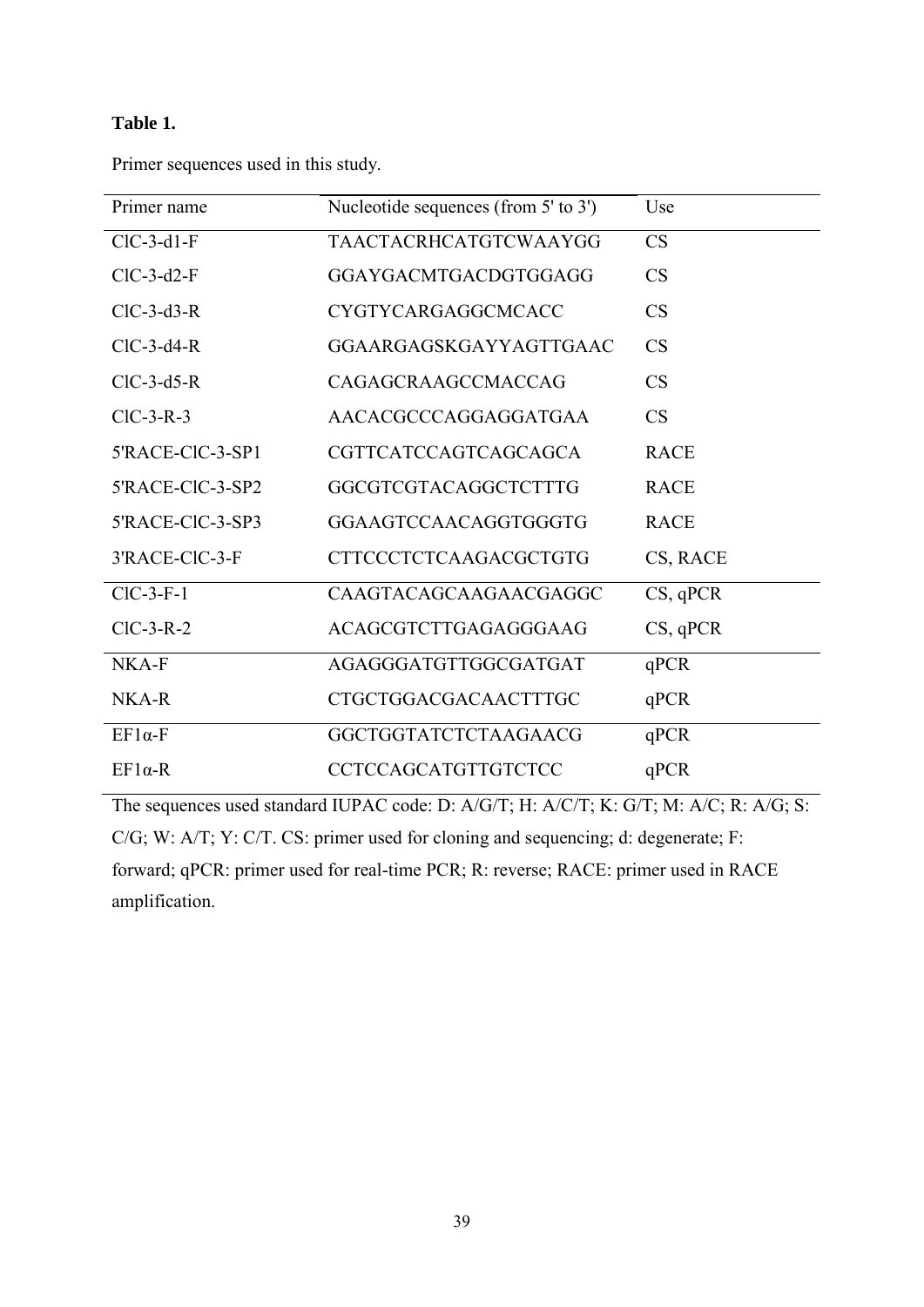# **Table 2.**

|                    |  |  |  | Secondary antibodies used to stain anti-NKA and anti-CIC-3 antibodies (immunochemistry |
|--------------------|--|--|--|----------------------------------------------------------------------------------------|
| and Western blot). |  |  |  |                                                                                        |

| 1 <sup>st</sup> antibody | $2nd$ antibody           | $Ex.$ (nm) | $Em.$ (nm) | Pseudocolor |
|--------------------------|--------------------------|------------|------------|-------------|
| <b>NKA</b>               | Alexa Fluor 488          | 488        | 500-520    | Green       |
| $ClC-3$                  | Rhodamine                | 532        | 560-610    | Red         |
|                          | IRDye <sup>®</sup> 800CW | 778        | 795        | Green       |
| Actin                    | IRDye <sup>®</sup> 800CW | 778        | 795        | Green       |

ClC-3: chloride channel 3; Em.: wavelength of emission; Ex.: wavelength of excitation;  $NKA$ :  $Na^+/K^+$ -ATPase.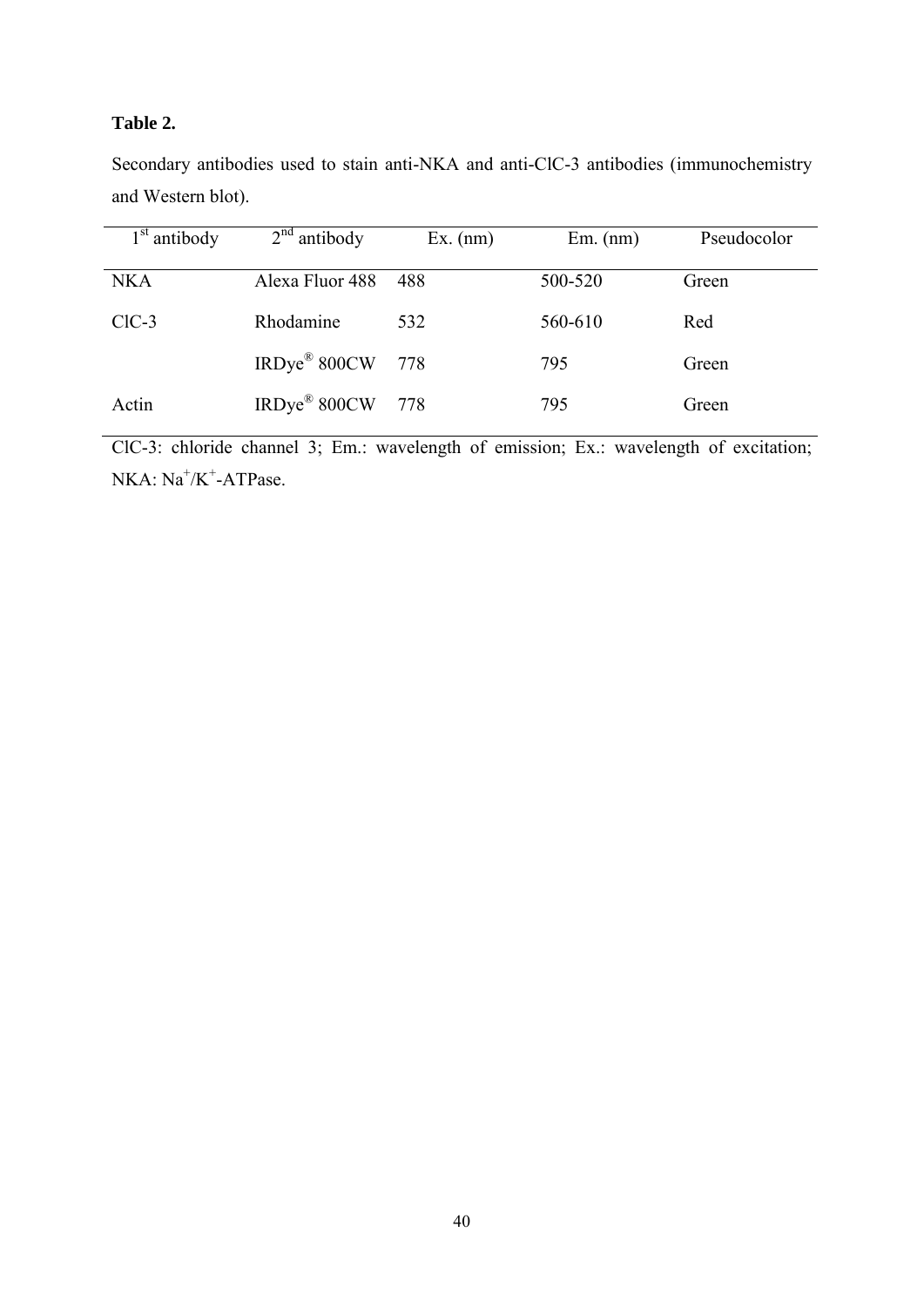# **Table 3.**

Percentage of amino acid homology of the branchial *D. labrax* ClC-3 sequence with ClC-3 from other vertebrates.

| Species               | Common name     | <b>GenBank Accession</b> | Amino acid |
|-----------------------|-----------------|--------------------------|------------|
|                       |                 | number                   | homology   |
| <b>Oreochromis</b>    | Mozambique      | AAD56388.1               | 97%        |
| mossambicus           | tilapia         |                          |            |
| Oreochromis niloticus | Nile tilapia    | XP 003447641.1           | 96%        |
| Tetraodon             | Pufferfish      | ACL79521.1               | 95%        |
| nigroviridis          |                 |                          |            |
| Salmo salar           | Atlantic salmon | NP 001167057.1           | 95%        |
| Rattus norvegicus     | Common rat      | NP_445815.2              | 91%        |
| Callithrix jacchus    | Common          | XP 002745267.1           | 90%        |
|                       | marmoset        |                          |            |
| Monodelphis           | Opossum         | XP 003341450.1           | 91%        |
| domestica             |                 |                          |            |
| Ornithorhynchus       | Platypus        | XP 001506627.1           | 90%        |
| anatinus              |                 |                          |            |
| Homo sapiens          | Human           | AAI36511.1               | 91%        |

Homologies were calculated according to the NCBI blast.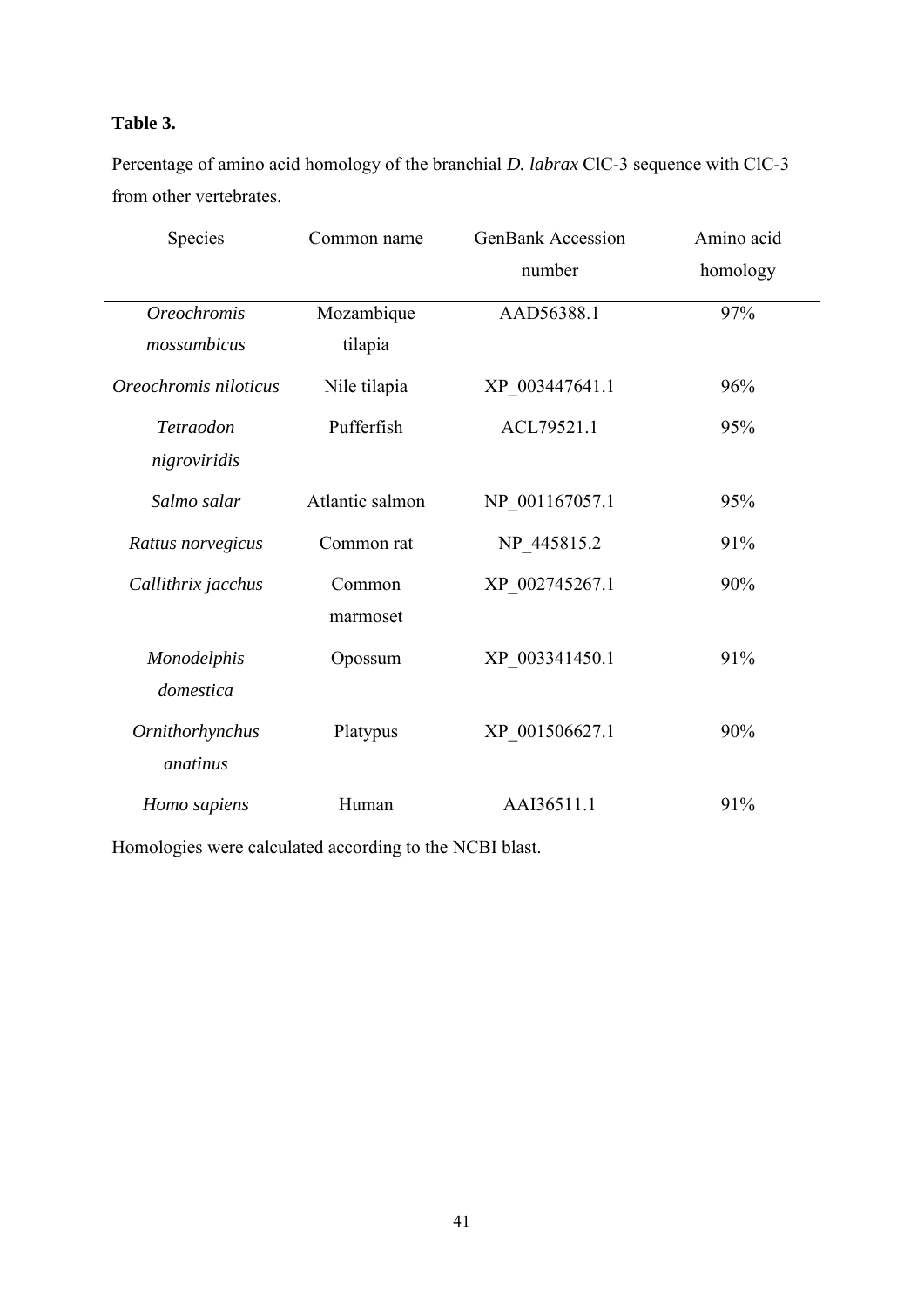# **Table 4.**

Percentage of amino acid homology of each CBS domain of *D. labrax* ClC-3 with CBS domains sequences of ClC-3 from other vertebrates.

| Species               | Amino acid homology for CBS1 | Amino acid homology for CBS2 |
|-----------------------|------------------------------|------------------------------|
|                       | domain                       | domain                       |
| <b>Oreochromis</b>    | 96%                          | 98%                          |
| mossambicus           |                              |                              |
| Oreochromis niloticus | 95%                          | 81%                          |
| Tetraodon             | 99%                          | 85%                          |
| nigroviridis          |                              |                              |
| Salmo salar           | 97%                          | 97%                          |
| Rattus norvegicus     | 82%                          | 97%                          |
| Callithrix jacchus    | 81%                          | 82%                          |
| Monodelphis           | 82%                          | 98%                          |
| domestica             |                              |                              |
| Ornithorhynchus       | 79%                          | 95%                          |
| anatinus              |                              |                              |
| Homo sapiens          | 81%                          | 97%                          |

Homologies were calculated according to the NCBI blast. Percentage in bold indicates a lower aa homology with *D. labrax* in the CBS1 domain.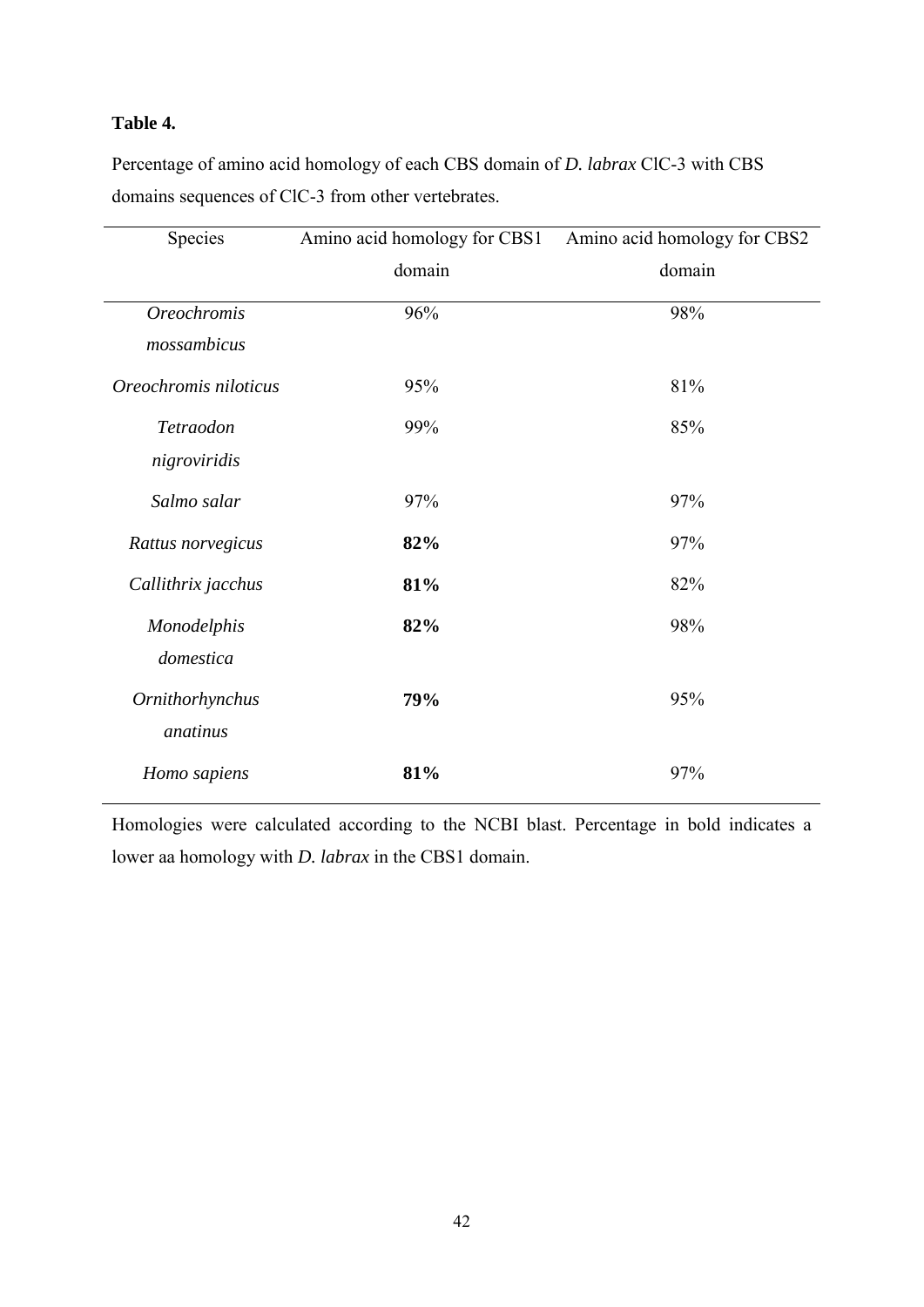# **Figure 1.**

| 10                           | 20                                                    | 30  | 40                                                         | 50   | 60                                 | 70                 | 80                                                                                                                                                                   |      |
|------------------------------|-------------------------------------------------------|-----|------------------------------------------------------------|------|------------------------------------|--------------------|----------------------------------------------------------------------------------------------------------------------------------------------------------------------|------|
|                              |                                                       |     |                                                            |      |                                    |                    |                                                                                                                                                                      |      |
| Seabass                      |                                                       |     |                                                            |      |                                    |                    | MSNGGGAFSSTTHLLDFLEEP                                                                                                                                                |      |
| Tilapia (M)                  |                                                       |     |                                                            |      |                                    |                    | MSNGGGAFSSSTHLLDFLEEP                                                                                                                                                |      |
| Tilapia<br>(N)<br>Pufferfish | <b>MDDE</b>                                           |     | D <mark>AAA</mark> DPYLPY <mark>DGGGDTIPLQ</mark> EIPKR--- |      |                                    |                    | MESEQLYHRGYCRNSYNSIASASSDEELLDGAGVIMDFHTTEDDNLLDGDAASPGSNYAMSNGGGAFSSSTHLLDFLEEP<br>GSNYNMSNGGGAFSSSTHLLDFLEEP                                                       |      |
| Salmon                       | MDDI-                                                 |     |                                                            |      | STEADPYLPYDGGGDTIALOELPKR--------- |                    | GSNYVMSNGGGVMSSTTHLLDFLEEP                                                                                                                                           |      |
| Opossum                      | MESEQLFHRGYYRNSYNSITSASSDEELLDGAGVIMDFQTSEDDNLLDGDASV |     |                                                            |      |                                    |                    | GTHYTMTNGG-SINSSTHLLDLLDEP                                                                                                                                           |      |
| Rat                          |                                                       |     |                                                            |      |                                    |                    | MESEQLFHRGYYRNSYNSITSASSDEELLDGAGAIMDFQTSEDDNLLDGDTAA-GTHYTMTNGG-SINSSTHLLDLLDEP                                                                                     |      |
| Human                        | MVTLQLGESHYVVQAGLQLLGSSNPPALASQVAEIT---               |     |                                                            |      |                                    |                    | GTHYTMTNGG-SINSSTHLLDLLDEP                                                                                                                                           |      |
| Marmoset                     |                                                       |     |                                                            |      |                                    |                    | MESEQLFHRGYYRNSYNSITSASSDEELLDGAGVIMDFQTSEDDNLLDGDTAV-GTHYTMTNGG-SINSSTHLLDLLDEP                                                                                     |      |
| Platypus                     |                                                       |     |                                                            |      |                                    |                    | MESEQLFHRGYYRNSYNSITSASSDEELLDGAGVIMDFQTSEDDNLLDGDASV-GTHYTMTNGG-SINSSTHLLDLLDEP                                                                                     |      |
| 90                           | 100                                                   | 110 | 120                                                        | 130  | 140                                | 150                | 160                                                                                                                                                                  |      |
|                              |                                                       |     |                                                            |      |                                    |                    | المتما بمتما بمتما بمتما بمتما بمتما بمتما بمتما بمتما بمتما بمتما بمتما بمتما يتميا ويتما                                                                           |      |
| Seabass                      |                                                       |     |                                                            |      |                                    |                    | IPGVGTYDDFHTIDWVREKCKDRERHRKINSKKKESAWEFTKSLYDAWSGWLVVTLTGLASGALAGLIDIAADWMNDLKE                                                                                     |      |
| Tilapia (M)                  |                                                       |     |                                                            |      |                                    |                    | IPGVGTYDDFHTIDWVREKCKDRERHRKINSKKKESAWEFTKNLYDAWSGWLVVTLTGLASGALAGLIDIAADWMNDLKE                                                                                     |      |
| Tilapia<br>(N)<br>Pufferfish |                                                       |     |                                                            |      |                                    |                    | IPGVGTYDDFHTIDWVREKCKDRERHRKINSKKKESAWEFTKSLYDAWSGWLVVTLTGLASGALAGLIDIAADWMNDLKE<br>IPGVGTYDDFHTIDWVREKCKDRERHRKINSKKKESAWEFTKSLYDAWSGWLVVTLTGLASGALAGLIDIAADWMNDLKE |      |
| Salmon                       |                                                       |     |                                                            |      |                                    |                    | IPGVGTYDDFHTIDWVREKCKDRERHRKINAKKKESAWEFTKSLYDAWSGWLVVTLTGLASGALAGLIDIAADWLNDIKE                                                                                     |      |
| Opossum                      |                                                       |     |                                                            |      |                                    |                    | IPGVGTYDDFHTIDWVREKCKDRERHRRINSKKKESAWEMTKSLYDAWSGWLVVTLTGLASGALAGLIDIAADWMTDLKE                                                                                     |      |
| Rat                          |                                                       |     |                                                            |      |                                    |                    | IPGVGTYDDFHTIDWVREKCKDRERHRRINSKKKESAWEMTKSLYDAWSGWLVVTLTGLASGALAGLIDIAADWMTDLKE                                                                                     |      |
| Human                        |                                                       |     |                                                            |      |                                    |                    | IPGVGTYDDFHTIDWVREKCKDRERHRRINSKKKESAWEMTKSLYDAWSGWLVVTLTGLASGALAGLIDIAADWMTDLKE                                                                                     |      |
| Marmoset                     |                                                       |     |                                                            |      |                                    |                    | IPGVGTYDDFHTIDWVREKCKDRERHRRINSKKKESAWEMTKSLYDAWSGWLVVTLTGLASGALAGLIDIAADWMTDLKE                                                                                     |      |
| Platypus                     |                                                       |     |                                                            |      |                                    |                    | IPGVGTYDDFHTIDWVREKCKDRERHRRINSKKKESAWEMTKSLYDAWSGWLVVTLTGLASGALAGLIDIAADWMTDLKE                                                                                     |      |
|                              |                                                       |     | #                                                          |      |                                    | TM<br>$\mathbf{1}$ |                                                                                                                                                                      |      |
| 170                          | 180                                                   | 190 | 200                                                        | 210  | 220                                | 230                | 240                                                                                                                                                                  |      |
|                              |                                                       |     |                                                            |      |                                    |                    |                                                                                                                                                                      |      |
| Seabass<br>Tilapia<br>(M)    |                                                       |     |                                                            |      |                                    |                    | GVCLSAMWFNHEQCCWTSNETTFAERDKCPQWKSWAELILGQAEGPGSYIMNYFMYIYWALSFAFLAVCLVKVFAPYACG<br>GVCLSALWFNHEOCCWLSNETTFAERDKCPOWKSWAELILGOAEGPGSYIMNYFMYIYWALSFAFLAVOLVKVFAPYACG |      |
| Tilapia<br>(N)               |                                                       |     |                                                            |      |                                    |                    | GVCLSALWFNHEOCCWLSNETTFAERDKCPOWKSWAELILGOAEGPGSYIMNYFMYIYWALSFAFLAVCLVKVFAPYACG                                                                                     |      |
| Pufferfish                   |                                                       |     |                                                            |      |                                    |                    | GVCLSALWFNHEQCCWDSNETTFAERDKCPQWKSWAELILGQAEGPGSYIMNYFMYIYWALSFAFLAVCLVKVFAPYACG                                                                                     |      |
| Salmon                       |                                                       |     |                                                            |      |                                    |                    | GVCLNAMWFNHEOCCWGSNETTFAERDKCPOWKSWACLILGOFEGPGSYIMNYFMYIYWALSFAFLAVLLVKVFAPYACG                                                                                     |      |
| Opossum                      |                                                       |     |                                                            |      |                                    |                    | GICLSALWYNHEQCCWGSNETTFEERDKCPQWKTWAELIIGQAEGPGSYIMNYIMYIFWALSFAFLAVSLVKVFAPYACG                                                                                     |      |
| Rat                          |                                                       |     |                                                            |      |                                    |                    | GICLSALWYNHEQCCWGSNETTFEERDKCPQWKTWAELIIGQAEGPGSYIMNYIMYIFWALSFAFLAVSLVKVFAPYACG                                                                                     |      |
| Human                        |                                                       |     |                                                            |      |                                    |                    | GICLSALWYNHEQCCWGSNETTFEERDKCPQWKTWAELIIGQAEGPGSYIMNYIMYIFWALSFAFLAVSLVKVFAPYACG                                                                                     |      |
| Marmoset                     |                                                       |     |                                                            |      |                                    |                    | GICLSALWYNHEQCCWGSNETTFEERDKCPQWKTWAELIIGQAEGPGSYIMNYIMYIFWALSFAFLAVSLVKVFAPYACG                                                                                     |      |
| Platypus                     |                                                       |     |                                                            |      |                                    |                    | GICLSALWYNHEQCCWGSNETTFEERDKCPQWKTWAELIIGQAEGPGSYIMNYIMYIFWALGFAFLAVSLVKIFAPYACG                                                                                     |      |
| 250                          | 260                                                   | 270 | 280                                                        | 290  | 300                                | 310                | TM <sub>2</sub><br>320                                                                                                                                               |      |
|                              |                                                       |     |                                                            |      |                                    |                    | المتما بمتما بمتما المتما المتما لمتما بمتما المتما لمتما المتما المتما المتما المتما المتم                                                                          |      |
| Seabass                      |                                                       |     |                                                            |      |                                    |                    | SGIPEIKTILSGFIIRGYLGKWTLMIKTITLVLAVASGLSLGKEGPLVHVACCCGNIFSYLFPKYSKNEAKKREVLSAAS                                                                                     |      |
| Tilapia<br>(M)               |                                                       |     |                                                            |      |                                    |                    | SGIPEIKTILSGFIIRGYLGKWTLMIKTITLVLAVASGLSLGKEGPLVHVACCCGNIFSYLFPKYSKNEAKKREVLSAAS                                                                                     |      |
| Tilapia (N)                  |                                                       |     |                                                            |      |                                    |                    | SGIPEIKTILSGFIIRGYLGKWTLMIKTITLVLAVASGLSLGKEGPLVHVACCCGNIFSYLFPKYSKNEAKKREVLSAAS                                                                                     |      |
| Pufferfish                   |                                                       |     |                                                            |      |                                    |                    | SGIPEIKTILSGFIIRGYLGKWTLMIKTITLVLAVASGLSLGKEGPLVHVACCCGNIFSYLFPKYSKNEAKKREVLSAAS                                                                                     |      |
| Salmon                       |                                                       |     |                                                            |      |                                    |                    | SGIPEIKTILSGFIIRGYLGKWTLLIKTVTLVLAVASGLSLGKEGPLVHVACCCGNIFSYLFPKYSKNEAKKREVLSAAS                                                                                     |      |
| Opossum                      |                                                       |     |                                                            |      |                                    |                    | SGIPEIKTILSGFIIRGYLGKWTLMIKTITLVLAVASGLSLGKEGPLVHVACCCGNIFSYLFPKYSTNEAKKREVLSAAS                                                                                     |      |
| Rat                          |                                                       |     |                                                            |      |                                    |                    | SGIPEIKTILSGFIIRGYLGKWTLMIKTITLVLAVASGLSLGKEGPLVHVACCCGNIFSYLFPKYSTNEAKKREVLSAAS                                                                                     |      |
| Human                        |                                                       |     |                                                            |      |                                    |                    | SGIPEIKTILSGFIIRGYLGKWTLMIKTITLVLAVASGLSLGKEGPLVHVACCCGNIFSYLFPKYSTNEAKKREVLSAAS<br>SGIPEIKTILSGFIIRGYLGKWTLMIKTITLVLAVASGLSLGKEGPLVHVACCCGNIFSYLFPKYSTNEAKKREVLSAAS |      |
| Marmoset                     |                                                       |     |                                                            |      |                                    |                    | SGIPEIKTILSGFIIRGYLGKWTLMIKTITLVLAVASGLSLGKEGPLVHVACCCGNIFSYLFPKYSTNEAKKREVLSAAS                                                                                     |      |
| Platypus                     |                                                       |     | TM 3                                                       |      |                                    | TM 4               |                                                                                                                                                                      |      |
| 330                          | 340                                                   | 350 | 360                                                        | 370  | 380                                | 390                | 400                                                                                                                                                                  |      |
|                              |                                                       |     |                                                            |      |                                    |                    |                                                                                                                                                                      |      |
| Seabass                      |                                                       |     |                                                            |      |                                    |                    | AAGVSVAFGAPIGGVLFSLEEVSYYFPLKTLWRSFFAALVAAFVLRSINPFGNSRLVLFYVEYHTPWYLFELIPFILLGV                                                                                     |      |
| Tilapia (M)                  |                                                       |     |                                                            |      |                                    |                    | AAGVSVAFGAPIGGVLFSLEEVSYYFPLKTLWRSFFAALVAAFVLRSINPFGNSRLVLFYVEYHTPWYLFELIPFILLGV                                                                                     |      |
| Tilapia (N)                  |                                                       |     |                                                            |      |                                    |                    | AAGVSVAFGAPIGGVLFSLEEVSYYFPLKTLWRSFFAALVAAFVLRSINPFGNSRLVLFYVEYHTPWYLFELIPFILLGV                                                                                     |      |
| Pufferfish                   |                                                       |     |                                                            |      |                                    |                    | AAGVSVAFGAPIGGVLFSLEEVSYYFPLKTLWRSFFAALVAAFVLRSINPFGNSRLVLFYVEYHTPWYLFELIPFILLGV                                                                                     |      |
| Salmon                       |                                                       |     |                                                            |      |                                    |                    | AAGVSVAFGAPIGGVLFSLEEVSYYFPLKTLWRSFFAALVAAFVLRSINPFGNSRLVLFYVEYHTPWYLFELIPFILLGV                                                                                     |      |
| Opossum                      |                                                       |     |                                                            |      |                                    |                    | AAGVSVAFGAPIGGVLFSLEEVSYYFPLKTLWRSFFAALVAAFVLRSINPFGNSRLVLFYVEYHTPWYLFELFPFILLGV                                                                                     |      |
| Rat                          |                                                       |     |                                                            |      |                                    |                    | AAGVSVAFGAPIGGVLFSLEEVSYYFPLKTLWRSFFAALVAAFVLRSINPFGNSRLVLFYVEYHTPWYLFELFPFILLGV                                                                                     |      |
| Human<br>Marmoset            |                                                       |     |                                                            |      |                                    |                    | AAGVSVAFGAPIGGVLFSLEEVSYYFPLKTLWRSFFAALVAAFVLRSINPFGNSRLVLFYVEYHTPWYLFELFPFILLGV<br>AAGVSVAFGAPIGGVLFSLEEVSYYFPLKTLWRSFFAALVAAFVLRSINPFGNSRLVLFYVEYHTPWYLFELFPFILLGV |      |
| Platypus                     |                                                       |     |                                                            |      |                                    |                    | AAGVSVAFGAPIGGVLFSLEEVSYYFPLKTLWRSFFAALVAAFVLRSINPFGNSRLVLFYVEYHTPWYLFELLPFILLGV                                                                                     |      |
|                              | TM 5                                                  |     |                                                            | TM 6 |                                    |                    |                                                                                                                                                                      | TM 7 |
|                              |                                                       |     |                                                            |      |                                    |                    |                                                                                                                                                                      |      |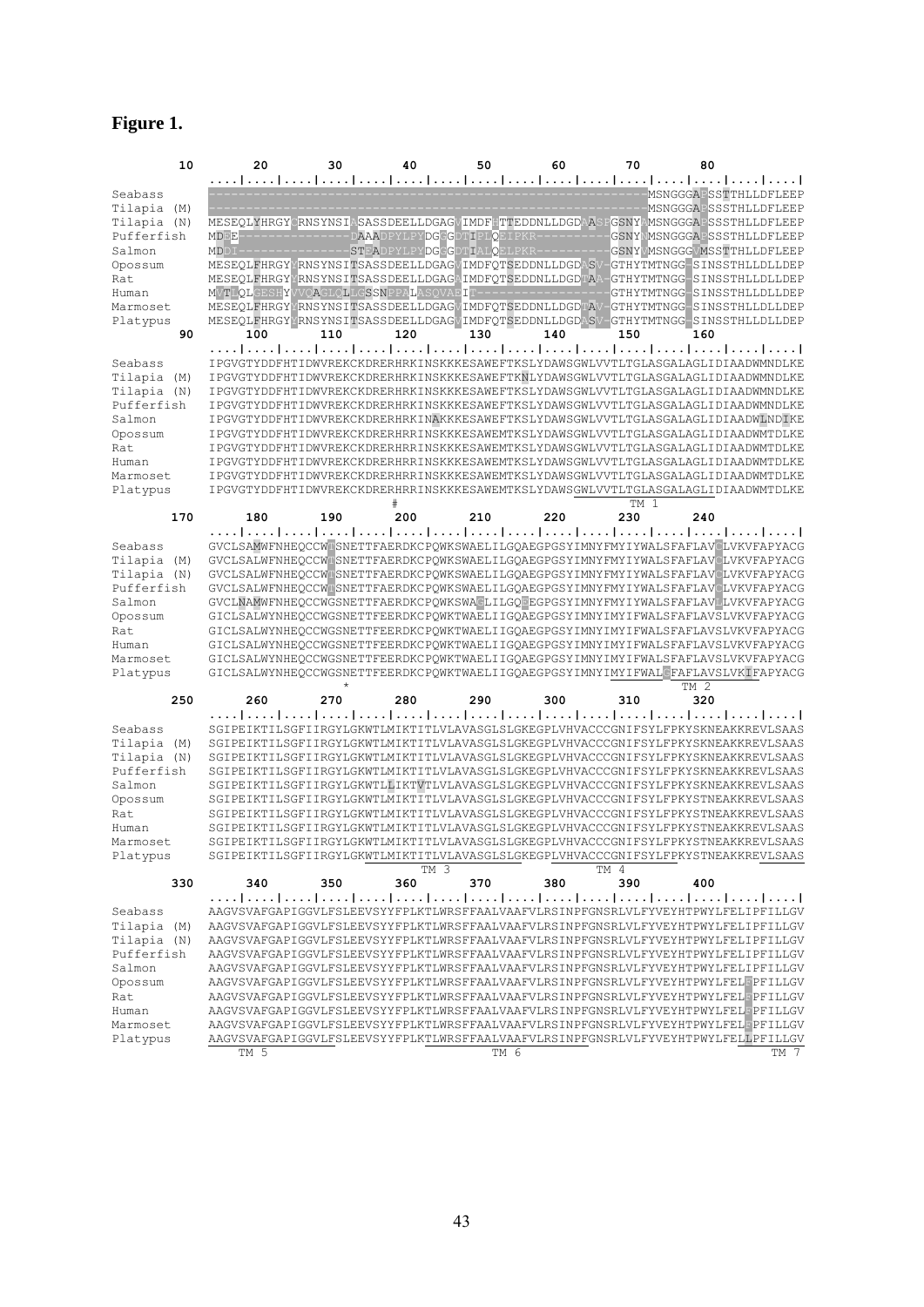|                                                                                                                        | 410                                    | 420                                                                                                                                                                                                                                                                                                                                                                                                                                                                                                                                                                                                                                                                                                                                                                                                                                                                                                                                                                       | 430  | 440      | 450                 | 460                                                                            | 470 | 480 |
|------------------------------------------------------------------------------------------------------------------------|----------------------------------------|---------------------------------------------------------------------------------------------------------------------------------------------------------------------------------------------------------------------------------------------------------------------------------------------------------------------------------------------------------------------------------------------------------------------------------------------------------------------------------------------------------------------------------------------------------------------------------------------------------------------------------------------------------------------------------------------------------------------------------------------------------------------------------------------------------------------------------------------------------------------------------------------------------------------------------------------------------------------------|------|----------|---------------------|--------------------------------------------------------------------------------|-----|-----|
| Seabass<br>Tilapia (M)<br>Tilapia<br>(N)<br>Pufferfish<br>Salmon                                                       |                                        | FGGLWGAFFIRANIAWCRRRKSTRFGKYPVLEVILVAAITAVVAFPNPYTRQNTSELIKELFTDCGPLESSQLCQYRSQM<br>FGGLWGAFFIKANIAWCRRRKSTRFGRYPVLEVILVAAITAVVAFPNPYTRKNTSELIKELFTDCGPLESSQLCQYRSQM<br>FGGLWGAFFIKANIAWCRRRKSTRFGRYPVLEVILVAAITAVVAFPNPYTRKNTSELIKELFTDCGPLESSQLCQYRSQM<br>FGGLWGAFFIRANIAWCRRQNQR--ASYPVLEVILVAAITAVVAFPNPYTRONTSELIKELFTDCGPLETSQLCQYRSQM<br>FGGLWGAFFIKANIAWCRRRKSTRFGKYPILEVIFVAAITAVVAFPNPYTRQNTSELIKELFTDCGPLESSQLCQYRSQM                                                                                                                                                                                                                                                                                                                                                                                                                                                                                                                                          |      |          |                     |                                                                                |     |     |
| Opossum<br>Rat<br>Human<br>Marmoset                                                                                    |                                        | FGGLWGAFFIRANIAWCRRRKSTKFGKYPVLEVIIVAAITAVIAFPNPYTRLNTSELIKELFTDCGPLESSSLCDYRNDM<br>FGGLWGAFFIRANIAWCRRRKSTKFGKYPVLEVIIVAAITAVIAFPNPYTRLNTSELIKELFTDCGPLESSSLCDYRNDM<br>FGGLWGAFFIRANIAWCRRRKSTKFGKYPVLEVIIVAAITAVIAFPNPYTRLNTSELIKELFTDCGPLESSSLCDYRNDM<br>FGGLWGAFFIRANIAWCRRRKSTKFGKYPVLEVIIVAAITAVIAFPNPYTRLNTSELIKELFTDCGPLESSSLCDYRNDM                                                                                                                                                                                                                                                                                                                                                                                                                                                                                                                                                                                                                              |      |          |                     |                                                                                |     |     |
| Platypus                                                                                                               | <b>TM 7</b>                            | FGGLWGAFFIRANIAWCRRRKSTRFGKYPVLEVIVVAAITAVIAFPNPYTRLNTSELIKELFTDCGPLESSSLCDYRNDM                                                                                                                                                                                                                                                                                                                                                                                                                                                                                                                                                                                                                                                                                                                                                                                                                                                                                          |      | TM 8     |                     |                                                                                |     |     |
| 490                                                                                                                    | 500                                    | 510                                                                                                                                                                                                                                                                                                                                                                                                                                                                                                                                                                                                                                                                                                                                                                                                                                                                                                                                                                       | 520  | 530      | 540                 | 550                                                                            | 560 |     |
| Seabass<br>Tilapia<br>(M)<br>Tilapia<br>(N)<br>Pufferfish<br>Salmon<br>Opossum<br>Rat<br>Human<br>Marmoset<br>Platypus | $TG$ ---------                         | المتما ومنوا ومنوا ومواسوها ومواسوها والمواسوط والمواسوط والمواسوط المتواسوط المتو<br>NGSKAFSDN-PNRPAGPGVYAAMWQLCLALIFKIIMTIFTFGLKVPSGLFIPSMAIGAIAGRIVGIAMEQLAYYHHDWFL<br>NGTKAFSDD---QPAGPGVYSAMWQLCLALIFKIIMTIFTFGLKVPSGLFIPSMAIGAIAGRIVGIAMEQLAYYHHDWFL<br>NGTKAFSDD---QPAGPGVYSAMWQLCLALIFKIIMTIFTFGLKVPSGLFIPSMAIGAIAGRIVGIAMEQLAYYHHDWFL<br>NGSKAFVDASPNKPAGPGVYAAIWQLCLALIFKIIMTIFTFGLKVPAGLFIPSMAIGAIAGRIVGIAVEQLAYYHHDWLV<br>NASKIVDDIP-DRPAGIGVYSAIWQLCLALIFKIIMTVFTFGIKVPSGLFIPSMAIGAIAGRIVGIAVEQLAYYHHDWFI<br>NASKIVDDIP-DRPAGVGVYSAIWOLCLALIFKIIMTVFTFGIKVPSGLFIPSMAIGAIAGRIVGIAVEOLAYYHHDWFI<br>NASKIVDDIP-DRPAGIGVYSAIWQLCLALIFKIIMTVFTFGIKVPSGLFIPSMAIGAIAGRIVGIAVEQLAYYHHDWFI<br>NASKIVDDIP-DRPAGIGVYSAIWQLCLALIFKIIMTVFTFGIKVPSGLFIPSMAIGAIAGRIVGIAVEQLAYYHHDWFI<br>NASKIVDDIP DRPAGIGVYSAIWQLCLALIFKIIMTVFTFGIKVPSGLFIPSMAIGAIAGRIVGIAVEQLAYYHHDWFI                                                                                                    | TM 9 |          |                     | -SDAGPGVYSAMWQLCLALIFKIIMTIFTFGLKVPSGLFIPSMAIGAIAGRIVGIAMEQLAYYHHDWFF<br>TM 10 |     |     |
| 570                                                                                                                    | 580                                    | 590                                                                                                                                                                                                                                                                                                                                                                                                                                                                                                                                                                                                                                                                                                                                                                                                                                                                                                                                                                       | 600  | 610      | 620                 | 630                                                                            | 640 |     |
| Seabass<br>Tilapia<br>(M)<br>Tilapia<br>(N)<br>Pufferfish<br>Salmon<br>Opossum<br>Rat<br>Human<br>Marmoset<br>Platypus |                                        | المتما ومواردوه المتمر المتمر المتمر المتمر المتمر المتمر المتمر المتمر المتمر المتمر المتمر<br>FKEWCEVGADCITPGLYAMVGAAACLGGVTRMTVSLVVIVFELTGGLEYIVPLMAAVMTSKWVGDAFGREGIYEAHIRLN<br>FKEWCEVGADCITPGLYAMVGAAACLGGVTRMTVSLVIIVFELTGGLEYIVPLMAAVMTSKWVGDAFGREGIYEAHIRLN<br>FKEWCEVGADCITPGLYAMVGAAACLGGVTRMTVSLVIIVFELTGGLEYIVPLMAAVMTSKWVGDAFGREGIYEAHIRLN<br>FKEWCEVGADCITPGLYAMVGAAACLGGVTRMTVSLVVIVFELTGGLEYIVPLMAAVMTSKWVGDAFGREGIYEAHIRLN<br>FREWCEVGIDCITPGLYAMVGAAACLGGVTRMTVSLVVIVFELTGGLEYIVPLMAAVMTSKWVGDAFGREGIYESHIRLN<br>FKEWCCVGIDCITPGLYAMVGAAACLGGVTRMTVSLVVIVFELTGGLEYIVPLMAAVMTSKWVGDAFGREGIYEAHIRLN<br>FKEWCEVGADCITPGLYAMVGAAACLGGVTRMTVSLVVIVFELTGGLEYIVPLMAAVMTSKWVGDAFGREGIYEAHIRLN<br>FKEWCEVGADCITPGLYAMVGAAACLGGVTRMTVSLVVIVFELTGGLEYIVPLMAAVMTSKWVGDAFGREGIYEAHIRLN<br>FKEWCEVGADCITPGLYAMVGAAACLGGVTRMTVSLVVIVFELTGGLEYIVPLMAAVMTSKWVGDAFGREGIYEAHIRLN<br>FKEWCEVGADCITPGLYAMVGAAACLGGVTRMTVSLVVIVFELTGGLEYIVPLMAAVMTSKWVGDAFGREGIYEAHIRLN      |      | TM 11-12 |                     |                                                                                |     |     |
| 650                                                                                                                    | 660                                    | 670                                                                                                                                                                                                                                                                                                                                                                                                                                                                                                                                                                                                                                                                                                                                                                                                                                                                                                                                                                       | 680  | 690      | 700                 | 710                                                                            | 720 |     |
| Seabass<br>Tilapia (M)<br>Tilapia (N)<br>Pufferfish<br>Salmon<br>Opossum<br>Rat<br>Human<br>Marmoset<br>Platypus       |                                        | المتما بمتما وبمباردته المتمرا بمتما ومتمرا ومتمرا ومتمرا ومتما ومتمرا ومتمرا ومتمرا وبمب<br>${\tt GYPFLDAKEEFFHTTLARDVMRPRRSDPPLAVLTQDDLTVEELQATINETSYNGFPVIVSKESQRLVGFALRRDITIAIE}$<br>GYPFLDSKEEFTHTTLAREVMRPRRNDPPLAVLTQDDLTVEELQGIINETSYNGFPVIVSKESQRLVGFALRRDITIAIE<br>GYPFLDSKEEFTHTTLAREVMRPRRNDPPLAVLTQDDLTVEELQGIINETSYNGFPVIVSKESQRLVGFALRRDITIAIE<br>GYPFLDAKEEFTHTTLAREVMRPRRSDPPLAVLTQDDMTVEELQATINETSYNGFPVIVSKESQRLVGFALRRDITIAIE<br>GYPFLDAKEEFTHTTLAREVMRPRRSDPPLAVLTQDDLTVEELQGIINETSYNGFPVIVSKESQRLVGFALRRDITIAIE<br>GYPFLDAKEEFTHTTLAADVMRPRRSDPPLAVLTQDNMTVDDIENMINETSYNGFPVIMSKESQRLVGFALRRDLTIAIE<br>GYPFLDAKEEFTHTTLAADVMRPRRSDPPLAVLTQDNMTVDDIENMINETSYNGFPVIMSKESQRLVGFALRRDLTIAIE<br>GYPFLDAKEEFTHTTLAADVMRPRRNDPPLAVLTQDNMTVDDIENMINETSYNGFPVIMSKESQRLVGFALRRDLTIAIE<br>GYPFLDAKEEFTHTTLAADVMRPRRNDPPLAVLTQDNMTVDDIENMINETSYNGFPVIMSKESQRLVGFALRRDLTIAIE<br>GYPFLDAKEEFTHTTLAADVMRPRRNEPPLAVLTQDNMTVDDIENLINETSYNGFPVIMSKESQRLVGFALRRDLTIAIE |      |          |                     |                                                                                |     |     |
| 730                                                                                                                    | 740                                    | 750                                                                                                                                                                                                                                                                                                                                                                                                                                                                                                                                                                                                                                                                                                                                                                                                                                                                                                                                                                       | 760  | 770      | 780                 | 790                                                                            | 800 |     |
| Seabass<br>Tilapia (M)<br>Tilapia (N)<br>Pufferfish<br>Salmon<br>Opossum<br>Rat<br>Human<br>Marmoset<br>Platypus       |                                        | المتما بممار بممارسته المتمار بمنه المتمار بمتمل بمتمار بمنه المتمار بمتمار بمتمار بمتمار بمت<br>NARRKQEGIVLNSRVYFTQHAPTLPADSPRPLKLRSILDMSPFTVTDHTPMEIVVDIFRKLGLRQCLVTHNGRLLGIITK<br>NARRKQEGIVLNSRVYFTQHAPTLPADSPRPLKLRSILDMSPFTVTDHTPMEIVVDIFRKLGLRQCLVTHNGRLLGIITK<br>NARRKQEGIVLNSRVYFTQHAPTLPADSPRPLKLRSILDMSPFTVTDHTPMEIVVDIFRKLGLRQCLVTHNGIVLGIITK<br>NARRKQEGILFNSRVYFTQHAPTLPADSPRPLKLRSILDMSPFTVTDHTPMEIVVDIFRKLGLRQCLVTHNGIVLGIITK<br>NARRKQEGILLTSRVYFTQHAPTLPADSPRPLKLRSILDMSPFTVTDHTPMEIVVDIFRKLGLRQCLVTHNGRLLGIITK<br>SARKKQEGIVGSSRVCFAQHTPSLPAESPRPLKLRSILDMSPFTVTDHTPMEIVVDIFRKLGLRQCLVTHNGRLLGIITK<br>SARKKQEGVVGSSRVCFAQHTPSLPAESPRPLKLRSILDMSPFTVTDHTPMEIVVDIFRKLGLRQCLVTHNGRLLGIITK<br>SARKKOEGIVGSSRVCFAOHTPSLPAESPRPLKLRSILDMSPFTVTDHTPMEIVVDIFRKLGLROCLVTHNGRLLGIITK<br>SARKKQEGIVGSSRVCFAQHTPSLPAESPRPLKLRSILDMSPFTVTDHTPMEIVVDIFRKLGLRQCLVTHNGIVLGIITK<br>SARKKQEGIVGSSRVCFAQHTPSLPAESPRPLKLRSILDMSPFTVTDHTPMEIVVDIFRKLGLRQCLVTHNGRLLGIITK     |      |          |                     |                                                                                |     |     |
| 810                                                                                                                    | 820                                    | 830                                                                                                                                                                                                                                                                                                                                                                                                                                                                                                                                                                                                                                                                                                                                                                                                                                                                                                                                                                       | 840  | 850      | 860                 | 870                                                                            | 880 |     |
| Seabass                                                                                                                | KDILRHMAQMADQDP-                       |                                                                                                                                                                                                                                                                                                                                                                                                                                                                                                                                                                                                                                                                                                                                                                                                                                                                                                                                                                           |      |          | $---ESTMFN$         |                                                                                |     |     |
| Tilapia (M)<br>Tilapia (N)                                                                                             | KDILRHMAOMANODP<br>KNILEHLEELKOOSPPLA- |                                                                                                                                                                                                                                                                                                                                                                                                                                                                                                                                                                                                                                                                                                                                                                                                                                                                                                                                                                           |      |          | $-E$ SIMFN          | --------- <mark>AS</mark> WYYHKKRYPSSHGSNGKSGSRVHHVOLIRSFODGWG                 |     |     |
| Pufferfish                                                                                                             | KNILEHLEELKRHTEPLA                     |                                                                                                                                                                                                                                                                                                                                                                                                                                                                                                                                                                                                                                                                                                                                                                                                                                                                                                                                                                           |      |          |                     | -ASWYYHKKRYPSSHGSNGKPGSRVHHVQLIRSFQDGWG                                        |     |     |
| Salmon<br>Opossum                                                                                                      | KDILRHMAQMANQDP<br>KDILRHMAOMANODP     |                                                                                                                                                                                                                                                                                                                                                                                                                                                                                                                                                                                                                                                                                                                                                                                                                                                                                                                                                                           |      |          | $-DNIMFN$<br>ASIMFN |                                                                                |     |     |
| Rat                                                                                                                    | KDILRHMAQTANQDP-                       |                                                                                                                                                                                                                                                                                                                                                                                                                                                                                                                                                                                                                                                                                                                                                                                                                                                                                                                                                                           |      |          | ASIMFN              |                                                                                |     |     |
| Human                                                                                                                  | KDILRHMAO ANODP                        | KNILEHLEQLKQHVEPLAPPWHYNKKRYPPTYGSDGKPRPRFNNVQLNLT                                                                                                                                                                                                                                                                                                                                                                                                                                                                                                                                                                                                                                                                                                                                                                                                                                                                                                                        |      |          | <b>ASIMFN</b>       |                                                                                |     |     |
| Marmoset<br>Platypus                                                                                                   | KDILRHMAOTANHDP-                       |                                                                                                                                                                                                                                                                                                                                                                                                                                                                                                                                                                                                                                                                                                                                                                                                                                                                                                                                                                           |      |          | <b>ASIMFN</b>       |                                                                                |     |     |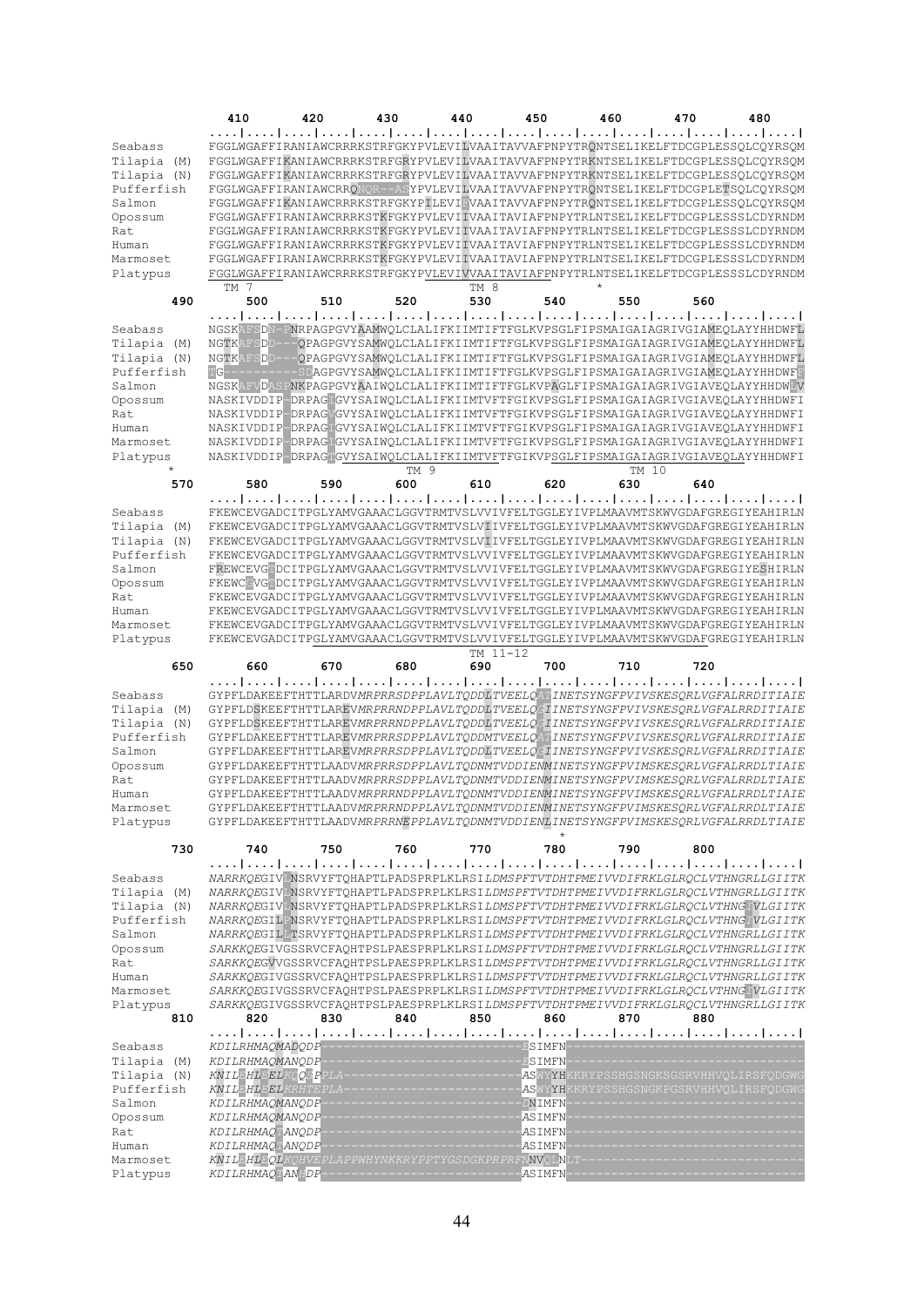

**Fig1.** Alignment of the deduced amino acid sequence for ClC-3 from *Dicentrarchus labrax* with fish and mammalian ClC-3. Species names and GenBank accession numbers are given in Table 1. In tilapias, m stands for *Oreochromis mossambicus* and n for *O. niloticus*. Percentage of conserved residues are filled from white to dark gray blocks from respectively the most to the least conserved residues. The 12 putative membrane-spanning segments (TM) are underlined according to the original topology (Jentsch et al. 1990) and the potential glycosylation sites are indicated by an asterisk. The location of the two CBS domains is indicated in italics. Dashes indicate spaces introduced to give an optimal alignment and regions in bold indicate the most conserved sequences of the ClC chloride channel family.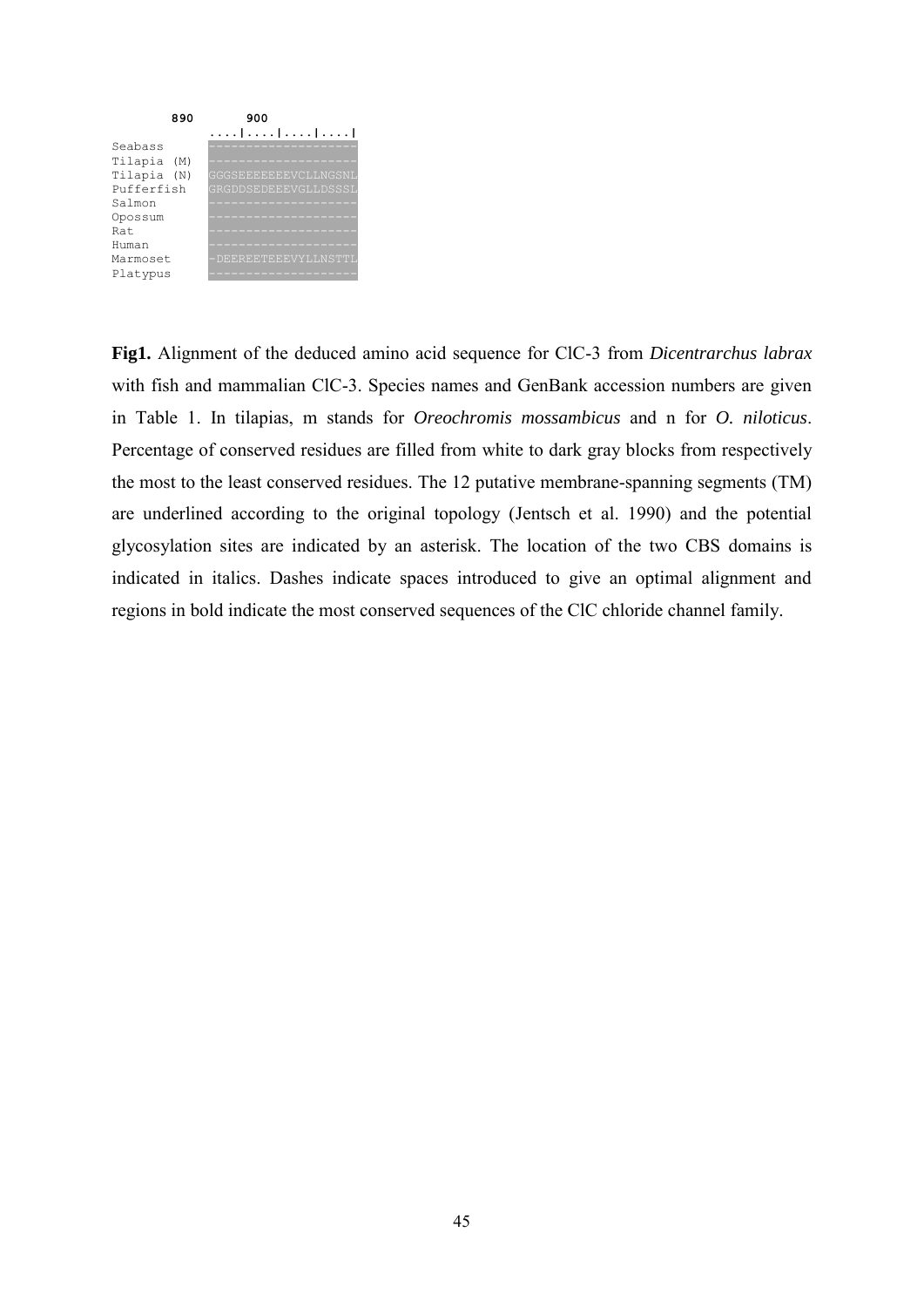



**Fig2.** Hydropathy plot (a) and predicted topology (b) of the ClC-3 protein in *Dicentrarchus labrax*. a: the mean hydropathy index after computation according to the algorithm of Kyte and Doolittle (1982). The transmembrane domains are determined using the most hydrophobic domains. They are numbered. b: transmembrane domains are numbered and the two CBS domains in the long-C-tail are indicated. Potential sites of N-linked glycosylation are indicated by asterisks. This topology was designed based on the present work and on previous studies on ClC proteins.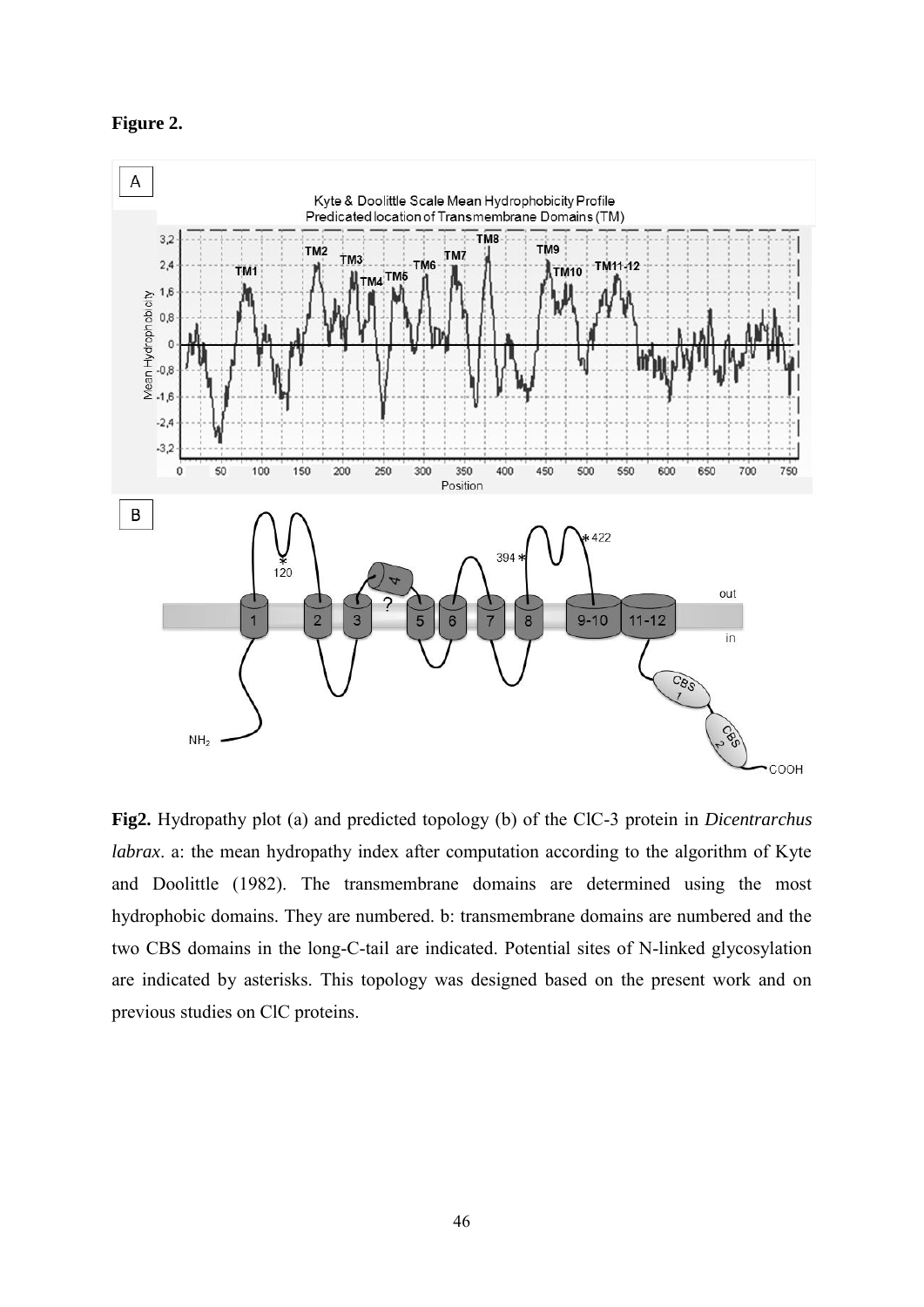

**Figure 3.**

**Fig3.** *Dicentrarchus labrax* juveniles. Relative expression of ClC-3 and α1-NKA mRNA in different organs of fish exposed to SW and to FW for different exposure times. a: comparison of the ClC-3 mRNA expression in the brain, kidney and gills of fish exposed to SW (in black) and to FW during 30 days (in gray). b and c: relative expression of ClC-3 and NKA mRNA in gills (b) and kidney (c). The expression has been normalized according to the expression of the elongation factor (EF1 $\alpha$ ). N = 6. Data are expressed as the mean  $\pm$  s.e.m. For each organ, different letters indicate significant differences (p< 0.05).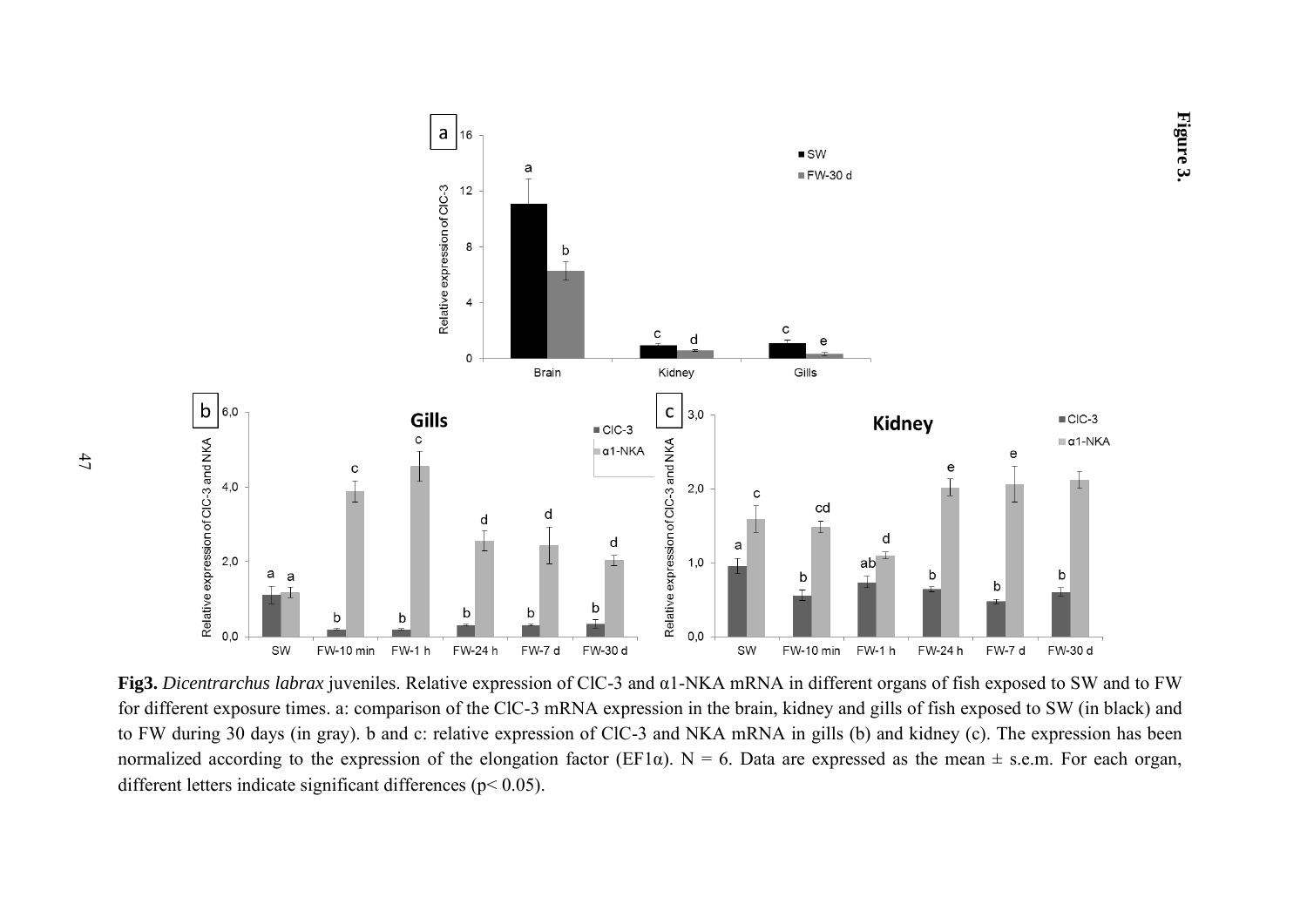**Figure 4.**



**Fig4.** *Dicentrarchus labrax* juveniles. Western blot analysis of the branchial and renal ClC-3 in fish exposed to SW and to FW- 30 d. Actin was used as loading control. Molecular weights (MW) in kDa are indicated on the left. FW: fresh water; SW: seawater.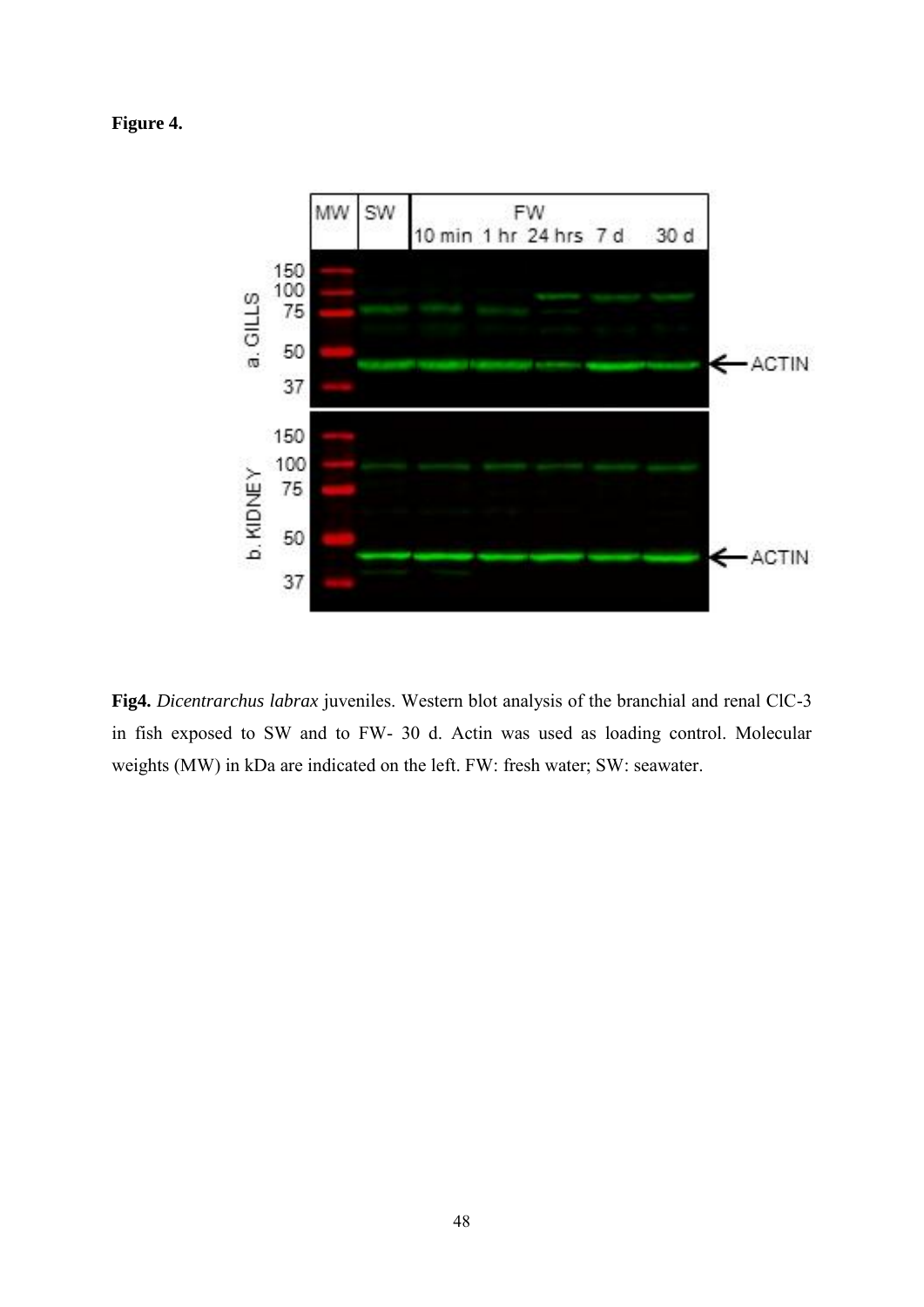

**Fig5**. *Dicentrarchus labrax* juveniles. Immunolocalization of NKA and ClC-3, respectively green and red fluorescence, in gills of fish exposed to SW (a, a', a") or in FW- 30 d (b, b', b"). ": merge of NKA and ClC-3. Histology of gills with a Masson's Trichrome staining in fish exposed to SW (a'") or to FW- 30 d (b'"). N = 3. Scale bars: 20 μm. F: filament; FW: freshwater; MRC: mitochondria-rich cells; L: lamellae; SW: seawater.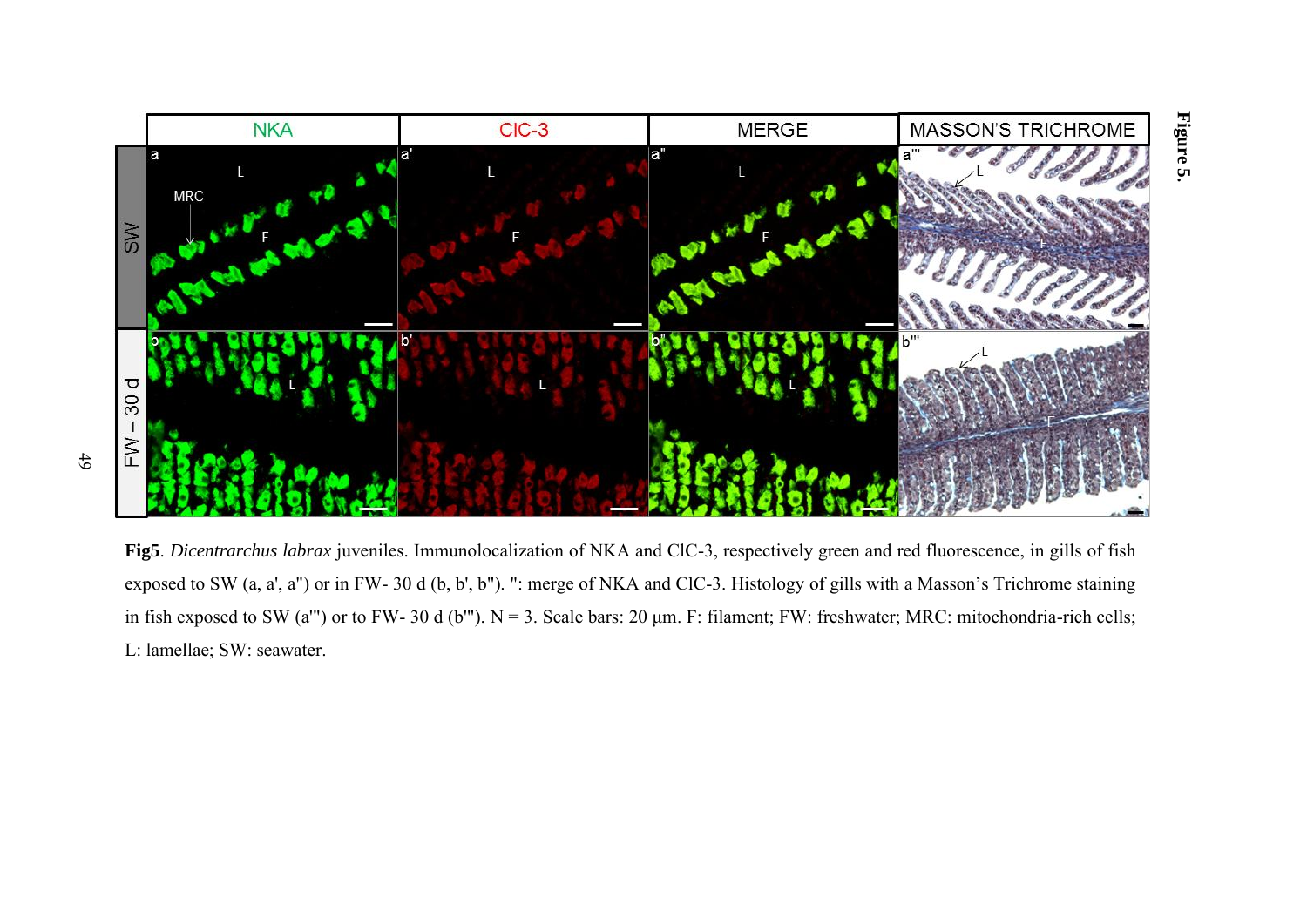

**Fig6.** *Dicentrarchus labrax* juveniles. a: Thickness of lamellae in fish exposed to SW and to FW for different times (N = 3). b: Number of branchial MRCs immunopositive for NKA and ClC-3 in fish exposed to SW and to FW for different times ( $N = 3$ ). c: Quantification of the ClC-3 immunofluorescence in gill MRCs in fish exposed to SW and to FW for different times  $(N = 3)$ . d: Western blot quantification of ClC-3 in gills of fish exposed to SW and FW for different times (N = 6). Data obtained from the Image Studio v1.1 program (LI-COR<sup>®</sup>). Data are expressed as the mean  $\pm$  standard error of mean (s.e.m.). Different letters indicate significant differences ( $p$ < 0.05). FW: fresh water; SW: seawater.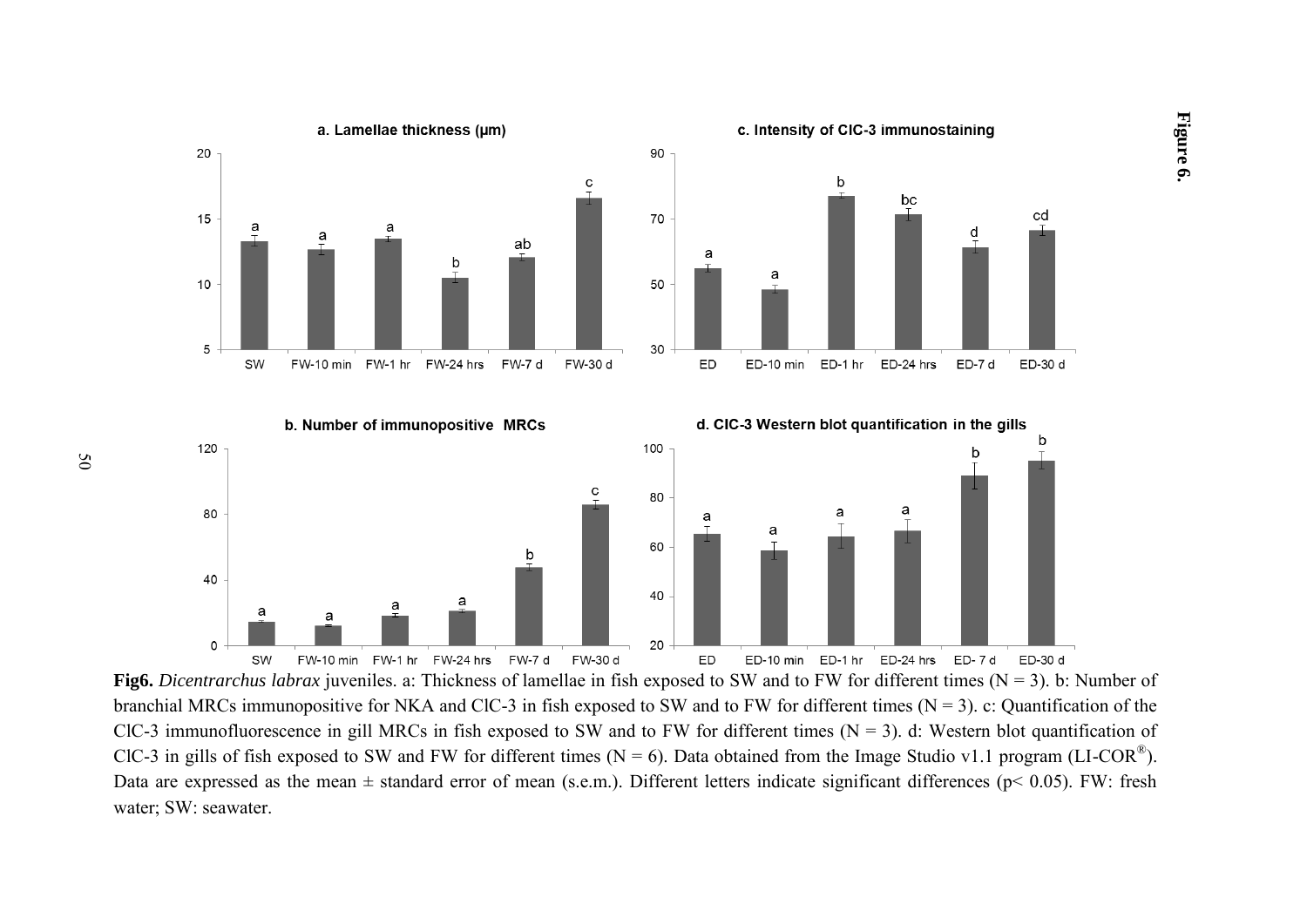| ווועו |
|-------|
|-------|



**Fig7.** *Dicentrarchus labrax* juveniles. Immunolocalization of NKA and ClC-3, respectively green and red fluorescence, in the kidney of fish exposed to SW (a, a', a") and to FW during 7 d (b, b', b'') or during 30 d (c, c', c''). ": merge of NKA and ClC-3.  $N = 3$ . Scale bars: 20  $\mu$ m. CD: collecting duct; CT: collecting tubule; FW: fresh water; SW: seawater; UT: urinary tubule.